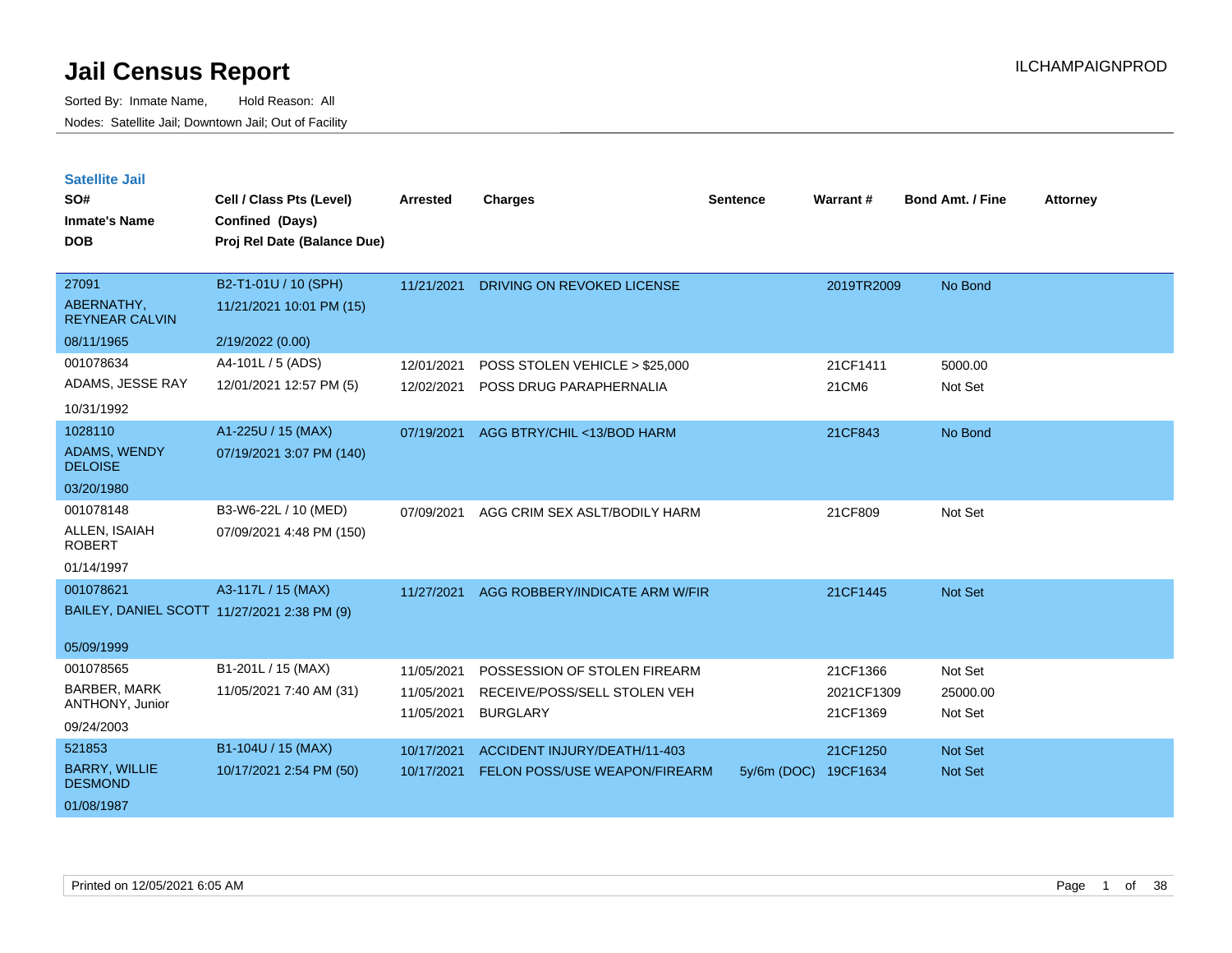Sorted By: Inmate Name, Hold Reason: All Nodes: Satellite Jail; Downtown Jail; Out of Facility

| Nudes. Satellite Jali, Downtown Jali, Out of Facility |                             |                 |                                   |                 |             |                         |                 |
|-------------------------------------------------------|-----------------------------|-----------------|-----------------------------------|-----------------|-------------|-------------------------|-----------------|
| SO#                                                   | Cell / Class Pts (Level)    | <b>Arrested</b> | <b>Charges</b>                    | <b>Sentence</b> | Warrant#    | <b>Bond Amt. / Fine</b> | <b>Attorney</b> |
| <b>Inmate's Name</b>                                  | Confined (Days)             |                 |                                   |                 |             |                         |                 |
| DOB                                                   | Proj Rel Date (Balance Due) |                 |                                   |                 |             |                         |                 |
| 1073281                                               | A2-121L / 5 (ADS)           |                 |                                   |                 |             |                         |                 |
|                                                       |                             | 11/15/2021      | DOM BTRY/CONTACT/1-2 PRECONV      |                 | 2021CF206   | 5000.00                 |                 |
| <b>BASLER, MONET</b><br>MARISA                        | 11/15/2021 11:08 PM (21)    |                 |                                   |                 |             |                         |                 |
| 08/17/1994                                            |                             |                 |                                   |                 |             |                         |                 |
| 001078636                                             | BOOKF-2                     | 12/01/2021      | <b>RESIDENTIAL BURGLARY</b>       |                 | 2021CF12131 | 50000.00                |                 |
| BAYS, JENNIFER ANNE 12/01/2021 8:28 PM (5)            |                             |                 |                                   |                 |             |                         |                 |
| 06/15/1983                                            |                             |                 |                                   |                 |             |                         |                 |
| 001078595                                             | A1-226L / 10 (MED)          | 11/20/2021      | AGGRAVATED DOMESTIC BATTERY       |                 | 21CF1426    | No Bond                 |                 |
| <b>BEADLES, KIERA</b><br><b>RENEE</b>                 | 11/20/2021 1:54 AM (16)     |                 |                                   |                 |             |                         |                 |
| 01/23/1991                                            |                             |                 |                                   |                 |             |                         |                 |
| 55826                                                 | B1-102L / 15 (MAX)          | 10/22/2021      | MFG/DEL 100<400 GR COCA/ANLG      |                 | 21CF1284    | Not Set                 |                 |
| BEAUREGARD.<br>MAURICE RONALD,                        | 10/22/2021 7:57 AM (45)     |                 |                                   |                 |             |                         |                 |
| 06/19/1982                                            |                             |                 |                                   |                 |             |                         |                 |
| 1059371                                               | A3-217L / 15 (MAX)          | 11/15/2021      | <b>RESIDENTIAL BURGLARY</b>       | 10y (DOC)       | 2021CF154   | No Bond                 |                 |
| <b>BECKETT, ANQWAUN</b><br>JAWAUN                     | 11/15/2021 11:01 AM (21)    | 11/15/2021      | AGG BATTERY/PEACE OFFICER         | 5y (DOC)        | 2021CF154   | No Bond                 |                 |
| 11/14/1996                                            |                             |                 |                                   |                 |             |                         |                 |
| 969121                                                | BOOKH-1 / 15 (MAX)          | 11/25/2021      | <b>CRIM TRESPASS TO RESIDENCE</b> |                 | 21CF1444    | Not Set                 |                 |
| <b>BECKLEY, ANTHONY</b><br><b>PATRICK</b>             | 11/25/2021 7:16 PM (11)     |                 |                                   |                 |             |                         |                 |
| 06/30/1989                                            |                             |                 |                                   |                 |             |                         |                 |
| 1057334                                               | B4-221U / 15 (MAX)          | 10/27/2021      | MURDER/INTENT TO KILL/INJURE      |                 |             | No Bond                 |                 |
| BEVERLY, DAVID<br><b>BENJAMIN</b>                     | 10/27/2021 1:42 PM (40)     |                 |                                   |                 |             |                         |                 |
| 03/31/1987                                            |                             |                 |                                   |                 |             |                         |                 |
| 29626                                                 | B1-105U / 10 (MED)          | 11/09/2021      | MFG/DEL 15<100 GR COCA/ANALOG     |                 | 21CF1387    | Not Set                 |                 |
| <b>BISHOP, DARRELL</b><br>EDWARD                      | 11/09/2021 4:46 PM (27)     |                 |                                   |                 |             |                         |                 |
| 07/18/1968                                            |                             |                 |                                   |                 |             |                         |                 |

Printed on 12/05/2021 6:05 AM Page 2 of 38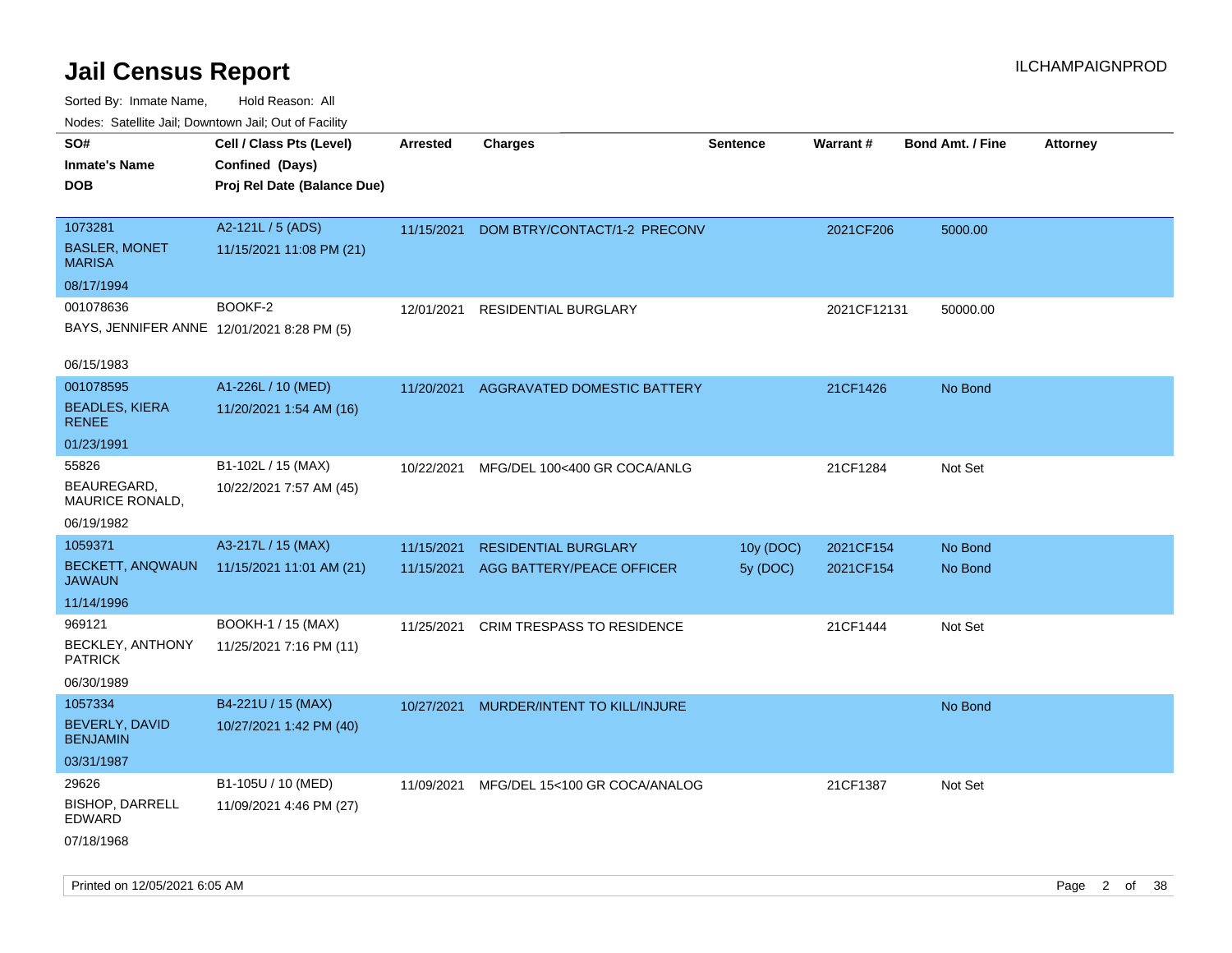| SO#<br><b>Inmate's Name</b><br><b>DOB</b>                           | Cell / Class Pts (Level)<br>Confined (Days)<br>Proj Rel Date (Balance Due) | <b>Arrested</b>                        | <b>Charges</b>                                                                                 | <b>Sentence</b> | Warrant#                               | <b>Bond Amt. / Fine</b>                     | <b>Attorney</b> |
|---------------------------------------------------------------------|----------------------------------------------------------------------------|----------------------------------------|------------------------------------------------------------------------------------------------|-----------------|----------------------------------------|---------------------------------------------|-----------------|
| 1041250<br><b>BLOUNT, LINNEZ</b><br><b>LEQUON</b>                   | BOOKH-3<br>12/04/2021 7:07 PM (2)                                          | 12/04/2021<br>12/04/2021<br>12/04/2021 | FELON POSS/USE WEAPON/FIREARM<br>POSSESSION OF STOLEN FIREARM<br><b>BURGLARY</b>               |                 | 2021CFAWOW<br>2021CFAWOW<br>2021CFAWOW | Not Set<br><b>Not Set</b><br><b>Not Set</b> |                 |
| 01/02/1996<br>51247<br>BROWN, DANTE<br><b>MAURICE</b><br>04/19/1979 | B1-202U / 10 (MED)<br>04/15/2021 6:24 PM (235)                             | 04/15/2021                             | FELON POSS/USE WEAPON/FIREARM                                                                  |                 | 21CF411                                | Not Set                                     |                 |
| 1035923<br><b>BROWN, KYRELL</b><br><b>NAJUAN</b><br>06/14/1993      | B3-W3-12L / 10 (MED)<br>08/23/2021 9:46 AM (105)                           | 08/23/2021                             | POSS STOLEN VEHICLE > \$25,000                                                                 |                 | 21CF1029                               | <b>Not Set</b>                              |                 |
| 29957<br>BROWN, RODNEY<br>LOUIS<br>01/07/1968                       | B4-222L / 15 (MAX)<br>11/13/2021 8:57 PM (23)                              | 11/13/2021                             | FELON POSS/USE WEAPON/FIREARM<br>11/13/2021 AGG CRIM SX AB/>5 YR OLDER VIC                     |                 | 21CF1390<br>2019CF0718                 | Not Set<br>250000.00                        |                 |
| 001077945<br><b>BROWN, SIDREA</b><br><b>RENEIA</b><br>07/23/1992    | A1-227L / 10 (MED)<br>11/13/2021 10:49 AM (23)                             | 11/13/2021<br>11/13/2021<br>11/17/2021 | AGG ASLT PEACE OFF/FIRE/ER WRK<br><b>BURGLARY</b><br><b>BURGLARY</b>                           |                 | 2021CF637<br>2021CF543<br>21CF1264     | 1000.00<br>50000.00<br>1000.00              |                 |
| 512594<br>BUTZOW, MARK<br>ANDREW<br>03/26/1968                      | BOOKH-3<br>12/04/2021 11:36 PM (2)                                         | 12/04/2021<br>12/04/2021<br>12/04/2021 | <b>IMPROPER TRAFFIC LANE USAGE</b><br>DRVG UNDER INFLU OF ALCOHOL<br>DRVG UNDER INFLU/BAC 0.08 |                 | 2021TRAWOW<br>2021DTAWOW<br>2021DTAWOW | Not Set<br>3000.00<br>Not Set               |                 |
| 56936<br><b>CALDWELL, STEVEN</b><br><b>ANDRE</b><br>04/19/1982      | B4-221L / 15 (MAX)<br>11/01/2021 1:09 PM (35)                              | 11/01/2021                             | PUBLIC INDECENCY/EXPOSURE/3+                                                                   |                 |                                        | <b>Not Set</b>                              |                 |
| 39474<br>CAMPBELL, AARON<br><b>JACOB</b><br>07/18/1974              | B1-101U / 10 (ADS)<br>07/06/2021 11:56 PM (153)                            |                                        | 07/06/2021 MFG/DEL 15<100 GR HEROIN/ANLG                                                       |                 | 21CF792                                | Not Set                                     |                 |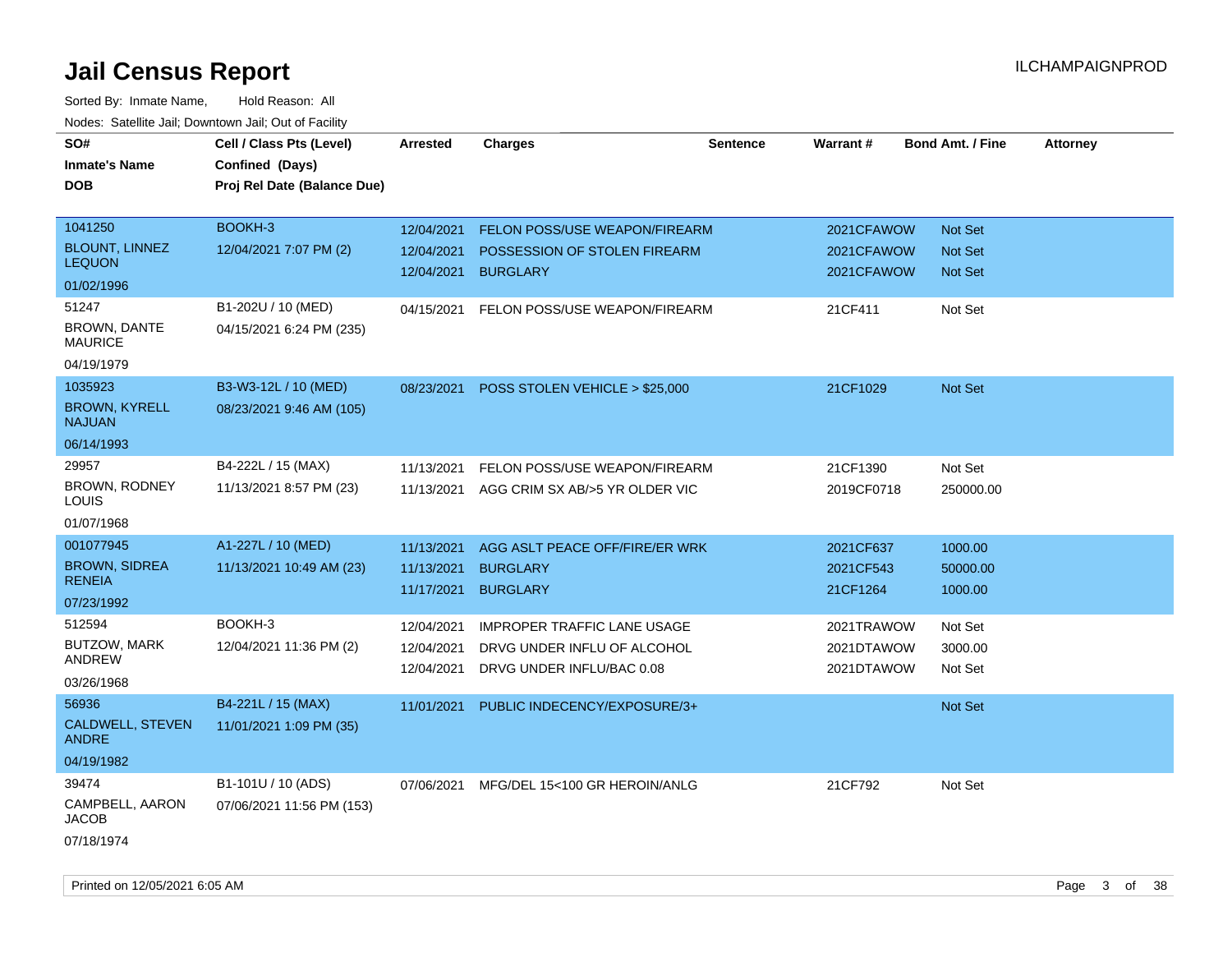Sorted By: Inmate Name, Hold Reason: All

| Nodes: Satellite Jail: Downtown Jail: Out of Facility |                                             |                 |                                |                 |            |                         |                 |
|-------------------------------------------------------|---------------------------------------------|-----------------|--------------------------------|-----------------|------------|-------------------------|-----------------|
| SO#                                                   | Cell / Class Pts (Level)                    | <b>Arrested</b> | <b>Charges</b>                 | <b>Sentence</b> | Warrant#   | <b>Bond Amt. / Fine</b> | <b>Attorney</b> |
| <b>Inmate's Name</b>                                  | Confined (Days)                             |                 |                                |                 |            |                         |                 |
| <b>DOB</b>                                            | Proj Rel Date (Balance Due)                 |                 |                                |                 |            |                         |                 |
|                                                       |                                             |                 |                                |                 |            |                         |                 |
| 996275                                                | B1-105L / 10 (MED)                          | 11/15/2021      | FELON POSS/USE WEAPON/FIREARM  |                 | 21CF1398   | <b>Not Set</b>          |                 |
| CAMPBELL, JOHNNIE<br>LEE, Third                       | 11/15/2021 8:37 AM (21)                     |                 |                                |                 |            |                         |                 |
| 04/02/1992                                            |                                             |                 |                                |                 |            |                         |                 |
| 958898                                                | B4-123L / 15 (MAX)                          | 11/18/2021      | AGGRAVATED DOMESTIC BATTERY    |                 | 21CF1409   | Not Set                 |                 |
| CHAMBERS, GARY<br><b>DANTE</b>                        | 11/18/2021 5:10 AM (18)                     |                 |                                |                 |            |                         |                 |
| 05/24/1973                                            |                                             |                 |                                |                 |            |                         |                 |
| 960551                                                | B4-227L / 10 (MED)                          | 08/26/2021      | DOMESTIC BATTERY/HARM/VIO O/P  |                 | 21CF1035   | 100000.00               |                 |
| <b>COFFIN, KYLE LAIR</b>                              | 08/26/2021 4:43 AM (102)                    |                 |                                |                 |            |                         |                 |
|                                                       |                                             |                 |                                |                 |            |                         |                 |
| 09/21/1988                                            |                                             |                 |                                |                 |            |                         |                 |
| 34805                                                 | B4-122U / 15 (MAX)                          | 10/01/2021      | DOMESTIC BATTERY               |                 | 21CF1183   | Not Set                 |                 |
|                                                       | CONERLY, KIN JOSEPH 10/01/2021 1:53 AM (66) | 10/01/2021      | ARMED HABITUAL CRIMINAL        |                 | 21CF1184   | Not Set                 |                 |
| 11/16/1971                                            |                                             | 10/06/2021      | POSS STOLEN VEHICLE > \$25,000 |                 | 19CF1786   | Not Set                 |                 |
| 1074319                                               |                                             |                 |                                |                 |            |                         |                 |
|                                                       | B2-DR / 15 (SPH)                            | 10/12/2021      | AGGRAVATED CRUELTY TO ANIMALS  |                 | 21CF1238   | Not Set                 |                 |
| <b>CRAIG, DAVUCCI</b><br><b>DAVION</b>                | 10/12/2021 11:36 AM (55)                    | 10/14/2021      | <b>MURDER</b>                  |                 | 21CF1239   | Not Set                 |                 |
| 08/02/2001                                            |                                             |                 |                                |                 |            |                         |                 |
| 001077549                                             | B2-T3-10L / 10 (SPH)                        | 12/22/2020      | PRED CRIM SEX ASLT/VICTIM <13  |                 | 2020CF1469 | Not Set                 |                 |
| CRISTOBAL-MATEO,                                      | 12/22/2020 1:17 PM (349)                    |                 |                                |                 |            |                         |                 |
| <b>CRISTOBAL</b>                                      |                                             |                 |                                |                 |            |                         |                 |
| 12/02/1988                                            |                                             |                 |                                |                 |            |                         |                 |
| 001077536                                             | B2-T1-03U / 10 (SPH)                        | 12/20/2020      | <b>ROBBERY</b>                 |                 | 20CF1446   | Not Set                 |                 |
| DAVIS, ARTRE LAVAE                                    | 12/20/2020 1:38 PM (351)                    |                 |                                |                 |            |                         |                 |
|                                                       |                                             |                 |                                |                 |            |                         |                 |
| 06/26/2002                                            |                                             |                 |                                |                 |            |                         |                 |
| 1023587                                               | B1-203U / 15 (MAX)                          | 09/24/2021      | MFG/DEL CANNABIS/2.5-10 GRAMS  |                 | 21CF1155   | Not Set                 |                 |
| DAVIS, MARTIN<br><b>DENNIS</b>                        | 09/24/2021 9:38 PM (73)                     | 09/24/2021      | ARMED HABITUAL CRIMINAL        |                 | 2021-CF681 | 500000.00               |                 |
| 12/02/1994                                            |                                             |                 |                                |                 |            |                         |                 |

Printed on 12/05/2021 6:05 AM **Page 4 of 38**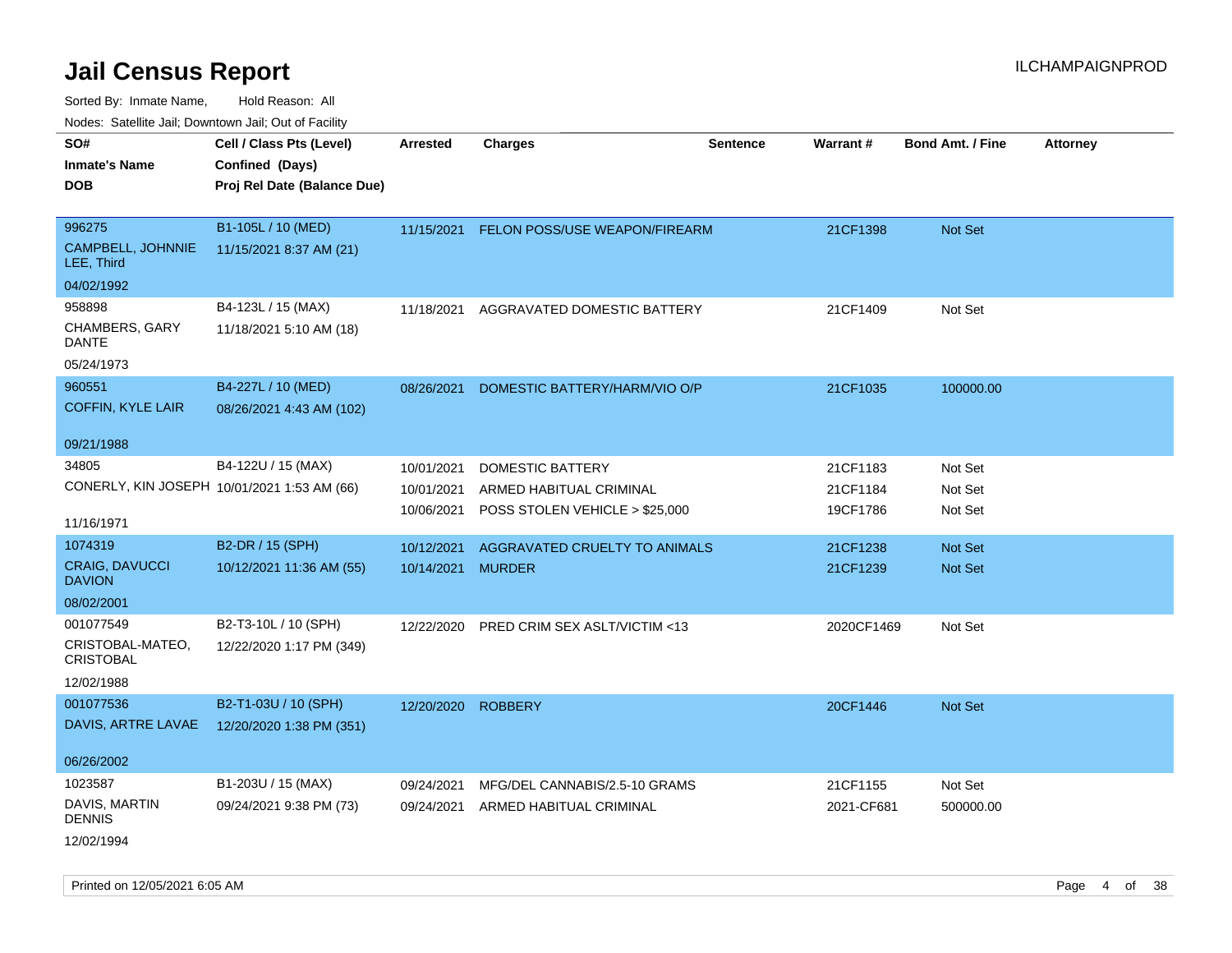| SO#                             | Cell / Class Pts (Level)    | <b>Arrested</b> | <b>Charges</b>                            | <b>Sentence</b> | <b>Warrant#</b> | <b>Bond Amt. / Fine</b> | <b>Attorney</b> |
|---------------------------------|-----------------------------|-----------------|-------------------------------------------|-----------------|-----------------|-------------------------|-----------------|
| <b>Inmate's Name</b>            | Confined (Days)             |                 |                                           |                 |                 |                         |                 |
| <b>DOB</b>                      | Proj Rel Date (Balance Due) |                 |                                           |                 |                 |                         |                 |
|                                 |                             |                 |                                           |                 |                 |                         |                 |
| 001077634                       | A2-223L / 5 (ADS)           |                 | 09/23/2021 OBSTRUCT JUST/DESTROY EVIDENCE |                 | 21CF887         | 25000.00                |                 |
| DAVIS, TAMIKA                   | 09/23/2021 12:30 AM (74)    |                 |                                           |                 |                 |                         |                 |
| 03/11/1974                      |                             |                 |                                           |                 |                 |                         |                 |
| 001078538                       | B1-205U / 10 (MED)          | 10/26/2021      | <b>CRIM SEX ASSAULT/FORCE</b>             |                 | 21CF1301        | Not Set                 |                 |
| DAWKINS, LEN                    | 10/26/2021 8:18 PM (41)     |                 |                                           |                 |                 |                         |                 |
| 03/23/1987                      |                             |                 |                                           |                 |                 |                         |                 |
| 56972                           | B4-227U / 10 (MED)          | 08/30/2021      | POSS STOLEN VEHICLE > \$25,000            |                 | 21CF1044        | Not Set                 |                 |
| DAY, DANIEL JOSEPH              | 08/30/2021 3:07 PM (98)     | 09/04/2021      | <b>BURGLARY</b>                           |                 | 21CF1054        | Not Set                 |                 |
|                                 |                             |                 |                                           |                 |                 |                         |                 |
| 10/16/1982                      |                             |                 |                                           |                 |                 |                         |                 |
| 522497                          | A4-203U / 10 (MED)          | 11/28/2021      | FELON POSS/USE WEAPON/FIREARM             |                 | 21CF1447        | Not Set                 |                 |
| DELANEY, KEANDRE                | 11/28/2021 2:06 AM (8)      |                 |                                           |                 |                 |                         |                 |
|                                 |                             |                 |                                           |                 |                 |                         |                 |
| 11/27/1986                      |                             |                 |                                           |                 |                 |                         |                 |
| 989143                          | B3-W2-06L / 10 (MED)        | 09/27/2021      | STALKING/CAUSE PERSON DISTRESS            | 2y (DOC)        | 21CF1149        | 50000.00                |                 |
| DIAL, CLAYTON COLE              | 09/27/2021 4:12 PM (70)     |                 | 09/27/2021 POSSESSION OF METH<5 GRAMS     | 3y (DOC)        |                 | 9430.00                 |                 |
| 07/28/1991                      |                             |                 |                                           |                 |                 |                         |                 |
| 515892                          | B4-224U / 15 (MAX)          | 11/18/2021      | AGG DOMESTIC BATTERY/STRANGLE             | 4y (DOC)        | 15CF1432        | No Bond                 |                 |
| DISHMAN, BYRON<br><b>EUJEAN</b> | 11/18/2021 2:33 PM (18)     |                 |                                           |                 |                 |                         |                 |
| 07/30/1983                      |                             |                 |                                           |                 |                 |                         |                 |
| 25659                           | B4-125L / 15 (MAX)          | 06/15/2021      | <b>RESIDENTIAL BURGLARY</b>               |                 | 2020CF1218      | 50000.00                |                 |
| DORRIS, LORENZO                 | 06/15/2021 6:17 AM (174)    | 06/15/2021      | <b>BURGLARY</b>                           |                 | 21CF689         | <b>Not Set</b>          |                 |
| 07/19/1966                      |                             |                 |                                           |                 |                 |                         |                 |
| 45194                           | B3-W1-01U / 10 (MED)        | 10/20/2021      | DOMESTIC BATTERY/OTHER PRIOR              |                 | 21CF1265        | Not Set                 |                 |
| <b>FALLS, ANDREW</b>            | 10/20/2021 12:59 AM (47)    |                 |                                           |                 |                 |                         |                 |
| 08/15/1976                      |                             |                 |                                           |                 |                 |                         |                 |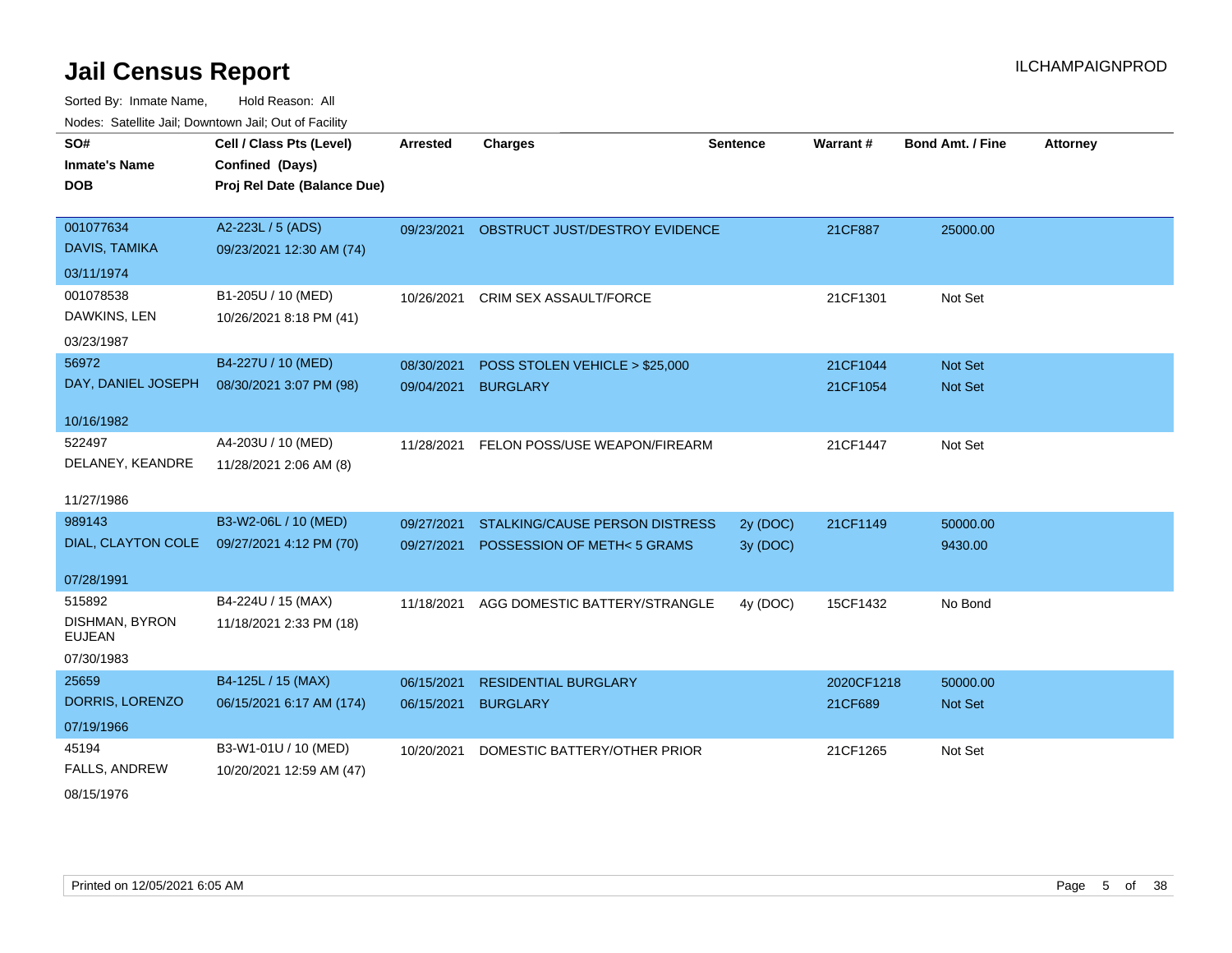| SO#<br><b>Inmate's Name</b><br><b>DOB</b>                      | Cell / Class Pts (Level)<br>Confined (Days)<br>Proj Rel Date (Balance Due) | <b>Arrested</b>                                                    | <b>Charges</b>                                                                                                                                      | <b>Sentence</b> | Warrant#                                                | <b>Bond Amt. / Fine</b>                              | <b>Attorney</b> |
|----------------------------------------------------------------|----------------------------------------------------------------------------|--------------------------------------------------------------------|-----------------------------------------------------------------------------------------------------------------------------------------------------|-----------------|---------------------------------------------------------|------------------------------------------------------|-----------------|
| 527081<br>FERGUSON,<br><b>CHRISTOPHER</b>                      | B3-W6-24L / 10 (MED)<br>09/06/2021 1:18 PM (91)                            | 09/06/2021                                                         | ARSON/REAL/PERSONAL PROP>\$150                                                                                                                      |                 | 2021 CF 797                                             | 25000.00                                             |                 |
| 12/21/1981                                                     |                                                                            |                                                                    |                                                                                                                                                     |                 |                                                         |                                                      |                 |
| 54397<br>FICKLIN, GORDON<br><b>RAYMOND</b><br>11/03/1973       | A4-102L / 10 (ADS)<br>11/23/2021 10:22 AM (13)                             | 11/23/2021<br>11/23/2021<br>11/23/2021<br>11/23/2021<br>11/23/2021 | <b>DISORDERLY CONDUCT</b><br>FELON POSS/USE WEAPON/FIREARM<br>HRSMT/THREATEN PERSON/KILL<br>DRIVING ON SUSPENDED LICENSE<br><b>RECKLESS DRIVING</b> |                 | 21CM538<br>21CF859<br>21CF767<br>21TR10075<br>21TR10074 | 100.00<br>50000.00<br>50000.00<br>2500.00<br>Not Set |                 |
| 518395<br>09/10/1985                                           | B2-T3-12L / 15 (SPH)<br>FRANDLE, MARK RYAN 07/07/2020 3:42 PM (517)        | 11/23/2021<br>07/07/2020                                           | CRIM DMG/GOVT PROP/>\$500-\$10K<br><b>CRIMINAL SEXUAL ASSAULT</b>                                                                                   |                 | 21CF1462<br>2020-CF735                                  | Not Set<br>250000.00                                 |                 |
| 001078583<br>FRAZIER, RICHARD<br><b>EMOND</b><br>04/19/2001    | A3-212L / 15 (MAX)<br>11/14/2021 3:12 AM (22)                              | 11/14/2021                                                         | AGG UNLAWFUL USE WEAPON/PERSON                                                                                                                      |                 | 21CF1392                                                | Not Set                                              |                 |
| 001077934<br>FREED, LOGAN<br><b>SUZANNE</b><br>08/18/1996      | A1-224L / 10 (MED)<br>08/22/2021 11:45 PM (106)                            | 08/22/2021<br>08/22/2021                                           | AGG DUI/ACCIDENT/DEATH<br><b>DOMESTIC BATTERY</b>                                                                                                   |                 | 21CF1024<br>21 CM 172                                   | Not Set<br>10000.00                                  |                 |
| 001078290<br>FREEMAN, ANGEL<br><b>JANILA KAY</b><br>12/25/1995 | A1-125U / 10 (ADS)<br>08/19/2021 1:26 AM (109)                             | 08/19/2021                                                         | MACHINE GUN/AUTO WEAPON/VEH                                                                                                                         |                 | 21CF1012                                                | Not Set                                              |                 |
| 001078450<br>GAMBLE, HAKEEM<br><b>DARION</b><br>12/17/1999     | B3-W2-05U / 10 (MED)<br>10/26/2021 1:01 PM (41)<br>12/23/2021 (0.00)       | 10/26/2021<br>10/26/2021                                           | <b>AGGRAVATED BATTERY</b><br><b>BURGLARY W/O CAUSING DAMAGE</b>                                                                                     |                 |                                                         | Not Set<br>No Bond                                   |                 |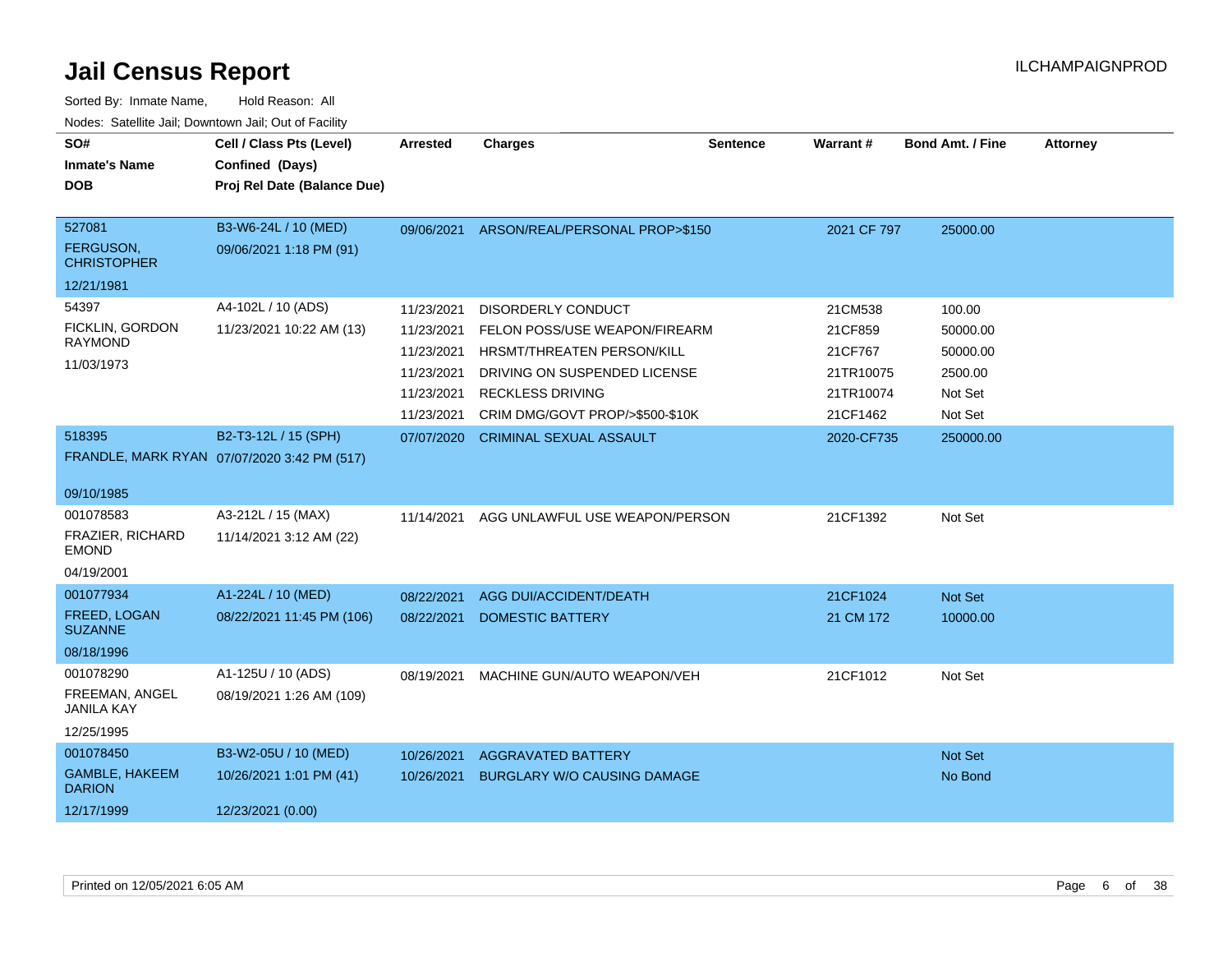| SO#                                    | Cell / Class Pts (Level)                   | <b>Arrested</b> | Charges                                  | <b>Sentence</b> | Warrant#   | <b>Bond Amt. / Fine</b> | <b>Attorney</b> |
|----------------------------------------|--------------------------------------------|-----------------|------------------------------------------|-----------------|------------|-------------------------|-----------------|
| <b>Inmate's Name</b>                   | Confined (Days)                            |                 |                                          |                 |            |                         |                 |
| <b>DOB</b>                             | Proj Rel Date (Balance Due)                |                 |                                          |                 |            |                         |                 |
|                                        |                                            |                 |                                          |                 |            |                         |                 |
| 001078633                              | A4-205L / 15 (MAX)                         | 12/01/2021      | <b>PRED CRIM SEX ASLT/VICTIM &lt;13</b>  |                 | 21CF1416   | 250000.00               |                 |
| GONZALEZ-GUILLEN,<br><b>EDWARD</b>     | 12/01/2021 12:08 PM (5)                    |                 |                                          |                 |            |                         |                 |
| 08/25/2002                             |                                            |                 |                                          |                 |            |                         |                 |
| 001078607                              | B4-DR / 15 (MAX)                           | 11/22/2021      | FELON POSS/USE FIREARM/PAROLE            |                 | 21CF1437   | Not Set                 |                 |
| GRAY, WILLIAM<br>DA'VON                | 11/22/2021 2:57 PM (14)                    |                 | 11/22/2021 ATTEMPT (FIRST DEGREE MURDER) |                 | 21CF1435   | Not Set                 |                 |
| 04/18/1984                             |                                            |                 |                                          |                 |            |                         |                 |
| 56342                                  | B1-205L / 10 (MED)                         | 10/21/2021      | ARMED HABITUAL CRIMINAL                  |                 | 21CF1279   | Not Set                 |                 |
| <b>GRIFFIN, NATHAN</b>                 | 10/21/2021 4:20 PM (46)                    | 10/21/2021      | THEFT CONTROL INTENT <\$500              |                 | 17CF1451   | 10000.00                |                 |
| <b>EUGENE</b>                          |                                            | 10/21/2021      | DRIVING ON REVOKED LICENSE               |                 | 20TR1979   | 3000.00                 |                 |
| 02/24/1969                             |                                            |                 |                                          |                 |            |                         |                 |
| 32913                                  | BOOKH-7                                    | 12/03/2021      | PRED CRIM SEX ASLT/VICTIM <13            |                 | 2021CFAWOW | Not Set                 |                 |
| GROB, WARREN A,<br>Junior              | 12/03/2021 4:24 PM (3)                     |                 |                                          |                 |            |                         |                 |
| 12/07/1950                             |                                            |                 |                                          |                 |            |                         |                 |
| 977825                                 | A4-201U / 5 (ADS)                          | 11/25/2021      | RET THEFT/DISP MERCH/>\$300              | 4y (DOC)        | 21CF203    | Not Set                 |                 |
| <b>GWIN, RAYMOND</b><br><b>CHARLES</b> | 11/27/2021 12:19 AM (9)                    |                 |                                          |                 |            |                         |                 |
| 09/30/1989                             |                                            |                 |                                          |                 |            |                         |                 |
| 1071098                                | B1-201U / 15 (MAX)                         | 11/06/2021      | AGG CRIM SEX ASSAULT/FIREARM             |                 | 21CF1368   | Not Set                 |                 |
| HARRIS, SHEMAR<br><b>HARLEM</b>        | 11/06/2021 8:22 AM (30)                    |                 |                                          |                 |            |                         |                 |
| 07/22/2000                             |                                            |                 |                                          |                 |            |                         |                 |
| 1038973                                | B4-225L / 10 (MED)                         |                 | 11/05/2021 AGG DOMESTIC BATTERY/STRANGLE |                 | 21CF1365   | Not Set                 |                 |
|                                        | HAYS, DAMIEN CLYDE 11/05/2021 8:59 PM (31) |                 |                                          |                 |            |                         |                 |
| 03/19/1994                             |                                            |                 |                                          |                 |            |                         |                 |
| 965829                                 | BOOKH-4 / 10 (ADS)                         | 09/09/2021      | HRSMT/NO CONVERSATION/KILL               |                 | 2021CF1072 | 25000.00                |                 |
| HEINZ, ANDREW<br><b>MICHAEL</b>        | 09/09/2021 5:21 PM (88)                    | 09/13/2021      | PROBATION VIOLATION                      |                 | 21CF7      | Not Set                 |                 |
| 07/01/1987                             |                                            |                 |                                          |                 |            |                         |                 |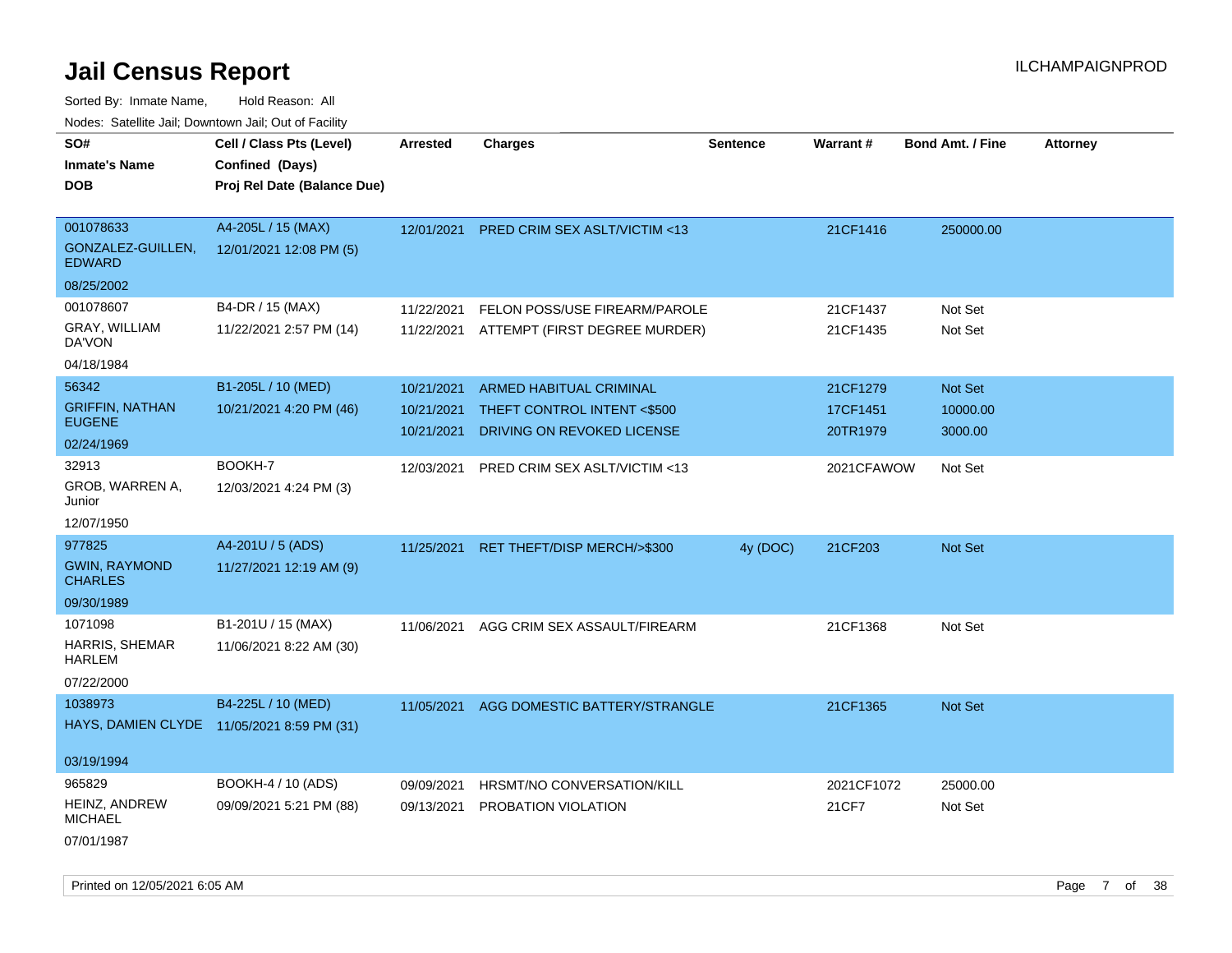| SO#<br><b>Inmate's Name</b><br><b>DOB</b> | Cell / Class Pts (Level)<br>Confined (Days)<br>Proj Rel Date (Balance Due) | <b>Arrested</b> | <b>Charges</b>                           | <b>Sentence</b> | <b>Warrant#</b> | <b>Bond Amt. / Fine</b> | <b>Attorney</b> |
|-------------------------------------------|----------------------------------------------------------------------------|-----------------|------------------------------------------|-----------------|-----------------|-------------------------|-----------------|
|                                           |                                                                            |                 |                                          |                 |                 |                         |                 |
| 001078488                                 | B2-T3-11U / 15 (SPH)                                                       | 10/14/2021      | <b>PRED CRIM SEX ASLT/VICTIM &lt;13</b>  |                 | 21CF1232        | 500000.00               |                 |
| HERNANDEZ-LOPEZ,<br><b>ERNESTO</b>        | 10/14/2021 3:15 PM (53)                                                    | 10/14/2021      | <b>FUGITIVE FROM JUSTICE</b>             |                 | 21CF1246        | Not Set                 |                 |
| 11/28/1975                                |                                                                            |                 |                                          |                 |                 |                         |                 |
| 1041135                                   | B1-107U / 15 (MAX)                                                         | 10/19/2021      | ARMED VIOLENCE/CATEGORY I                |                 | 21CF1266        | No Bond                 |                 |
| HILL, DEONANCE<br><b>JAMES</b>            | 10/19/2021 5:46 PM (48)                                                    |                 |                                          |                 |                 |                         |                 |
| 04/28/1992                                |                                                                            |                 |                                          |                 |                 |                         |                 |
| 975293                                    | B2-T4-14L / 10 (SPH)                                                       | 07/21/2021      | VIO ORDER/PRIOR VIO OF ORDER             |                 | 21CF914         | No Bond                 |                 |
| HILL, JACOB MILES                         | 07/21/2021 8:43 PM (138)                                                   | 07/21/2021      | <b>STALKING</b>                          |                 | 2021CF863       | <b>Not Set</b>          |                 |
|                                           |                                                                            | 07/25/2021      | <b>PAROLE REVOCATION</b>                 |                 | CH2104646       | Not Set                 |                 |
| 02/06/1988                                |                                                                            | 08/18/2021      | <b>HARASS WITNESS/FAMILY MBR/REP</b>     |                 | 21CF992         | <b>Not Set</b>          |                 |
|                                           |                                                                            | 09/09/2021      | AGG STALKING/BODILY HARM                 |                 | 21CF1073        | Not Set                 |                 |
| 48471                                     | B1-207L / 15 (MAX)                                                         | 08/08/2021      | AGG BATTERY/DISCHARGE FIREARM            |                 | 21CF946         | Not Set                 |                 |
| HILL, RAMESH<br><b>JERMAINE</b>           | 08/08/2021 4:45 AM (120)                                                   |                 |                                          |                 |                 |                         |                 |
| 12/11/1978                                |                                                                            |                 |                                          |                 |                 |                         |                 |
| 1043704                                   | B4-223L / 15 (MAX)                                                         | 07/13/2021      | <b>PROBATION VIOLATION</b>               |                 | 18CF1697        | 25000.00                |                 |
| HOUSTON, STEVEN                           | 07/13/2021 5:56 AM (146)                                                   | 07/13/2021      | PROBATION VIOLATION                      |                 | 19CF1295        | 25000.00                |                 |
| <b>CORDELL</b><br>01/24/1989              |                                                                            | 07/13/2021      | ARMED ROBBERY/ARMED W/FIREARM            |                 | 21CF815         | Not Set                 |                 |
| 999198                                    | A4-206L / 15 (MAX)                                                         |                 |                                          |                 |                 |                         |                 |
| HOWARD, BRION LIN                         |                                                                            | 11/30/2021      | FELON POSS/USE FIREARM PRIOR             |                 | 21CF1377        | 500000.00               |                 |
|                                           | 11/30/2021 10:41 AM (6)                                                    |                 |                                          |                 |                 |                         |                 |
| 06/10/1992                                |                                                                            |                 |                                          |                 |                 |                         |                 |
| 1061996                                   | A1-124L / 5 (MIN)                                                          | 10/30/2021      | <b>THEFT</b>                             |                 | 21CF1321        | No Bond                 |                 |
| HUBBARD, REBEKIAH                         | 10/30/2021 1:37 PM (37)                                                    | 10/30/2021      | DRVG UNDER INFLUENCE OF DRUG             |                 | 2021DT71        | 7500.00                 |                 |
| <b>DIONA</b>                              |                                                                            | 10/30/2021      | <b>CRIM DAMAGE TO PROPERTY &lt;\$500</b> |                 | 2021CM156       | 660.00                  |                 |
| 04/08/1998                                |                                                                            | 10/30/2021      | RETAIL THEFT/DISP MERCH/<\$300           |                 | 2018CF1302      | 20000.00                |                 |
|                                           |                                                                            | 10/31/2021      | USE FORGED CR/DEBIT CARD/<\$300          | 2y (DOC)        | 2020CF670       | No Bond                 |                 |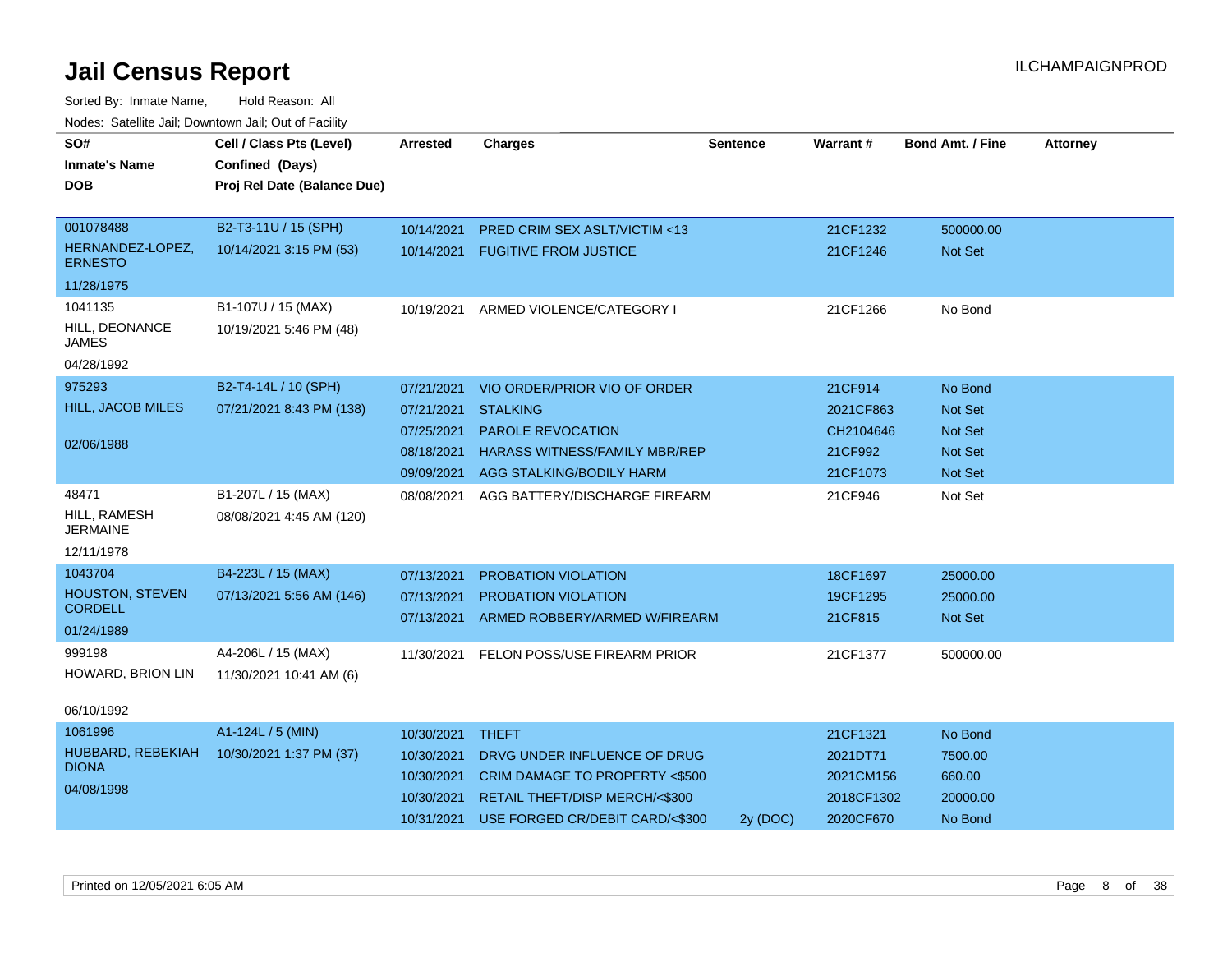| roaco. Catolino dall, Downtown dall, Out of Fability |                                            |                 |                                           |                 |             |                         |                 |
|------------------------------------------------------|--------------------------------------------|-----------------|-------------------------------------------|-----------------|-------------|-------------------------|-----------------|
| SO#                                                  | Cell / Class Pts (Level)                   | <b>Arrested</b> | <b>Charges</b>                            | <b>Sentence</b> | Warrant#    | <b>Bond Amt. / Fine</b> | <b>Attorney</b> |
| <b>Inmate's Name</b>                                 | Confined (Days)                            |                 |                                           |                 |             |                         |                 |
| <b>DOB</b>                                           | Proj Rel Date (Balance Due)                |                 |                                           |                 |             |                         |                 |
|                                                      |                                            |                 |                                           |                 |             |                         |                 |
| 953555                                               | B4-122L / 15 (MAX)                         | 03/10/2021      | <b>CRIM TRESPASS TO RESIDENCE</b>         |                 | 21CF272     | Not Set                 |                 |
| HUNT, TAVARIS EARL                                   | 03/10/2021 4:58 AM (271)                   |                 | 04/14/2021 AGG FLEEING POLICE/21 MPH OVER | 3y (DOC)        | 2020CF94    | 10000.00                |                 |
|                                                      |                                            |                 |                                           |                 |             |                         |                 |
| 12/29/1987                                           |                                            |                 |                                           |                 |             |                         |                 |
| 001078649                                            | BOOKH-3                                    | 12/04/2021      | <b>FUGITIVE FROM JUSTICE</b>              |                 | 21CFAWOW    | Not Set                 |                 |
| HUNTER, DENNIS<br>RALPH                              | 12/04/2021 8:14 PM (2)                     |                 |                                           |                 |             |                         |                 |
| 07/04/1984                                           |                                            |                 |                                           |                 |             |                         |                 |
| 001078639                                            | A4-103L / 10 (ADS)                         | 12/02/2021      | <b>FUGITIVE FROM JUSTICE</b>              |                 | 21CF1465    | Not Set                 |                 |
| <b>JACKSON, GREGORY</b><br><b>LYNN</b>               | 12/02/2021 3:43 AM (4)                     |                 |                                           |                 |             |                         |                 |
| 11/22/1994                                           |                                            |                 |                                           |                 |             |                         |                 |
| 38993                                                | B4-126L / 15 (MAX)                         | 02/13/2021      | ATTEMPT (FIRST DEGREE MURDER)             |                 | 21CF181     | Not Set                 |                 |
| JACKSON, LAMONT<br><b>JEREMIE</b>                    | 02/13/2021 7:45 AM (296)                   |                 |                                           |                 |             |                         |                 |
| 07/31/1973                                           |                                            |                 |                                           |                 |             |                         |                 |
| 001077487                                            | B3-W8-30L / 10 (MED)                       | 12/03/2020      | FELON POSS/USE WEAPON/FIREARM             |                 | 20CF1377    | Not Set                 |                 |
| <b>JACKSON, TERREL</b><br><b>DANDRE</b>              | 12/03/2020 10:18 AM (368)                  | 11/09/2021      | AGG DISCHARGE FIREARM/OCC VEH             |                 | 21CR0331401 | No Bond                 |                 |
| 08/11/1990                                           |                                            |                 |                                           |                 |             |                         |                 |
| 001077864                                            | B1-103L / 15 (MAX)                         | 04/18/2021      | FELON POSS/USE WEAPON/FIREARM             |                 | 21CF428     | Not Set                 |                 |
| D                                                    | JAMERSON, ANTHONY 04/18/2021 7:21 PM (232) |                 |                                           |                 |             |                         |                 |
| 01/26/1990                                           |                                            |                 |                                           |                 |             |                         |                 |
| 001077437                                            | B3-W4-16L / 10 (MED)                       | 08/23/2021      | DOM BTRY/CONTACT/1-2 PRECONV              |                 | 21CF1025    | Not Set                 |                 |
| JOHNSON, ANTONIO<br><b>LASHAUN</b>                   | 08/23/2021 7:48 PM (105)                   |                 |                                           |                 |             |                         |                 |
| 01/06/1980                                           |                                            |                 |                                           |                 |             |                         |                 |
| 1071536                                              | B1-206U / 15 (MED)                         |                 | 06/17/2021 ATTEMPT (FIRST DEGREE MURDER)  |                 | 21CF702     | Not Set                 |                 |
| JOHNSON, ZACHERY<br>EDWARD                           | 06/17/2021 2:00 AM (172)                   |                 |                                           |                 |             |                         |                 |
| 10/30/1987                                           |                                            |                 |                                           |                 |             |                         |                 |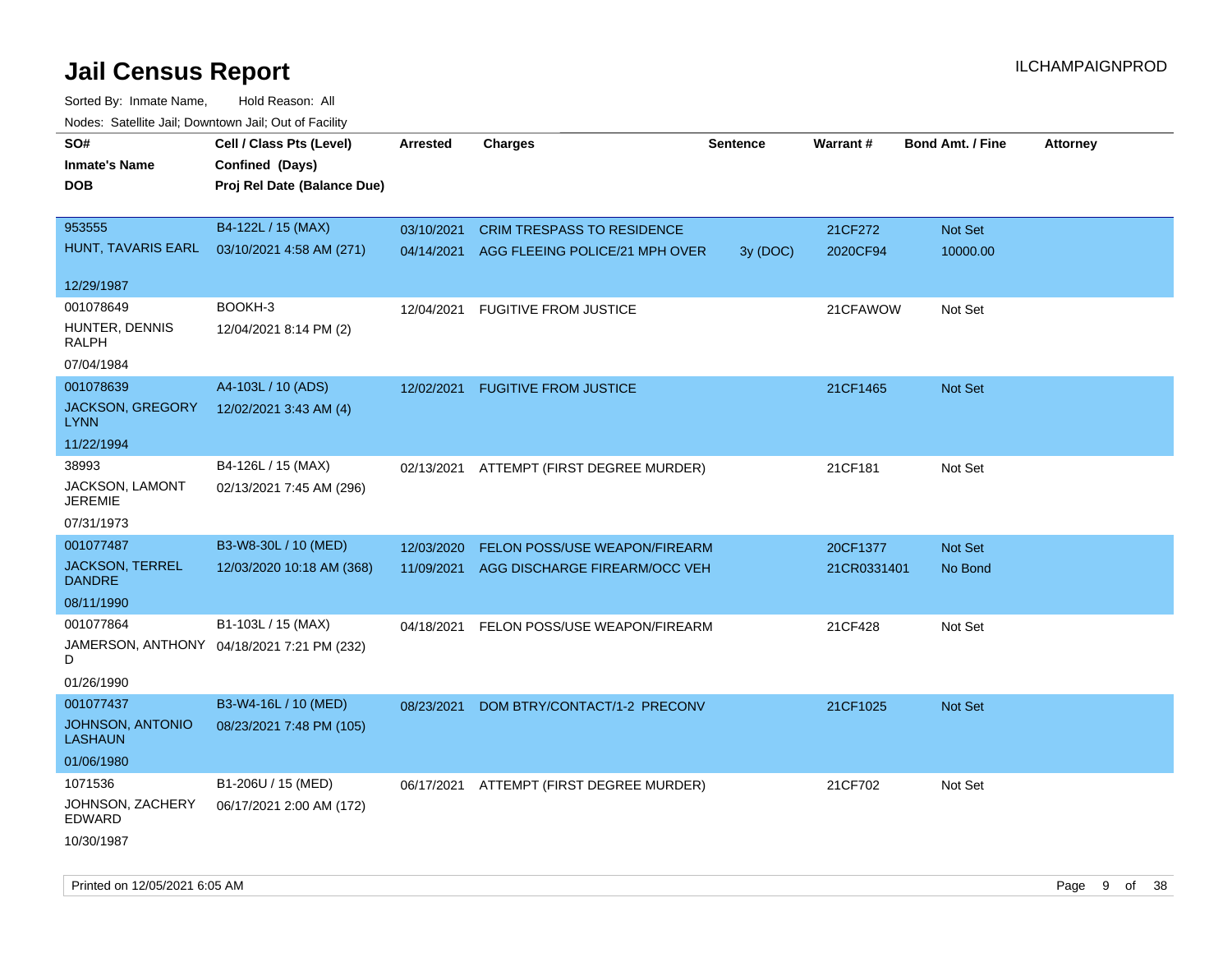Sorted By: Inmate Name, Hold Reason: All Nodes: Satellite Jail; Downtown Jail; Out of Facility

| SO#<br><b>Inmate's Name</b><br>DOB                 | Cell / Class Pts (Level)<br>Confined (Days)<br>Proj Rel Date (Balance Due) | Arrested                 | <b>Charges</b>                          | <b>Sentence</b> | Warrant#              | <b>Bond Amt. / Fine</b> | <b>Attorney</b> |
|----------------------------------------------------|----------------------------------------------------------------------------|--------------------------|-----------------------------------------|-----------------|-----------------------|-------------------------|-----------------|
| 001078645<br><b>JONES, KELVIN</b><br><b>KHYRIC</b> | A4-104U / 10 (MED)<br>12/02/2021 6:56 PM (4)                               | 12/02/2021               | AGG DISCHARGE FIREARM                   |                 | 21CF1478              | No Bond                 |                 |
| 02/27/2001                                         |                                                                            |                          |                                         |                 |                       |                         |                 |
| 956822                                             | A4-203L / 15 (MAX)                                                         | 11/25/2021               | AGGRAVATED DOMESTIC BATTERY             |                 | 21CF1442              | Not Set                 |                 |
| JONES, MARIO<br><b>NATHANIEL</b>                   | 11/25/2021 10:37 AM (11)                                                   | 11/25/2021<br>11/25/2021 | PAROLE REVOCATION<br>UNLAWFUL RESTRAINT |                 | CH2106361<br>21CF1443 | No Bond<br>Not Set      |                 |
| 10/27/1987                                         |                                                                            |                          |                                         |                 |                       |                         |                 |
| 1008468                                            | A3-114L                                                                    | 12/01/2021               | FELON POSS/USE WEAPON/FIREARM           |                 | 21CF1472              | Not Set                 |                 |
| <b>JONES, MARTEZ</b><br><b>LAMONTE</b>             | 12/01/2021 1:28 PM (5)                                                     | 12/02/2021               | PROBATION VIOLATION                     |                 | 20CF1151              | <b>Not Set</b>          |                 |
| 06/22/1993                                         |                                                                            |                          |                                         |                 |                       |                         |                 |
| 506244<br>JOSLIN, JASON LEE                        | B1-204L / 15 (MAX)<br>07/15/2021 4:38 AM (144)                             | 07/15/2021               | ARMED ROBBERY/ARMED W/FIREARM           |                 | 2021CF791             | 250000.00               |                 |
| 12/22/1985                                         |                                                                            |                          |                                         |                 |                       |                         |                 |
| 1070011                                            | B4-124U / 15 (MAX)                                                         | 08/03/2021               | AGG DISCH FIREARM/1ST AID PERS          |                 | 21CF929               | Not Set                 |                 |
| LAWS, WILLIAM<br>ZARAK, Third                      | 08/03/2021 3:53 PM (125)                                                   |                          |                                         |                 |                       |                         |                 |
| 07/06/1999                                         |                                                                            |                          |                                         |                 |                       |                         |                 |
| 548089                                             | B1-204U / 15 (MAX)                                                         | 12/04/2020               | ATTEMPT (FIRST DEGREE MURDER)           |                 | 20CF1378              | Not Set                 |                 |
| LEWIS, LAWRENCE<br>PAUL, Third                     | 12/04/2020 4:42 AM (367)                                                   | 12/04/2020               | METH DELIVERY/100<400 GRAMS             |                 | 20CF1481              | Not Set                 |                 |
| 02/08/1993                                         |                                                                            | 12/04/2020               | AGG DOMESTIC BATTERY/STRANGLE           |                 | 18CF1507              | 10000.00                |                 |
| 001077524                                          | B2-T4-15U / 10 (SPH)                                                       | 12/14/2020               | <b>AGG BATTERY/JUDGE/EMT</b>            |                 | 2020-CF-1212          | 10000.00                |                 |
| LEWIS, TREVOR                                      | 12/14/2020 5:16 PM (357)                                                   | 12/14/2020               | <b>RESIDENTIAL ARSON</b>                |                 | 2020-CF-1388          | 150000.00               |                 |
| <b>DANIEL</b>                                      |                                                                            | 12/14/2020               | AGG BATTERY/PUBLIC PLACE                |                 | 2020-CF-1231          | 50000.00                |                 |
| 06/03/2002                                         |                                                                            | 12/14/2020               | AGG BATTERY/PEACE OFFICER               |                 | 2020-CF-1211          | 10000.00                |                 |
| 542800                                             | A4-104L                                                                    | 12/03/2021               | MFG/DEL CANNABIS/>5,000 GRAMS           | 54m (DOC)       | 20-CF-917             | No Bond                 |                 |
| LOVE. REGINALD<br><b>MONTEAS</b>                   | 12/03/2021 10:00 AM (3)                                                    | 12/03/2021               | RECKLESS CONDUCT/BODILY HARM            |                 | 18CM187               | 1000.00                 |                 |

11/11/1985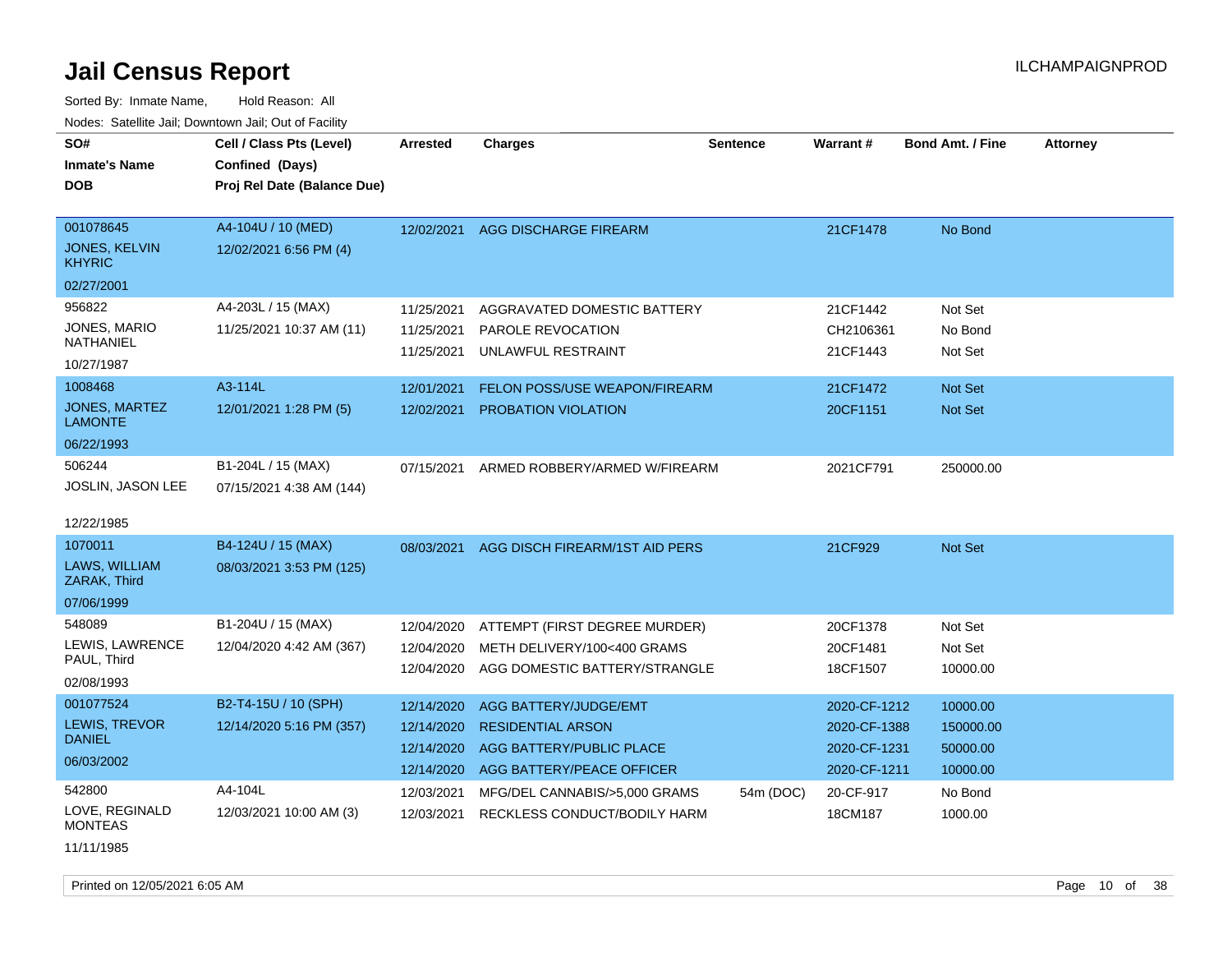Sorted By: Inmate Name, Hold Reason: All Nodes: Satellite Jail; Downtown Jail; Out of Facility

| SO#                                       | Cell / Class Pts (Level)                   | Arrested   | <b>Charges</b>                     | <b>Sentence</b> | Warrant#              | <b>Bond Amt. / Fine</b> | <b>Attorney</b> |
|-------------------------------------------|--------------------------------------------|------------|------------------------------------|-----------------|-----------------------|-------------------------|-----------------|
| <b>Inmate's Name</b>                      | Confined (Days)                            |            |                                    |                 |                       |                         |                 |
| <b>DOB</b>                                | Proj Rel Date (Balance Due)                |            |                                    |                 |                       |                         |                 |
|                                           |                                            |            |                                    |                 |                       |                         |                 |
| 1065002                                   | B1-206L / 10 (MED)                         | 11/16/2021 | DOMESTIC BTRY/CONTACT/VIO O/P      |                 | 2019CF001781          | 25000.00                |                 |
| LOVELESS, DUSTIN<br>DEE.                  | 11/16/2021 11:41 AM (20)                   | 11/16/2021 | DOM BTRY/CONTACT/1-2 PRECONV       |                 | 2021CF000494          | 25000.00                |                 |
| 06/17/1982                                |                                            |            |                                    |                 |                       |                         |                 |
| 1072891                                   | A4-202L / 5 (ADS)                          | 11/29/2021 | AGG CRIM SEX ABUSE/BODILY HARM     |                 | 3y/0m/0d (DO: 19CF664 | No Bond                 |                 |
| MALAK, ATILCAN                            | 11/29/2021 8:57 AM (7)                     |            |                                    |                 |                       |                         |                 |
| 02/17/1997                                |                                            |            |                                    |                 |                       |                         |                 |
| 001078320                                 | A3-111L / 10 (MED)                         | 11/23/2021 | RESIST/OBSTRUCTING A PEACE OFFICEF |                 | 21CM539               | Not Set                 |                 |
| <b>MARSH, PAUL</b><br><b>OLUFUNMILAYO</b> | 11/23/2021 2:32 PM (13)                    |            |                                    |                 |                       |                         |                 |
| 07/13/1994                                |                                            |            |                                    |                 |                       |                         |                 |
| 1000869                                   | B1-106L / 15 (MAX)                         | 09/11/2021 | FELON POSS/USE WEAPON/FIREARM      |                 | 21CF1102              | Not Set                 |                 |
| MARTIN, MANNIX<br><b>TILMOND</b>          | 09/12/2021 12:40 AM (85)                   |            |                                    |                 |                       |                         |                 |
| 07/19/1991                                |                                            |            |                                    |                 |                       |                         |                 |
| 48792                                     | B4-225U / 10 (MED)                         | 11/19/2021 | AGG BATTERY/DISCHARGE FIREARM      |                 | 21CF1425              | Not Set                 |                 |
| MCCLAIN, HURCHEL<br><b>JOSEPH</b>         | 11/20/2021 4:11 AM (16)                    |            |                                    |                 |                       |                         |                 |
| 05/01/1979                                |                                            |            |                                    |                 |                       |                         |                 |
| 001077938                                 | BOOKH-2 / 15 (ADS)                         | 05/10/2021 | AGG KIDNAPING DISCH FIR/HARM       |                 | 21CF532               | Not Set                 |                 |
| MCGAHA,<br><b>CHRISTOPHER D</b>           | 05/10/2021 7:02 PM (210)                   | 05/11/2021 | <b>MURDER</b>                      |                 | 2021-CF-215           | No Bond                 |                 |
| 07/27/1991                                |                                            | 05/27/2021 | ESCAPE FROM DEPT OF CORRECTION     |                 | 21CF600               | Not Set                 |                 |
| 1043071                                   | A2-220L / 10 (MED)                         | 11/08/2021 | CRIM DMG/GOVT PROP/<\$500          |                 | 21CF1378              | Not Set                 |                 |
| <b>MERRELL-</b><br>SUTHERLAND, ALICIA     | 11/08/2021 2:22 AM (28)                    | 11/08/2021 | CRIM TRESPASS TO STATE LAND        |                 | 2021CM208             | 25000.00                |                 |
| 11/26/1972                                |                                            |            |                                    |                 |                       |                         |                 |
| 41584                                     | A4-103U / 15 (ADS)                         | 12/01/2021 | ARMED HABITUAL CRIMINAL            |                 | 21CF1467              | Not Set                 |                 |
|                                           | MILLER, JOSE LOVELL 12/02/2021 1:04 AM (4) |            |                                    |                 |                       |                         |                 |

10/07/1975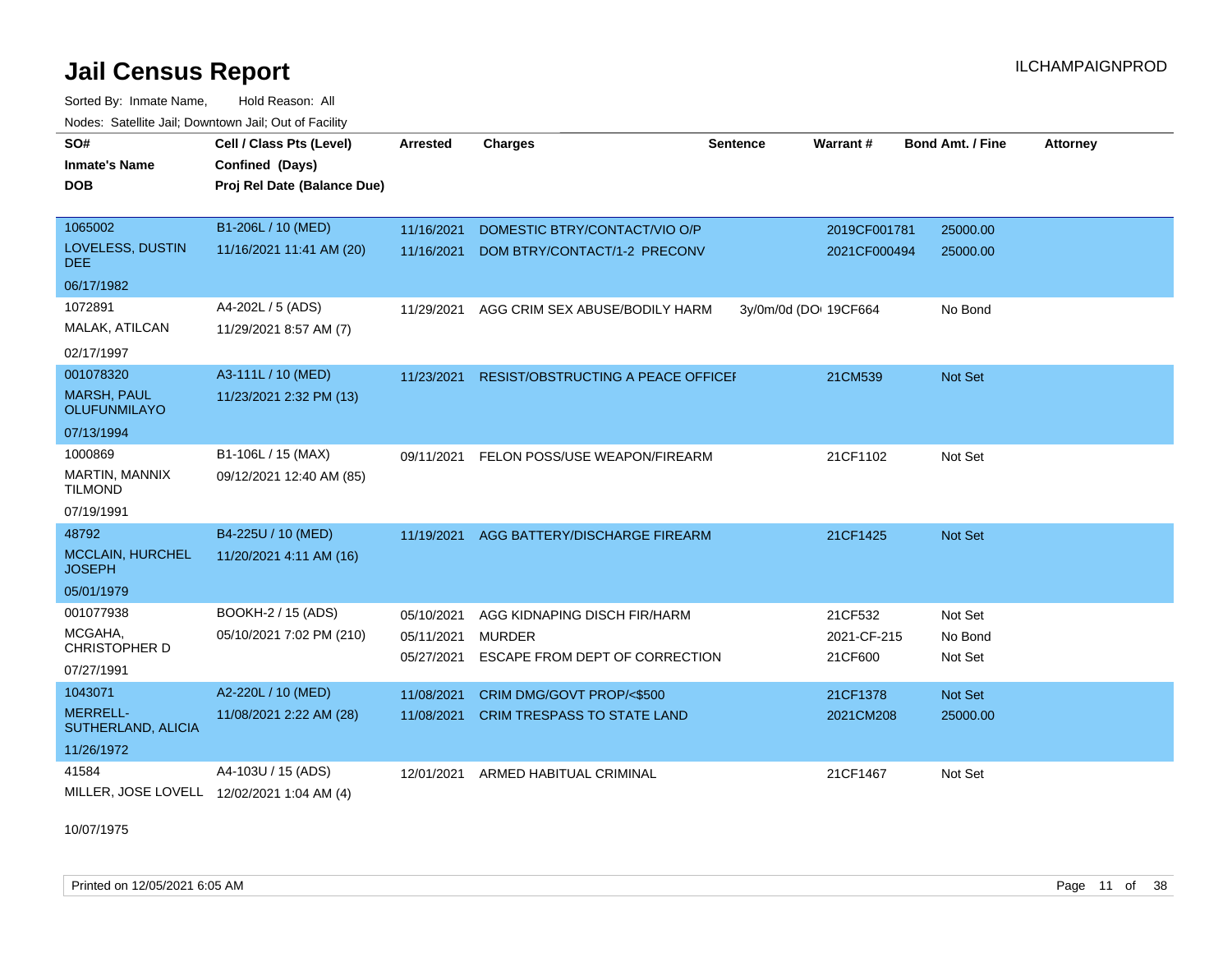Sorted By: Inmate Name, Hold Reason: All Nodes: Satellite Jail; Downtown Jail; Out of Facility

| SO#                                       | Cell / Class Pts (Level)                     | <b>Arrested</b> | <b>Charges</b>                            | <b>Sentence</b> | <b>Warrant#</b> | <b>Bond Amt. / Fine</b> | <b>Attorney</b> |
|-------------------------------------------|----------------------------------------------|-----------------|-------------------------------------------|-----------------|-----------------|-------------------------|-----------------|
| <b>Inmate's Name</b>                      | Confined (Days)                              |                 |                                           |                 |                 |                         |                 |
| <b>DOB</b>                                | Proj Rel Date (Balance Due)                  |                 |                                           |                 |                 |                         |                 |
|                                           |                                              |                 |                                           |                 |                 |                         |                 |
| 001077902                                 | A2-123L / 5 (ADS)                            | 11/21/2021      | CRIM DAMAGE TO PROPERTY <\$500            |                 | 21CF1427        | <b>Not Set</b>          |                 |
| MOFFETT, CAROLYN<br><b>REENE</b>          | 11/21/2021 10:31 AM (15)                     |                 | 11/23/2021 BATTERY/CAUSE BODILY HARM      |                 | 21CM187         | Not Set                 |                 |
| 10/23/1988                                |                                              |                 |                                           |                 |                 |                         |                 |
| 39106                                     | B4-121L / 10 (MED)                           | 10/12/2021      | DOMESTIC BATTERY/OTHER PRIOR              |                 | 21CF1217        | Not Set                 |                 |
| Junior                                    | MOORE, ANDREW LEE, 10/12/2021 1:02 AM (55)   |                 |                                           |                 |                 |                         |                 |
| 04/12/1973                                |                                              |                 |                                           |                 |                 |                         |                 |
| 48033                                     | BOOKH-3                                      | 12/04/2021      | <b>DOMESTIC BATTERY</b>                   |                 | 2021CFAWOW      | Not Set                 |                 |
| MOORE,<br><b>CHRISTOPHER ALLEN</b>        | 12/04/2021 4:38 PM (2)                       |                 |                                           |                 |                 |                         |                 |
| 07/02/1976                                |                                              |                 |                                           |                 |                 |                         |                 |
| 1076384                                   | A2-120L / 5 (ADS)                            |                 | 10/28/2021 RETAIL THEFT/DISP MERCH/<\$300 |                 | 21CM149         | 12500.00                |                 |
|                                           | MURPHY, AZIA CIMONE 10/29/2021 12:49 AM (38) |                 |                                           |                 |                 |                         |                 |
|                                           |                                              |                 |                                           |                 |                 |                         |                 |
| 09/23/1995                                |                                              |                 |                                           |                 |                 |                         |                 |
| 001078517                                 | B2-T1-02L / 15 (SPH)                         |                 | 10/19/2021 ATTEMPT (FIRST DEGREE MURDER)  |                 | 21CF1267        | Not Set                 |                 |
| <b>NELSON, RORY</b><br><b>DEMOND</b>      | 10/19/2021 3:55 AM (48)                      |                 |                                           |                 |                 |                         |                 |
| 08/14/1984                                |                                              |                 |                                           |                 |                 |                         |                 |
| 1064664                                   | A4-205U / 10 (MED)                           | 12/01/2021      | <b>DOMESTIC BATTERY</b>                   |                 | 20CF1443        | No Bond                 |                 |
| NEVAREZ, OSCAR<br><b>DEWEY</b>            | 12/01/2021 4:46 PM (5)                       |                 |                                           |                 |                 |                         |                 |
| 09/26/1996                                | 12/29/2021 (0.00)                            |                 |                                           |                 |                 |                         |                 |
| 1009176                                   | BOOKH-5                                      | 12/04/2021      | RESIST/OBSTRUCTING A PEACE OFFICEI        |                 | 21CM294         | 1000.00                 |                 |
| <b>OVERMAN, ZACHARY</b><br><b>WILLIAM</b> | 12/04/2021 1:46 PM (2)                       |                 | 12/04/2021 AGGRAVATED ASSAULT             |                 | 2020CM78        | No Bond                 |                 |
| 11/01/1992                                |                                              |                 |                                           |                 |                 |                         |                 |
| 1064809                                   | B4-127L / 10 (MED)                           | 11/03/2021      | CRIMINAL TRESPASS TO LAND                 |                 | 21CF1318        | 50000.00                |                 |
| PARKER, ALVIN<br><b>JARELL</b>            | 11/03/2021 2:39 PM (33)                      |                 | 11/08/2021 FELON POSS/USE FIREARM PRIOR   |                 | 21CF635         | 25000.00                |                 |
| 08/24/1982                                |                                              |                 |                                           |                 |                 |                         |                 |

Printed on 12/05/2021 6:05 AM **Page 12** of 38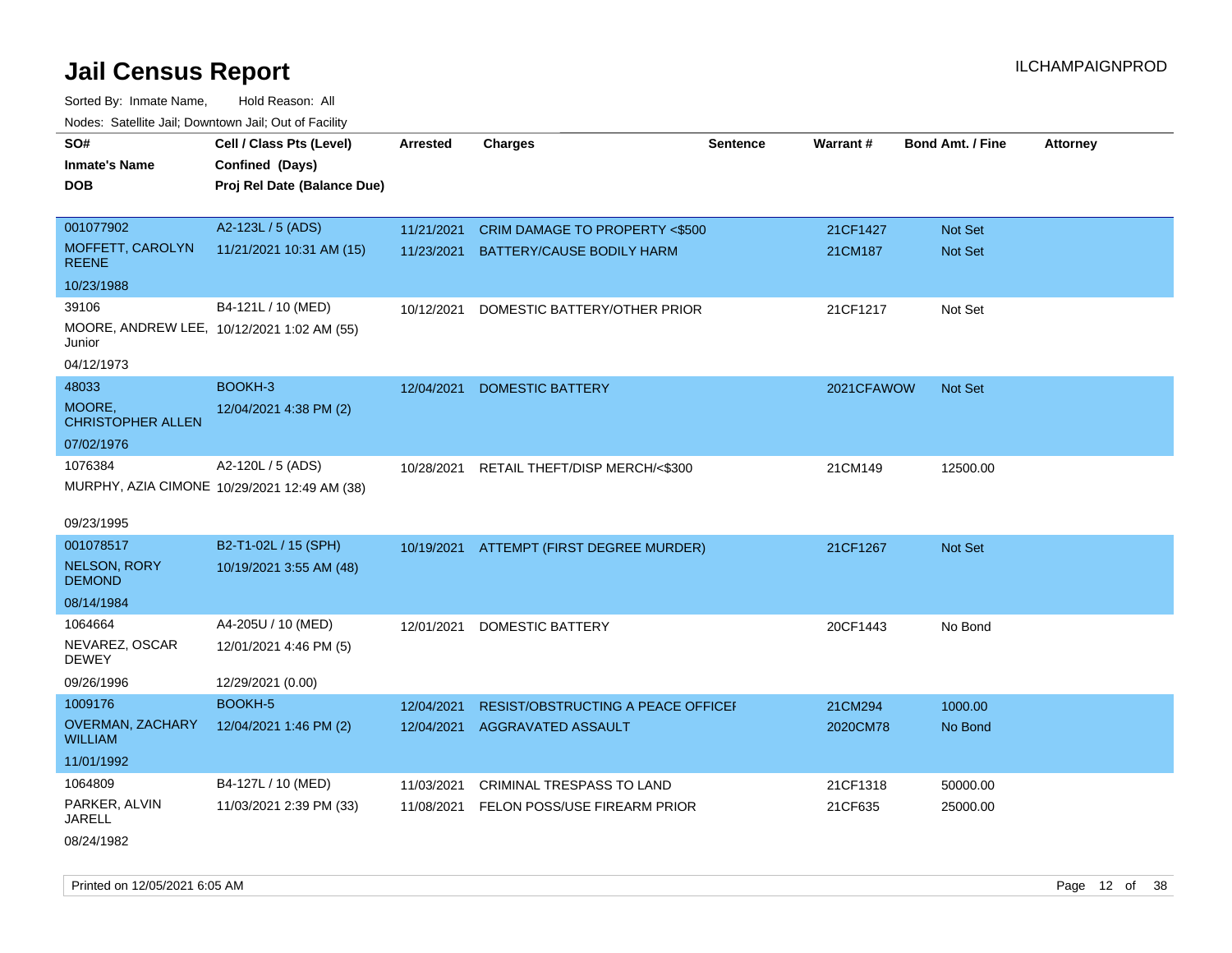| rouce. Calcinic Jan, Downtown Jan, Out or Facility |                                                |                 |                                       |                 |              |                         |                 |
|----------------------------------------------------|------------------------------------------------|-----------------|---------------------------------------|-----------------|--------------|-------------------------|-----------------|
| SO#                                                | Cell / Class Pts (Level)                       | <b>Arrested</b> | <b>Charges</b>                        | <b>Sentence</b> | Warrant#     | <b>Bond Amt. / Fine</b> | <b>Attorney</b> |
| <b>Inmate's Name</b>                               | Confined (Days)                                |                 |                                       |                 |              |                         |                 |
| <b>DOB</b>                                         | Proj Rel Date (Balance Due)                    |                 |                                       |                 |              |                         |                 |
|                                                    |                                                |                 |                                       |                 |              |                         |                 |
| 1022441                                            | BOOKF-1 / 10 (ADS)                             | 10/27/2021      | AGG BATTERY/PEACE OFFICER             |                 | 2021 CF 12   | No Bond                 |                 |
| PICKENS, DONTRELL<br><b>DEMAR</b>                  | 10/27/2021 1:39 PM (40)                        | 10/27/2021      | AGG BATTERY/PEACE OFFICER             |                 | 2020 CF 1488 | No Bond                 |                 |
| 12/10/1993                                         |                                                |                 |                                       |                 |              |                         |                 |
| 965211                                             | B1-106U / 10 (MED)                             | 11/23/2021      | VIOLATE SEX OFFENDER REGIS/2+         |                 | 21CF648      | 2410.00                 |                 |
| PINE, DUSTIN LAYNE                                 | 11/23/2021 11:28 PM (13)                       | 11/23/2021      | MFG/DISTRIB LOOK-ALIKE SUB            |                 | 19CF46       | 3000.00                 |                 |
| 11/30/1988                                         |                                                |                 |                                       |                 |              |                         |                 |
| 999352                                             | B3-W5-20L / 10 (MED)                           | 09/09/2021      | <b>VIOLATE OP/OTHER PRIOR</b>         |                 | 21CF1092     | Not Set                 |                 |
| PIRLOT, JUSTIN LEE                                 | 09/09/2021 11:28 AM (88)                       | 10/23/2021      | <b>FALSE REPORT OF OFFENSE</b>        |                 | 2019CF836    | 5000.00                 |                 |
| 11/08/1982                                         |                                                |                 |                                       |                 |              |                         |                 |
| 1069524<br>RAY DAVIS, KAMARI<br><b>DAYVON</b>      | B4-224L / 15 (MAX)<br>08/09/2021 2:44 AM (119) | 08/08/2021      | MFG/DEL CANNABIS/30-500 GRAMS         |                 | 21CF953      | Not Set                 |                 |
| 03/30/2000                                         |                                                |                 |                                       |                 |              |                         |                 |
| 45473                                              | B1-202L / 15 (MAX)                             | 11/23/2021      | CHIL SEX OFFEN/RESIDE DAY CARE        |                 | 21CF1275     | 10000.00                |                 |
| REXROAD, CALVIN<br><b>ALLEN</b>                    | 11/23/2021 6:27 PM (13)                        |                 | 11/23/2021 VIOLATE SEX OFFENDER REGIS |                 | 21CF546      | 50000.00                |                 |
| 10/04/1970                                         |                                                |                 |                                       |                 |              |                         |                 |
| 001078602                                          | B4-226L / 10 (MED)                             | 11/21/2021      | AGGRAVATED DOMESTIC BATTERY           |                 | 21CF1428     | Not Set                 |                 |
| RICHARDSON,<br><b>JOHNNY LINDAL</b>                | 11/21/2021 10:00 AM (15)                       |                 |                                       |                 |              |                         |                 |
| 06/27/2000                                         |                                                |                 |                                       |                 |              |                         |                 |
| 979485                                             | B2-T4-16L / 15 (ADS)                           | 03/12/2021      | PRED CRIM SEX ASLT/VICTIM <13         |                 | 21CF282      | <b>Not Set</b>          |                 |
| RODRIGUEZ, JOSHUA<br><b>ANTHONY</b>                | 03/12/2021 1:57 PM (269)                       |                 |                                       |                 |              |                         |                 |
| 04/06/1990                                         |                                                |                 |                                       |                 |              |                         |                 |
| 1062817<br>ROSILES-CASTILLO,<br>RENE               | BOOKH-3                                        | 12/05/2021      | DISORDERLY CONDUCT                    |                 | 2021CMAWOW   | 100.00                  |                 |
| 07/29/1981                                         |                                                |                 |                                       |                 |              |                         |                 |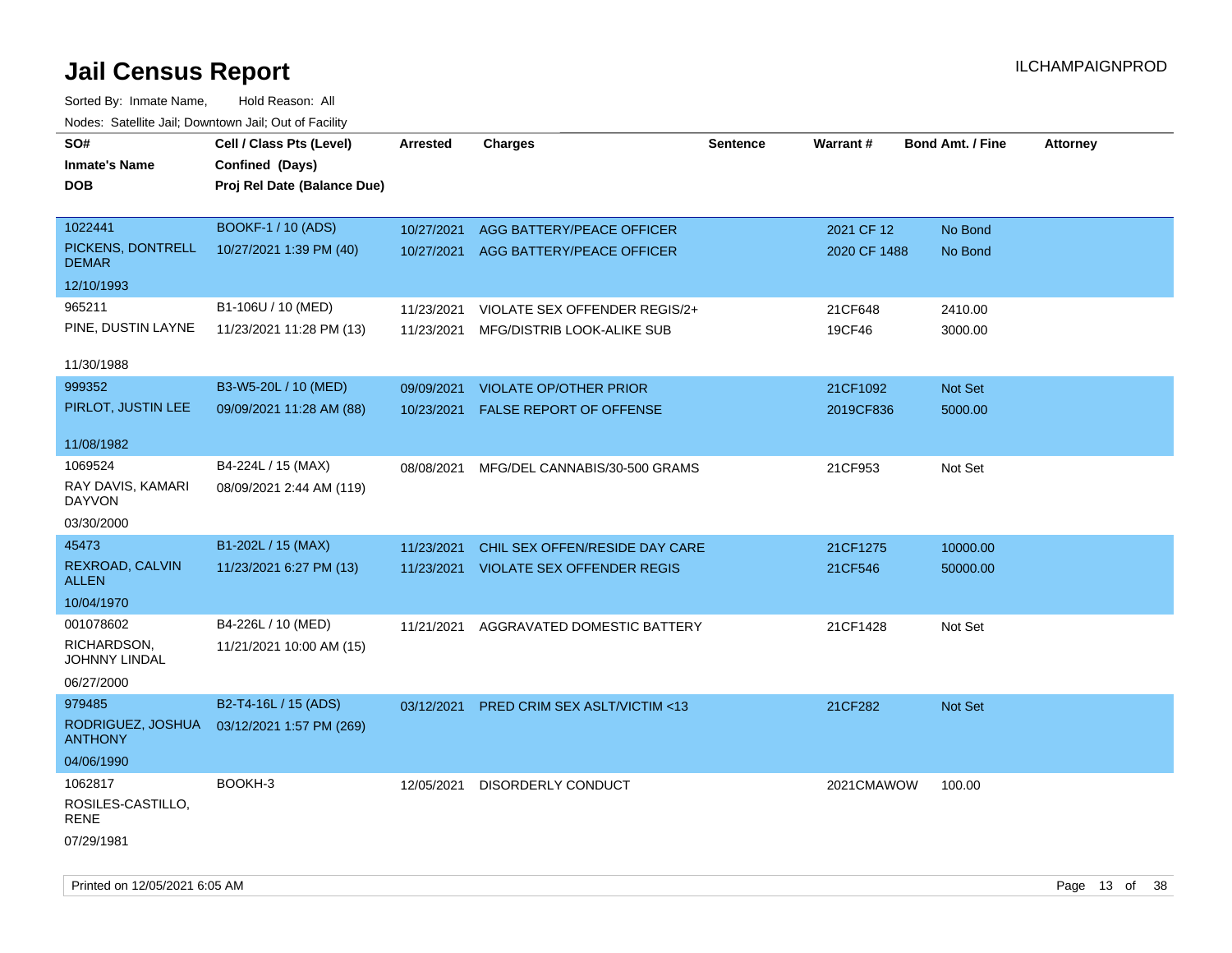| roaco. Oatomto dan, Downtown dan, Oat or Fability |                                              |            |                                    |                 |                 |                         |                 |
|---------------------------------------------------|----------------------------------------------|------------|------------------------------------|-----------------|-----------------|-------------------------|-----------------|
| SO#<br><b>Inmate's Name</b>                       | Cell / Class Pts (Level)<br>Confined (Days)  | Arrested   | <b>Charges</b>                     | <b>Sentence</b> | <b>Warrant#</b> | <b>Bond Amt. / Fine</b> | <b>Attorney</b> |
| <b>DOB</b>                                        | Proj Rel Date (Balance Due)                  |            |                                    |                 |                 |                         |                 |
| 1068592                                           | A3-115L / 15 (ADS)                           | 11/12/2021 | <b>BURGLARY</b>                    |                 | 21CF1393        | Not Set                 |                 |
| ROSS, TEVONTAE<br><b>TERRANCE</b>                 | 11/12/2021 8:41 AM (24)                      |            |                                    |                 |                 |                         |                 |
| 12/15/1998                                        |                                              |            |                                    |                 |                 |                         |                 |
| 61330                                             | A3-114U                                      | 12/01/2021 | ARMED HABITUAL CRIMINAL            |                 | 21CF1473        | Not Set                 |                 |
| RUFFIN, JONATHON<br><b>CECIL</b>                  | 12/01/2021 5:34 AM (5)                       | 12/01/2021 | PAROLE REVOCATION                  |                 | CH2107545       | No Bond                 |                 |
| 05/10/1984                                        |                                              |            |                                    |                 |                 |                         |                 |
| 1071161                                           | B4-124L / 15 (MAX)                           | 08/18/2021 | DELIVERY OF OR POSSESSION OF W/INT |                 | 21CF1008        | No Bond                 |                 |
| SANDERS, MARKELL<br><b>LAMAR</b>                  | 08/18/2021 6:18 PM (110)                     |            |                                    |                 |                 |                         |                 |
| 02/02/2000                                        |                                              |            |                                    |                 |                 |                         |                 |
| 1047469                                           | B3-W5-18L / 10 (MED)                         | 07/03/2021 | CRIMINAL SEX ASSAULT/CONSENT       |                 | 21CF773         | Not Set                 |                 |
| ALLEN                                             | SCHINDLER, RICHARD 07/03/2021 10:25 PM (156) |            |                                    |                 |                 |                         |                 |
| 10/16/1979                                        |                                              |            |                                    |                 |                 |                         |                 |
| 001077488                                         | <b>BOOKH-8 / 5 (MIN)</b>                     | 11/30/2021 | <b>RETAIL THEFT</b>                | 4y (DOC)        | 20CF1376        | No Bond                 |                 |
| SESSUM, NICHOLAS C 11/30/2021 6:56 AM (6)         |                                              |            |                                    |                 |                 |                         |                 |
| 06/22/1989                                        |                                              |            |                                    |                 |                 |                         |                 |
| 001078441                                         | BOOKF-3 / 15 (ADS)                           | 10/01/2021 | ARMED HABITUAL CRIMINAL            |                 | 21CF1182        | Not Set                 |                 |
| SINGLETON, CORRIE<br>DERRELL                      | 10/01/2021 12:36 PM (66)                     |            |                                    |                 |                 |                         |                 |
| 05/07/1983                                        |                                              |            |                                    |                 |                 |                         |                 |
| 38305                                             | B2-T2-06L / 10 (SPH)                         | 03/18/2020 | <b>CRIMINAL SEXUAL ABUSE</b>       |                 | 20CF-343        | 500000.00               |                 |
| STOVER, JOSH<br><b>ANDREW</b>                     | 03/18/2020 10:24 AM (628)                    |            |                                    |                 |                 |                         |                 |
| 08/18/1973                                        |                                              |            |                                    |                 |                 |                         |                 |
| 001078436                                         | B2-T1-04L / 10 (SPH)                         | 09/30/2021 | CRIMINAL SEX ASSAULT/CONSENT       |                 | 20CF255         | 150000.00               |                 |
| STRONG, CORTEZ                                    | 09/30/2021 2:47 PM (67)                      |            |                                    |                 |                 |                         |                 |
| 04/13/1996                                        |                                              |            |                                    |                 |                 |                         |                 |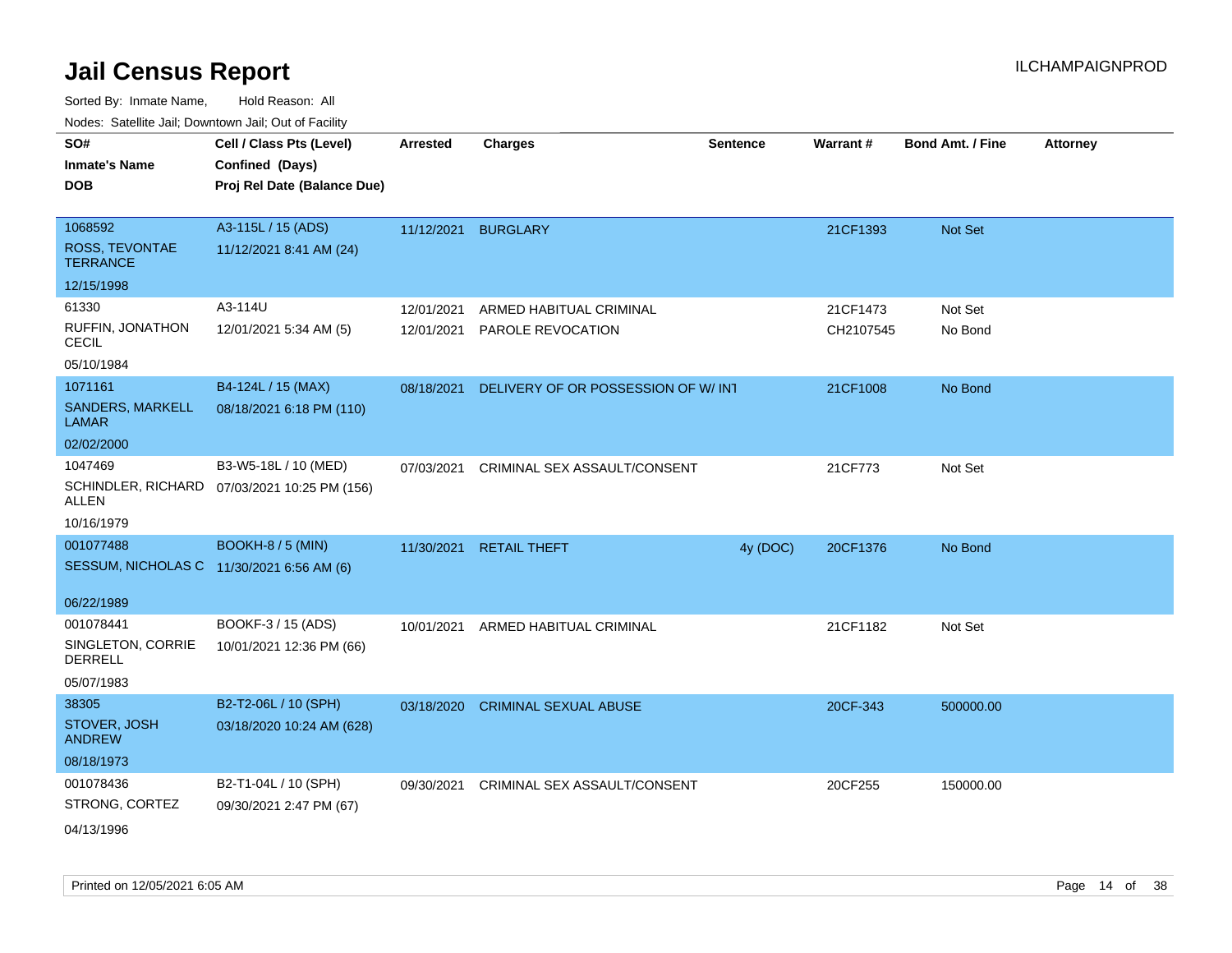| roaco. Odichile Jan, Downtown Jan, Out of Facility |                                                                            |                 |                                |                 |           |                         |                 |
|----------------------------------------------------|----------------------------------------------------------------------------|-----------------|--------------------------------|-----------------|-----------|-------------------------|-----------------|
| SO#<br><b>Inmate's Name</b><br><b>DOB</b>          | Cell / Class Pts (Level)<br>Confined (Days)<br>Proj Rel Date (Balance Due) | <b>Arrested</b> | <b>Charges</b>                 | <b>Sentence</b> | Warrant#  | <b>Bond Amt. / Fine</b> | <b>Attorney</b> |
| 1030307                                            | A4-204L / 10 (MED)                                                         |                 |                                |                 |           |                         |                 |
| <b>SUTTON, FRANKIE</b><br><b>DMARVIO</b>           | 11/28/2021 11:16 PM (8)                                                    | 11/28/2021      | DOMESTIC BATTERY/OTHER PRIOR   |                 | 21CF1450  | No Bond                 |                 |
| 07/03/1983                                         |                                                                            |                 |                                |                 |           |                         |                 |
| 1066794                                            | B3-W2-07U / 5 (MIN)                                                        | 09/07/2021      | <b>VIOLATE OP/OTHER PRIOR</b>  |                 | 21CF1061  | Not Set                 |                 |
| <b>TAYLOR, STANLEY</b><br>JAMES                    | 09/07/2021 7:01 AM (90)                                                    |                 |                                |                 |           |                         |                 |
| 01/05/1994                                         |                                                                            |                 |                                |                 |           |                         |                 |
| 001078471                                          | B4-127U / 10 (MED)                                                         |                 | 10/11/2021 AGG UUW/VEHICLE/<21 |                 | 21CF1210  | 100.00                  |                 |
| THATCH, OMARION<br><b>DIAMONTE</b>                 | 10/11/2021 1:26 AM (56)                                                    |                 |                                |                 |           |                         |                 |
| 09/05/2003                                         |                                                                            |                 |                                |                 |           |                         |                 |
| 21252                                              | B4-121U / 15 (MAX)                                                         | 10/18/2021      | MFG/DEL 1<15 GR COCAINE/ANLG   |                 | 2021CF172 | 25000.00                |                 |
| THOMAS, ELIJAH                                     | 10/18/2021 12:35 AM (49)                                                   |                 |                                |                 |           |                         |                 |
| 07/31/1962                                         |                                                                            |                 |                                |                 |           |                         |                 |
| 32058                                              | B4-123U / 15 (MAX)                                                         | 06/14/2021      | <b>AGG DISCH FIREARM</b>       |                 | 21CF690   | <b>Not Set</b>          |                 |
| THOMPSON, STEVEN<br><b>ONEAL</b>                   | 06/14/2021 6:44 AM (175)                                                   |                 |                                |                 |           |                         |                 |
| 03/14/1969                                         |                                                                            |                 |                                |                 |           |                         |                 |
| 969709                                             | <b>BOOKH-6 / 5 (MIN)</b>                                                   | 10/29/2021      | DRIVING ON SUSPENDED LICENSE   |                 | 20TR2181  | 5000.00                 |                 |
| TUFTE, BRYCE<br><b>MATTHEW</b>                     | 10/29/2021 3:14 PM (38)                                                    | 10/29/2021      | CRIM DMG TO PROP \$500-10K     |                 |           | Not Set                 |                 |
| 05/30/1988                                         | 12/20/2021 (0.00)                                                          |                 |                                |                 |           |                         |                 |
| 32910                                              | B3-W4-14L / 10 (MED)                                                       | 10/04/2021      | DOM BTRY/HARM/1-2 PRECONV      |                 | 21CF1189  | <b>Not Set</b>          |                 |
| <b>TULL, CHRISTOPHER</b><br><b>MICHAEL</b>         | 10/04/2021 10:53 PM (63)                                                   |                 |                                |                 |           |                         |                 |
| 04/02/1971                                         |                                                                            |                 |                                |                 |           |                         |                 |
| 001078529                                          | A2-122L / 10 (ADS)                                                         | 10/23/2021      | ARMED ROBBERY/NO FIREARM       |                 | 21CF1286  | Not Set                 |                 |
| VANHOOK, ALEXIS<br>ANNE                            | 10/23/2021 5:50 PM (44)                                                    |                 |                                |                 |           |                         |                 |
| 10/25/1998                                         |                                                                            |                 |                                |                 |           |                         |                 |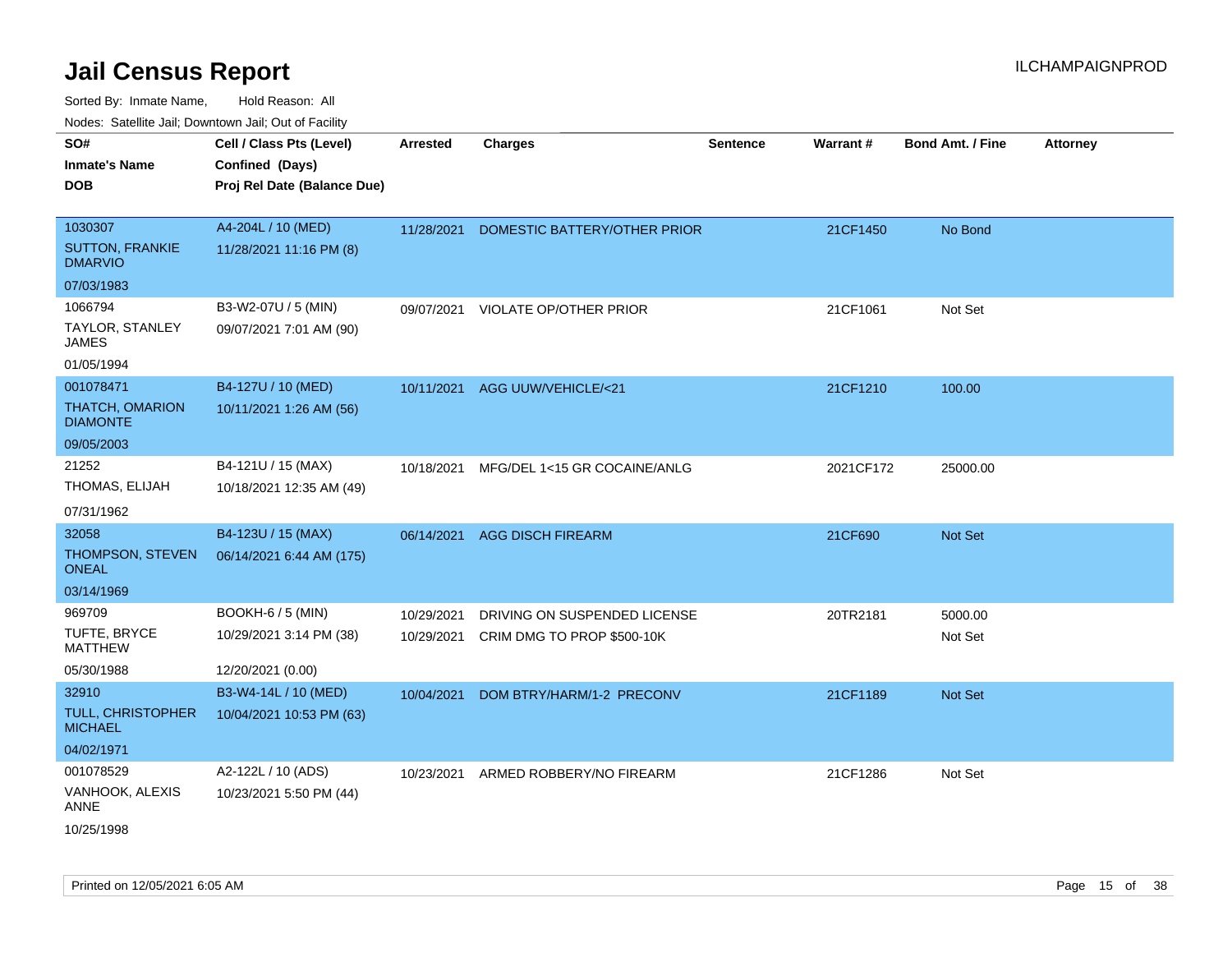Sorted By: Inmate Name, Hold Reason: All

Nodes: Satellite Jail; Downtown Jail; Out of Facility

| rougs. Calcing Jan, Downtown Jan, Out of Facility          |                             |                 |                                |                 |                 |                         |                 |
|------------------------------------------------------------|-----------------------------|-----------------|--------------------------------|-----------------|-----------------|-------------------------|-----------------|
| SO#                                                        | Cell / Class Pts (Level)    | <b>Arrested</b> | <b>Charges</b>                 | <b>Sentence</b> | <b>Warrant#</b> | <b>Bond Amt. / Fine</b> | <b>Attorney</b> |
| <b>Inmate's Name</b>                                       | Confined (Days)             |                 |                                |                 |                 |                         |                 |
| <b>DOB</b>                                                 | Proj Rel Date (Balance Due) |                 |                                |                 |                 |                         |                 |
|                                                            |                             |                 |                                |                 |                 |                         |                 |
| 001078650                                                  | BOOKH-3                     | 12/05/2021      | <b>DOMESTIC BATTERY</b>        |                 | 2021CMAWOW      | <b>Not Set</b>          |                 |
| VOUGHN, FREDERICK 12/05/2021 5:43 AM (1)<br><b>LATRELL</b> |                             |                 |                                |                 |                 |                         |                 |
| 11/12/2001                                                 |                             |                 |                                |                 |                 |                         |                 |
| 1070737                                                    | A1-126L / 15 (MAX)          | 10/14/2021      | AGG KIDNAPG/<13/INTEL DISABL   |                 | 2020CF418       | 250000.00               |                 |
| WASHINGTON,<br><b>JASTINA VIRGINIA</b>                     | 10/14/2021 12:02 PM (53)    |                 |                                |                 |                 |                         |                 |
| 04/11/2000                                                 |                             |                 |                                |                 |                 |                         |                 |
| 977140                                                     | B1-203L / 10 (MED)          | 10/24/2021      | <b>ARMED HABITUAL CRIMINAL</b> |                 | 21CF1289        | <b>Not Set</b>          |                 |
| <b>WEBSTER, DERRIAL</b><br><b>DEVON</b>                    | 10/24/2021 2:46 AM (43)     |                 |                                |                 |                 |                         |                 |
| 01/14/1990                                                 |                             |                 |                                |                 |                 |                         |                 |
| 001078328                                                  | B1-207U / 15 (MAX)          | 08/30/2021      | FELON POSS/USE WEAPON/FIREARM  |                 | 21CF1045        | Not Set                 |                 |
| WHITE, JUSTIN<br><b>STEVEN</b>                             | 08/30/2021 10:48 AM (98)    |                 |                                |                 |                 |                         |                 |
| 10/25/1995                                                 |                             |                 |                                |                 |                 |                         |                 |
| 503631                                                     | B4-223U / 10 (MED)          | 11/10/2021      | PAROLE REVOCATION              |                 | CH2100061       | No Bond                 |                 |
| <b>WILLIAMS, DOUGLAS</b><br><b>LAMAR</b>                   | 11/10/2021 1:11 PM (26)     | 11/10/2021      | AGG BATTERY/USE DEADLY WEAPON  |                 | 20CF1340        | 25000.00                |                 |
| 03/01/1991                                                 |                             |                 |                                |                 |                 |                         |                 |
| 638552                                                     | B2-DR / 5 (SPH)             | 10/07/2021      | CHILD PORNOGRAPHY/PHOTOGRAPH   |                 | 2021CF1207      | No Bond                 |                 |
| WILLIAMS, MICHAEL<br>JAMES                                 | 10/07/2021 12:20 PM (60)    |                 |                                |                 |                 |                         |                 |
| 03/29/1964                                                 |                             |                 |                                |                 |                 |                         |                 |
| 1066370                                                    | B1-101L / 15 (MAX)          | 07/28/2021      | ARMED VIOLENCE/CATEGORY III    |                 | 2021 CF 882     | <b>Not Set</b>          |                 |
| <b>WILLIAMS, REONTE</b><br><b>REMIR</b>                    | 07/28/2021 5:40 AM (131)    |                 |                                |                 |                 |                         |                 |
| 05/14/1999                                                 |                             |                 |                                |                 |                 |                         |                 |
| 001078494                                                  | B1-104L / 15 (MAX)          | 10/15/2021      | AGG UNLAWFUL USE OF WEAPON/VEH |                 | 21CF1254        | No Bond                 |                 |
| <b>WILLIAMS, TAVARAZ</b><br>LASHAWN                        | 10/15/2021 12:17 PM (52)    |                 |                                |                 |                 |                         |                 |
| 04/19/1990                                                 |                             |                 |                                |                 |                 |                         |                 |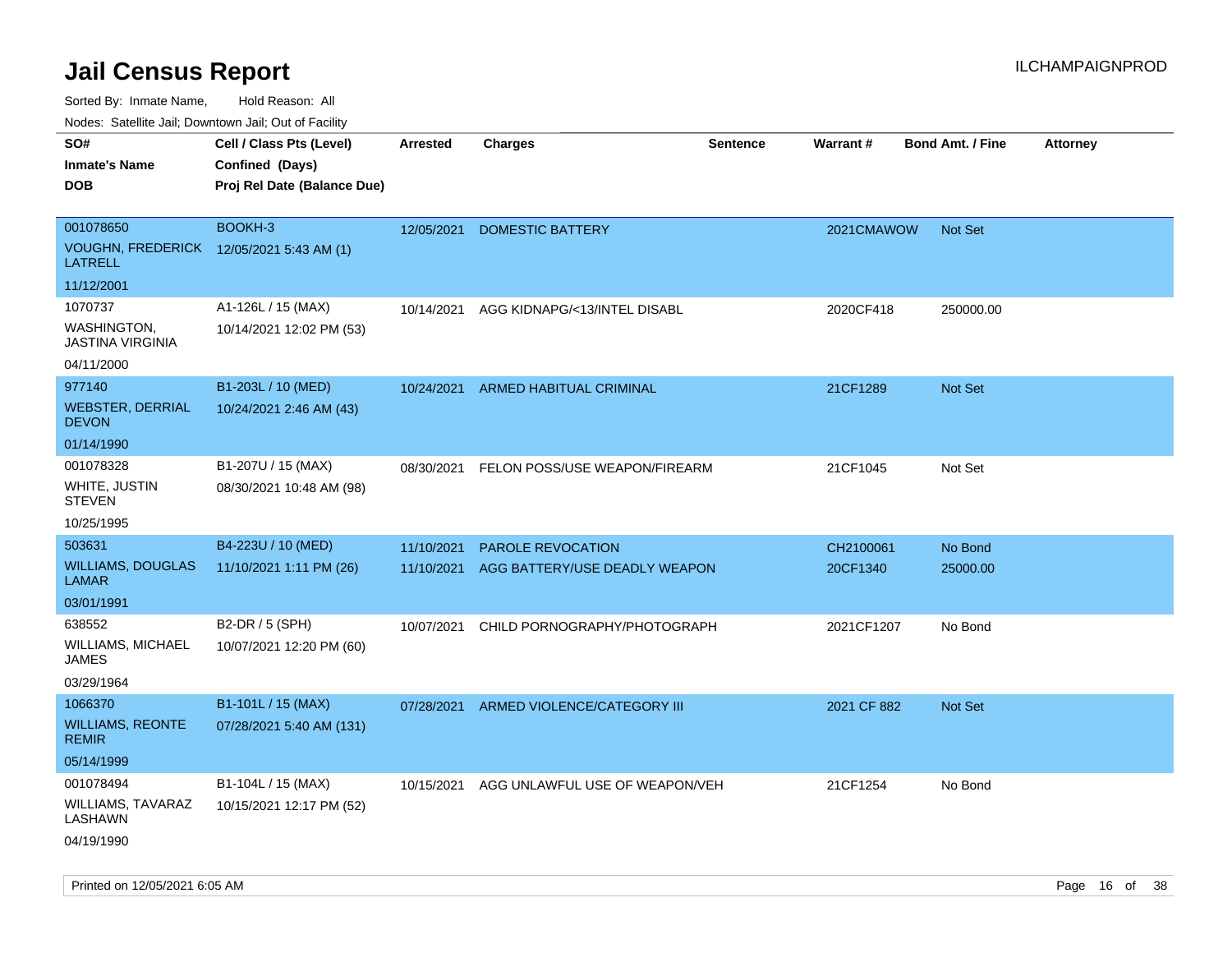Sorted By: Inmate Name, Hold Reason: All Nodes: Satellite Jail; Downtown Jail; Out of Facility

**Total Satellite Jail: 125 Males: 111 Females: 14 Unknown: 0**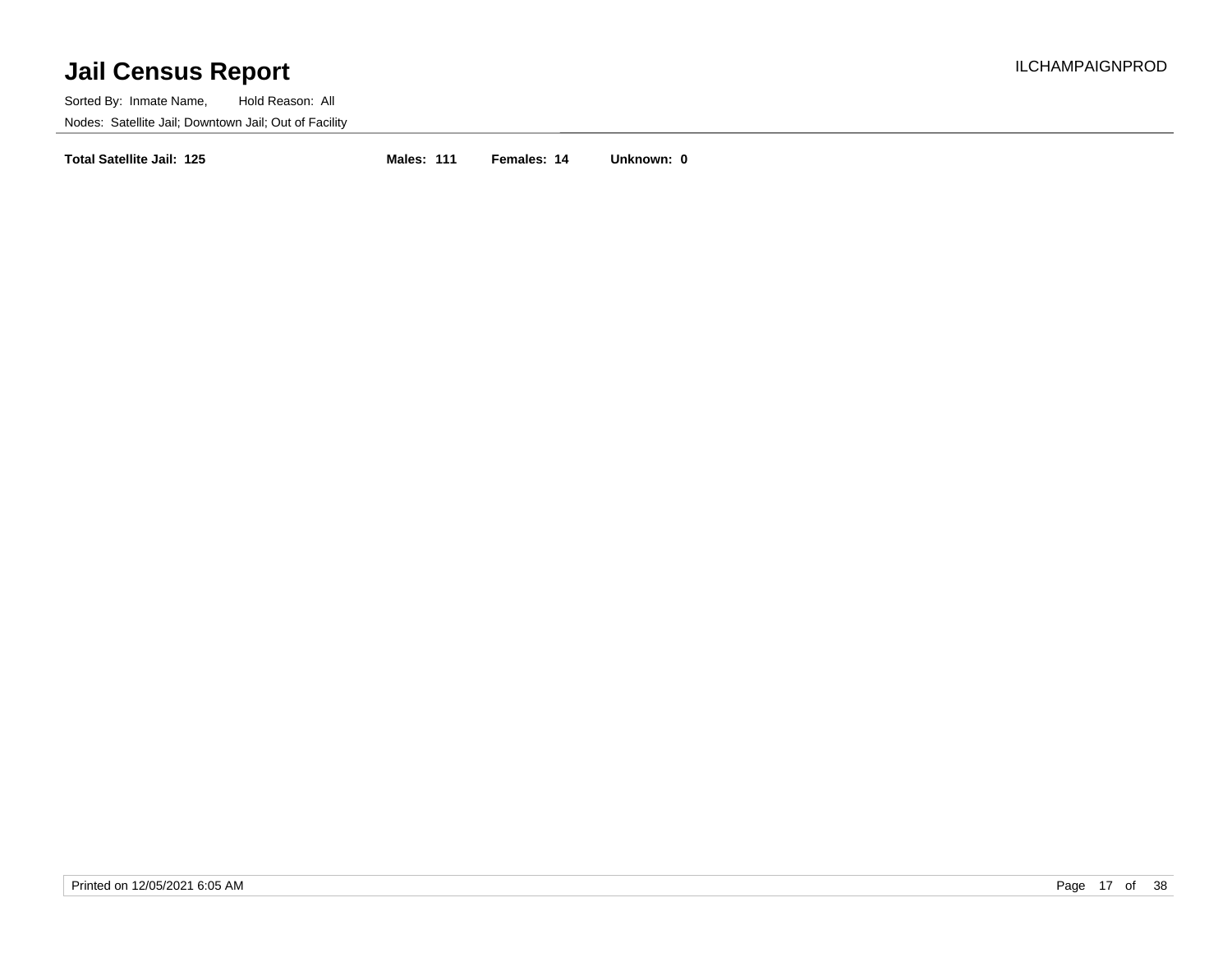| <b>Downtown Jail</b> |  |
|----------------------|--|
|----------------------|--|

| SO#<br><b>Inmate's Name</b><br><b>DOB</b>                                                         | Cell / Class Pts (Level)<br>Confined (Days)<br>Proj Rel Date (Balance Due)             | <b>Arrested</b>                                                    | <b>Charges</b>                                                                                                                                 | <b>Sentence</b> | Warrant#                                               | <b>Bond Amt. / Fine</b>                                      | <b>Attorney</b> |
|---------------------------------------------------------------------------------------------------|----------------------------------------------------------------------------------------|--------------------------------------------------------------------|------------------------------------------------------------------------------------------------------------------------------------------------|-----------------|--------------------------------------------------------|--------------------------------------------------------------|-----------------|
| 1073165<br><b>ACKERMAN, CODY</b><br><b>JAMES</b><br>02/01/1989<br>001078535<br>BERRY, DAVID ISAAC | G4L / 5 (MIN)<br>04/30/2021 4:48 PM (220)<br>D3 / 15 (ADS)<br>10/26/2021 10:52 AM (41) | 04/30/2021<br>04/30/2021<br>04/30/2021<br>05/03/2021<br>10/26/2021 | UNLWFL POSS/DRIVER/VEH/STOLEN<br>FORGERY/ISSUE/DELIVER DOCUMENT<br><b>BURGLARY</b><br>FORGERY/ISSUE/DELIVER DOCUMENT<br>CRIM SEX ASSAULT/FORCE |                 | 21CF486<br>19CF143<br>21CF516<br>2018CF689<br>21CF1305 | Not Set<br>75000.00<br>Not Set<br>2500.00 / 75.00<br>Not Set |                 |
| 09/23/2000                                                                                        |                                                                                        |                                                                    |                                                                                                                                                |                 |                                                        |                                                              |                 |
| 517915<br><b>BOXLEY, CHARLES</b><br><b>OMAR</b><br>01/10/1985                                     | G8U / 5 (MIN)<br>08/03/2021 2:18 PM (125)                                              | 08/03/2021<br>08/03/2021<br>08/03/2021                             | FORGERY/ISSUE/DELIVER DOCUMENT<br><b>BURGLARY</b><br><b>BURGLARY</b>                                                                           |                 | 21CF289<br>21CF679                                     | No Bond<br>20000.00<br>20000.00                              |                 |
| 1067476<br><b>BROWN, JAMES</b><br><b>BRONELL</b><br>01/08/1996                                    | F5L / 10 (MED)<br>11/13/2021 2:35 AM (23)                                              | 11/13/2021<br>11/13/2021                                           | AGG DOMESTIC BATTERY/STRANGLE<br><b>RESIDENTIAL BURGLARY</b>                                                                                   |                 | 20CF575<br>21CF385                                     | 5000.00<br>25000.00                                          |                 |
| 1075941<br><b>BROWN, LIONEL</b><br><b>TERRELL</b><br>10/19/1981                                   | G2L / 5 (MIN)<br>10/08/2021 5:16 PM (59)                                               | 10/08/2021                                                         | <b>HARASS WITNESS/FAMILY MBR/REP</b>                                                                                                           |                 | 2021CF1188                                             | 500000.00                                                    |                 |
| 1071534<br>BRYANT, KETONE<br><b>LEVELL</b><br>04/07/2000                                          | C7L / 15 (ADS)<br>09/18/2020 1:19 PM (444)                                             | 09/18/2020                                                         | AGG BATTERY/DISCHARGE FIREARM                                                                                                                  |                 | 20CF1049                                               | Not Set                                                      |                 |
| 61904<br><b>BURNETT, TIMOTHY</b><br><b>LYNN</b><br>09/09/1983                                     | D4 / 15 (ADS)<br>10/23/2021 5:43 PM (44)                                               | 10/23/2021                                                         | <b>ROBBERY</b>                                                                                                                                 |                 | 21CF1287                                               | Not Set                                                      |                 |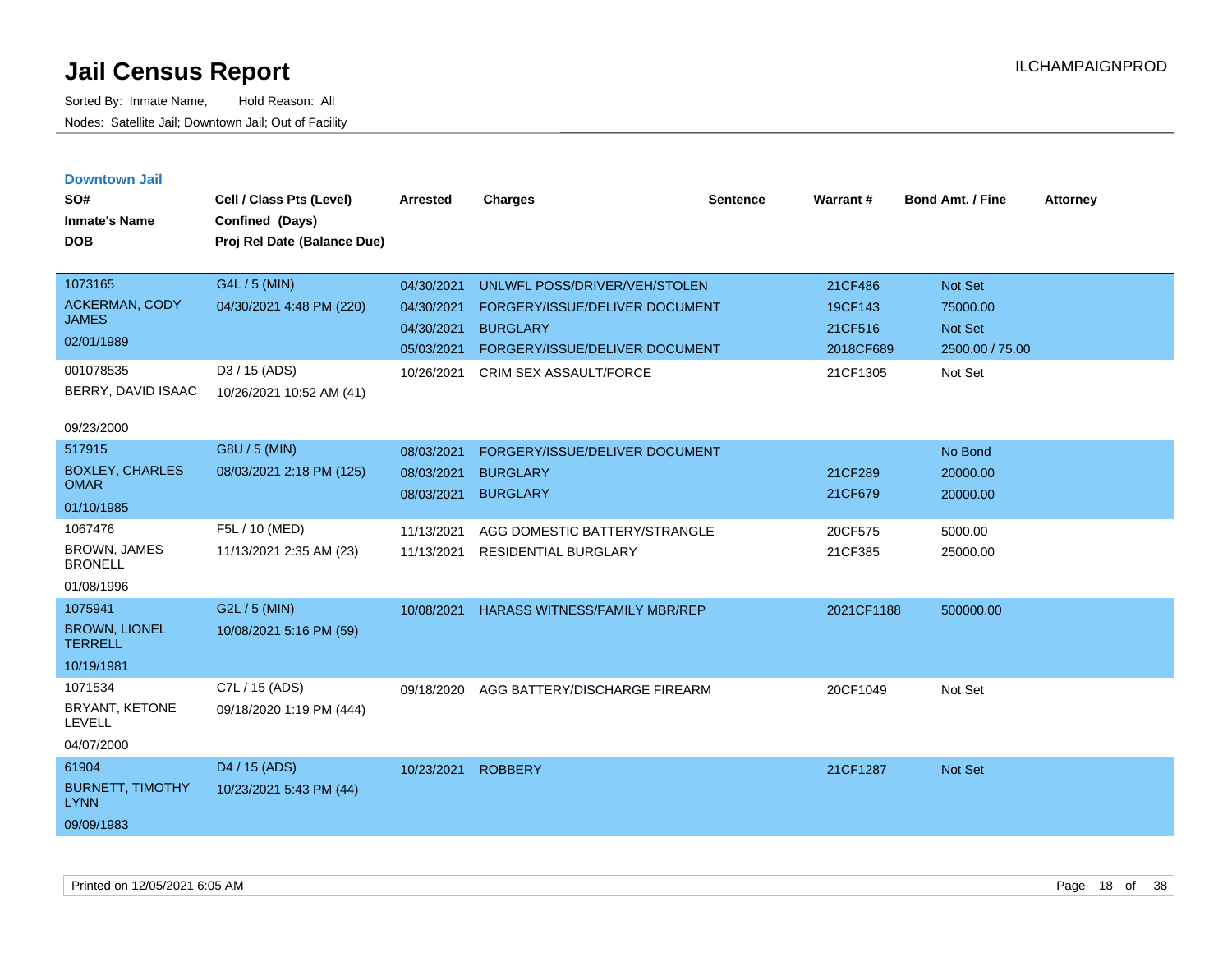Sorted By: Inmate Name, Hold Reason: All

Nodes: Satellite Jail; Downtown Jail; Out of Facility

| vouco. Catolino cali, Downtown cali, Out of Fability                  |                                                                            |                                        |                                                                                                |                 |                                  |                                 |                 |
|-----------------------------------------------------------------------|----------------------------------------------------------------------------|----------------------------------------|------------------------------------------------------------------------------------------------|-----------------|----------------------------------|---------------------------------|-----------------|
| SO#<br><b>Inmate's Name</b><br><b>DOB</b>                             | Cell / Class Pts (Level)<br>Confined (Days)<br>Proj Rel Date (Balance Due) | <b>Arrested</b>                        | <b>Charges</b>                                                                                 | <b>Sentence</b> | Warrant#                         | <b>Bond Amt. / Fine</b>         | <b>Attorney</b> |
| 1075361<br><b>COWART, TORREY</b><br><b>BENJAMEN, Junior</b>           | J6L / 5 (ADS)<br>04/16/2021 9:17 PM (234)                                  | 04/16/2021                             | <b>BURGLARY</b>                                                                                |                 | 21CF414                          | Not Set                         |                 |
| 11/22/1987<br>34111<br>CROSSLAND, KEVIN<br><b>SHAWN</b><br>10/02/1967 | G6L / 5 (MIN)<br>10/29/2021 10:15 PM (38)                                  | 10/29/2021                             | OBSTRUCT JUST/DESTROY EVIDENCE                                                                 |                 | 2018CF1243                       | 50000.00                        |                 |
| 1067370<br><b>DAVIS, AUSTIN</b><br><b>CHRISTOPHER</b><br>08/11/1997   | E3L / 15 (MAX)<br>11/06/2021 12:23 AM (30)                                 | 11/05/2021                             | FIREARM/FOID INVALID/NOT ELIG                                                                  |                 | 21CF1370                         | <b>Not Set</b>                  |                 |
| 56063<br>DAVIS, DAMIEN<br><b>DOMINIQUE</b><br>02/28/1977              | H4L / 10 (ADS)<br>09/18/2021 4:25 AM (79)                                  | 09/18/2021<br>09/19/2021<br>11/24/2021 | AGGRAVATED BATTERY<br>AGGRAVATED BATTERY<br><b>FUGITIVE FROM JUSTICE</b>                       |                 | 21CF1127<br>21CF1132<br>21CF1454 | Not Set<br>Not Set<br>Not Set   |                 |
| 1066719<br>DAVIS, TAVEON<br><b>CORNELIUS</b><br>12/21/1997            | C5L / 10 (MED)<br>06/09/2021 10:50 PM (180)                                | 06/09/2021<br>06/09/2021<br>06/09/2021 | AGG DOMESTIC BATTERY/STRANGLE<br>RET THEFT/DISP MERCH/>\$300<br>RETAIL THEFT/DISP MERCH/<\$300 |                 | 21CF310<br>19CF959<br>19CM897    | 100000.00<br>5000.00<br>3000.00 |                 |
| 001078223<br>DIEGO-MATEO,<br><b>JOAQUIN</b><br>01/23/2002             | G9L / 5 (MIN)<br>11/09/2021 10:52 PM (27)                                  | 11/09/2021                             | AGG DUI/NO VALID DL                                                                            |                 | 21CF1382                         | Not Set                         |                 |
| 571307<br>DOMINGO-<br>CASTANEDA,<br>09/29/1989                        | J3L / 15 (ADS)<br>09/14/2020 11:19 PM (448)                                | 09/14/2020<br>09/14/2020               | CRIM SEXUAL ABUSE/CONSENT<br><b>PRED CRIM SEX ASLT/VICTIM &lt;13</b>                           |                 | 2020CF1026<br>2020CF1025         | Not Set<br><b>Not Set</b>       |                 |
| 527379<br>DRAKE, MARCELL<br><b>DEON</b>                               | C9U / 15 (ADS)<br>10/25/2021 5:05 PM (42)                                  | 10/25/2021<br>10/27/2021               | ARMED HABITUAL CRIMINAL<br>AGG DOMESTIC BATTERY/STRANGLE                                       |                 | 21CF1297<br>21CF1245             | Not Set<br>Not Set              |                 |

04/20/1987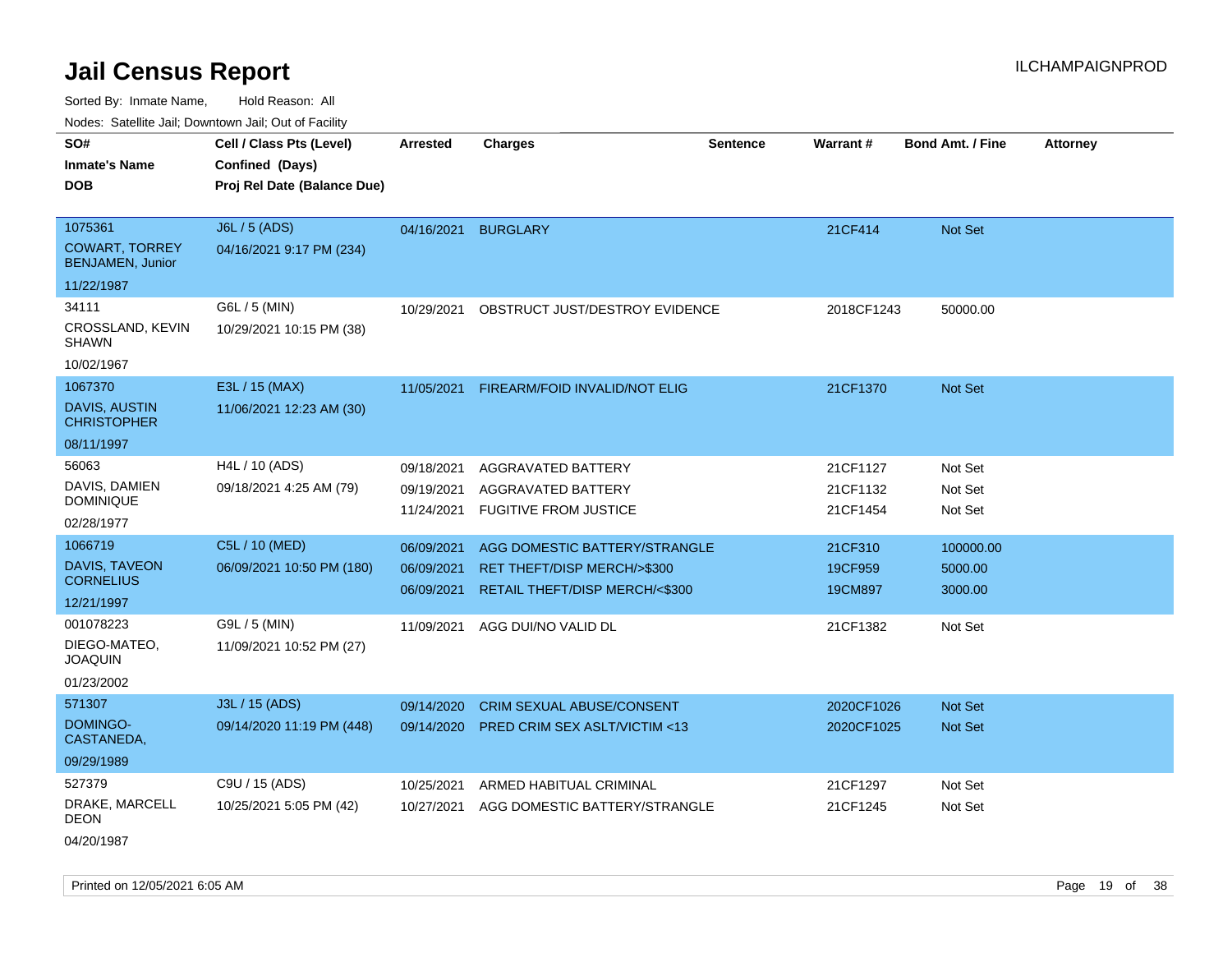Sorted By: Inmate Name, Hold Reason: All

Nodes: Satellite Jail; Downtown Jail; Out of Facility

| SO#<br><b>Inmate's Name</b><br><b>DOB</b>           | Cell / Class Pts (Level)<br>Confined (Days)<br>Proj Rel Date (Balance Due) | Arrested                 | <b>Charges</b>                                                | <b>Sentence</b> | Warrant#            | <b>Bond Amt. / Fine</b> | <b>Attorney</b> |
|-----------------------------------------------------|----------------------------------------------------------------------------|--------------------------|---------------------------------------------------------------|-----------------|---------------------|-------------------------|-----------------|
| 959292<br><b>DUNCAN, COREYON</b><br><b>ANTHONY</b>  | K1 / 15 (ADS)<br>04/01/2021 8:46 PM (249)                                  |                          | 04/01/2021 ATTEMPT (FIRST DEGREE MURDER)                      |                 | 2020CF565           | 2000000.00              |                 |
| 01/17/1989                                          |                                                                            |                          |                                                               |                 |                     |                         |                 |
| 1053207<br>FAUST, JAQUAVEON<br>LAVELL<br>07/25/1996 | K2 / 15 (SPH)<br>06/06/2019 2:24 PM (914)                                  |                          | 06/06/2019 MURDER/INTENT TO KILL/INJURE                       |                 | 2019-CF849          | 2000000.00              |                 |
| 962759                                              | E6L / 5 (ADS)                                                              | 07/16/2021               | <b>METH DELIVERY&lt;5 GRAMS</b>                               |                 | 21CF833             | Not Set                 |                 |
|                                                     | FINLEY, KEVIN DANTE 07/16/2021 9:44 PM (143)                               | 07/29/2021               | AGG CRIM SEX ASSAULT/FELONY                                   |                 | 21CF891             | No Bond                 |                 |
| 12/28/1988                                          |                                                                            |                          |                                                               |                 |                     |                         |                 |
| 524764<br><b>FISCUS, ROBERT</b><br><b>LOWELL</b>    | G3L / 5 (MIN)<br>09/18/2021 10:50 AM (79)                                  | 09/18/2021               | METH DELIVERY/15<100 GRAMS                                    |                 | 21CF627             | 50000.00                |                 |
| 02/17/1986                                          |                                                                            |                          |                                                               |                 |                     |                         |                 |
| 1068917<br><b>GARCIA, JUAN</b><br><b>CARLOS</b>     | H1L / 5 (MIN)<br>08/11/2021 9:24 PM (117)                                  | 08/11/2021               | VIO ORDER/PRIOR VIO OF ORDER                                  |                 | 21CF965             | <b>Not Set</b>          |                 |
| 10/21/1997                                          |                                                                            |                          |                                                               |                 |                     |                         |                 |
| 1069726<br>GREER, CONNOR JAY                        | G8L / 5 (MIN)<br>11/17/2021 5:26 PM (19)                                   | 11/17/2021<br>11/17/2021 | POSS AMT CON SUB EXCEPT(A)/(D)<br>BURGLARY W/O CAUSING DAMAGE |                 | 21CF472<br>19CF1421 | 10000.00<br>10000.00    |                 |
| 02/22/1994                                          |                                                                            |                          |                                                               |                 |                     |                         |                 |
| 1073611                                             | G5L / 5 (MIN)                                                              | 02/09/2021               | MFG 15>100 GR ECSTASY/ANALOG                                  |                 | 21CF121             | 500000.00               |                 |
| <b>HAYES, CAMERON</b><br><b>TAYLOR MALEEK</b>       | 02/09/2021 3:10 PM (300)                                                   | 02/09/2021               | DELIVERY OF OR POSSESSION OF W/INT                            |                 | 21CF160             | <b>Not Set</b>          |                 |
| 08/10/1998                                          |                                                                            |                          |                                                               |                 |                     |                         |                 |
| 544770                                              | F6L / 10 (MED)                                                             | 08/14/2021               | AGG DOMESTIC BATTERY/STRANGLE                                 |                 | 2021CF514           | 25000.00                |                 |
| HAYES, DEVON<br><b>JERMAINE</b>                     | 08/14/2021 2:56 AM (114)                                                   | 08/14/2021               | AGGRAVATED DOMESTIC BATTERY                                   |                 | 21CF977             | No Bond                 |                 |

11/07/1987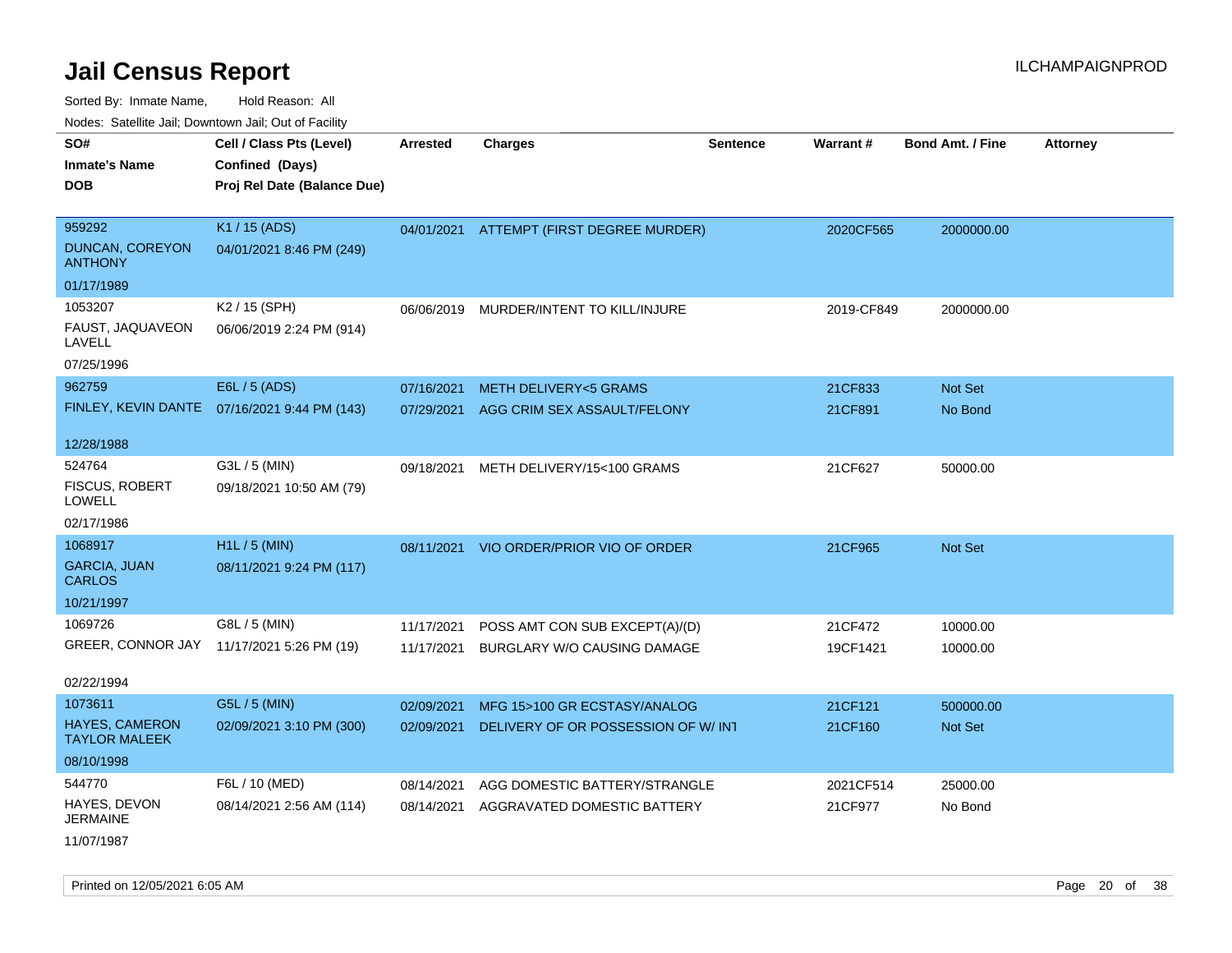Sorted By: Inmate Name, Hold Reason: All Nodes: Satellite Jail; Downtown Jail; Out of Facility

| roaco. Catolino dall, Downtown dall, Out of Fability |                                            |                 |                                  |                 |                 |                         |                 |
|------------------------------------------------------|--------------------------------------------|-----------------|----------------------------------|-----------------|-----------------|-------------------------|-----------------|
| SO#                                                  | Cell / Class Pts (Level)                   | <b>Arrested</b> | <b>Charges</b>                   | <b>Sentence</b> | <b>Warrant#</b> | <b>Bond Amt. / Fine</b> | <b>Attorney</b> |
| <b>Inmate's Name</b>                                 | Confined (Days)                            |                 |                                  |                 |                 |                         |                 |
| <b>DOB</b>                                           | Proj Rel Date (Balance Due)                |                 |                                  |                 |                 |                         |                 |
|                                                      |                                            |                 |                                  |                 |                 |                         |                 |
| 1015002                                              | J1L / 10 (ADS)                             | 07/22/2021      | <b>AGGRAVATED BATTERY</b>        |                 | 2021CF861       | Not Set                 |                 |
| HERRERA, ANDREW<br>WESLEY                            | 07/22/2021 9:17 PM (137)                   |                 |                                  |                 |                 |                         |                 |
| 12/17/1993                                           |                                            |                 |                                  |                 |                 |                         |                 |
| 1024228                                              | K3 / 15 (SPH)                              | 04/24/2018      | *MURDER/INTENT TO KILL/INJURE    |                 | 2018-CF1170     | 5000000.00              |                 |
| HILL, JAMONTE<br>RASHAD                              | 04/24/2018 4:07 PM (1,322)                 |                 |                                  |                 |                 |                         |                 |
| 05/23/1994                                           |                                            |                 |                                  |                 |                 |                         |                 |
| 49618                                                | J7L / 5 (ADS)                              | 10/26/2021      | CRIM DAMAGE TO PROPERTY <\$500   |                 | 2021CF1300      | 100.00                  |                 |
| <b>HITES, STEVEN</b><br><b>WAYNE</b>                 | 10/26/2021 7:42 AM (41)                    | 11/24/2021      | FLEEING/ATTEMPT ELUDE OFFICER    |                 | 2021TR9315      | 1000.00                 |                 |
| 12/31/1979                                           |                                            |                 |                                  |                 |                 |                         |                 |
| 1063119                                              | F4L / 10 (MED)                             | 11/05/2021      | <b>BURGLARY</b>                  |                 | 2018CF877       | 10000.00                |                 |
| HUNT, KHALLEEL<br>MALIK                              | 11/05/2021 7:47 AM (31)                    |                 |                                  |                 |                 |                         |                 |
| 03/28/1999                                           |                                            |                 |                                  |                 |                 |                         |                 |
| 29206                                                | $11 / 15$ (MAX)                            | 11/09/2021      | <b>AGGRAVATED BATTERY</b>        |                 | 21CF1381        | No Bond                 |                 |
| <b>JOHNSON, REUBEN</b><br><b>MONTE</b>               | 11/09/2021 11:30 AM (27)                   | 11/16/2021      | <b>PROBATION VIOLATION</b>       |                 | 20CF987         | <b>Not Set</b>          |                 |
| 04/07/1956                                           |                                            |                 |                                  |                 |                 |                         |                 |
| 1073894                                              | E4U / 10 (ADS)                             | 09/09/2021      | VIOLATE SEX OFFENDER REGIS/2+    |                 | 2021CF920       | 10000.00                |                 |
|                                                      | JOKICH, ANTON VEGO 09/09/2021 2:14 PM (88) |                 |                                  |                 |                 |                         |                 |
|                                                      |                                            |                 |                                  |                 |                 |                         |                 |
| 05/30/1969                                           |                                            |                 |                                  |                 |                 |                         |                 |
| 23138                                                | D1 / 15 (MAX)                              | 06/17/2021      | <b>STALKING/TRANSMITS THREAT</b> |                 | 18CF1332        | Not Set                 |                 |
| <b>JONES, GLENN</b><br><b>CLAYTON</b>                | 06/17/2021 12:51 PM (172)                  | 06/17/2021      | AGG CRIM SEXUAL ABUSE/FELONY     |                 | 18-CF-1333      | <b>Not Set</b>          |                 |
| 08/17/1958                                           |                                            |                 |                                  |                 |                 |                         |                 |
| 1017120                                              | G3U / 5 (MIN)                              | 10/29/2021      | AGG ASLT/USE DDLY WEAPON         |                 | 21CM452         | 2500.00                 |                 |
|                                                      | JONES, JOSHUA LYNN 10/29/2021 3:15 AM (38) | 10/29/2021      | BATTERY/CAUSE BODILY HARM        |                 | 21CM498         | Not Set                 |                 |

05/16/1993

Printed on 12/05/2021 6:05 AM Page 21 of 38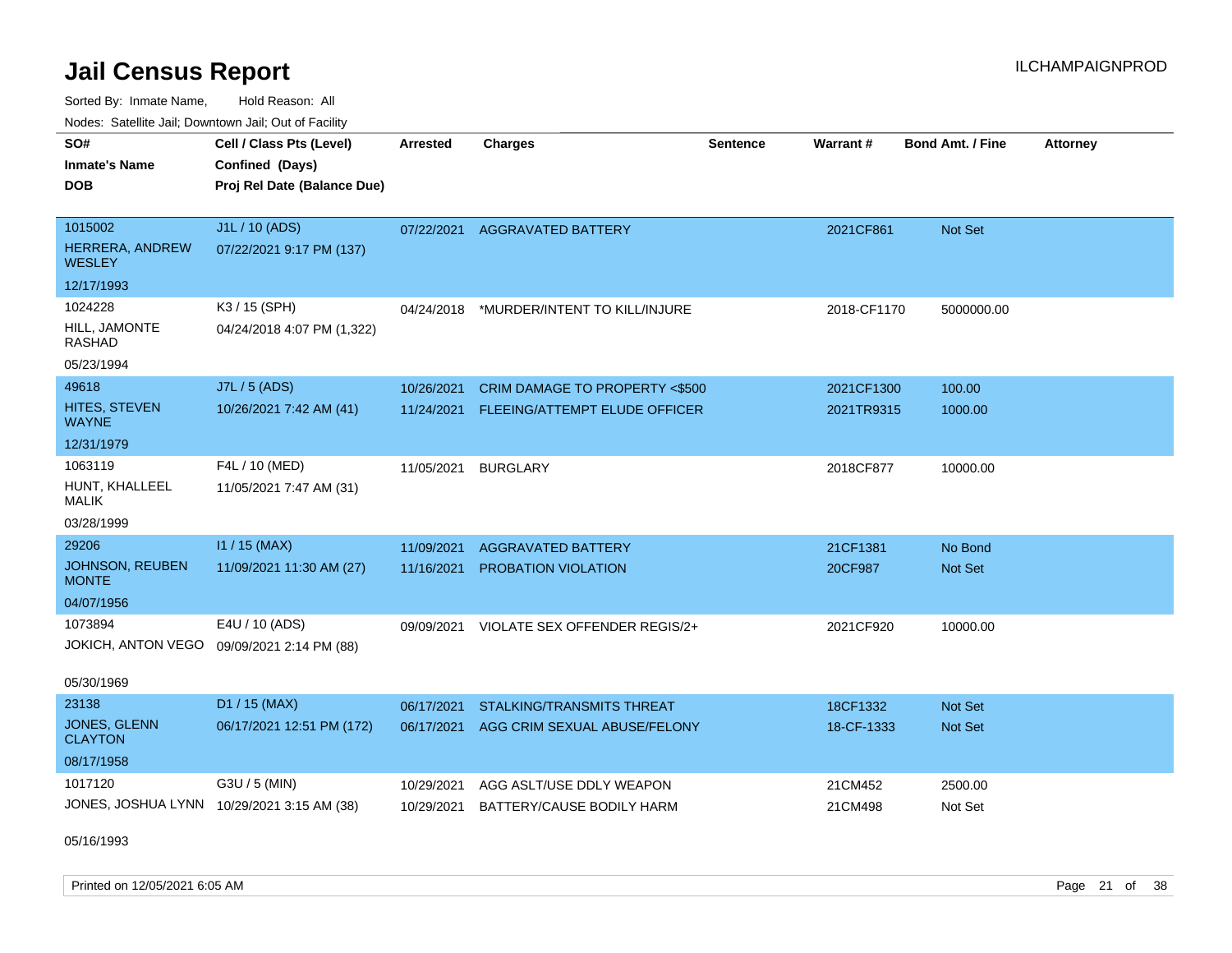| ivouss. Satellite Jall, Downtown Jall, Out of Facility |                                             |            |                                      |          |             |                         |                 |
|--------------------------------------------------------|---------------------------------------------|------------|--------------------------------------|----------|-------------|-------------------------|-----------------|
| SO#<br><b>Inmate's Name</b>                            | Cell / Class Pts (Level)<br>Confined (Days) | Arrested   | <b>Charges</b>                       | Sentence | Warrant#    | <b>Bond Amt. / Fine</b> | <b>Attorney</b> |
| <b>DOB</b>                                             | Proj Rel Date (Balance Due)                 |            |                                      |          |             |                         |                 |
|                                                        |                                             |            |                                      |          |             |                         |                 |
| 001077231                                              | J5L / 10 (ADS)                              | 11/02/2021 | RECEIVE/POSS/SELL STOLEN VEH         | 6y (DOC) |             | 15000.00                |                 |
| KOLESAR, JEREMY J                                      | 11/02/2021 5:51 PM (34)                     | 12/03/2021 | <b>VIOLATE SEX OFFENDER REGIS</b>    |          | 2020CF466   | 40000.00                |                 |
| 10/20/1979                                             |                                             |            |                                      |          |             |                         |                 |
| 24308                                                  | D <sub>2</sub> / 15 (MAX)                   | 06/03/2021 | <b>ROBBERY</b>                       |          | 21CF625     | No Bond                 |                 |
| KWIATKOWSKI,<br>ROBERT JOHN                            | 06/03/2021 10:40 PM (186)                   |            |                                      |          |             |                         |                 |
| 08/08/1963                                             |                                             |            |                                      |          |             |                         |                 |
| 37260                                                  | C <sub>2</sub> U / 10 (ADS)                 | 09/09/2021 | FORGERY/ISSUE DOCUMENT/1 UPC         |          | 2019 CF 559 | 200000.00               |                 |
| LENARD, DEMETRIUS<br><b>MARQUIS</b>                    | 09/09/2021 1:44 AM (88)                     |            |                                      |          |             |                         |                 |
| 07/03/1973                                             |                                             |            |                                      |          |             |                         |                 |
| 29681                                                  | J2L / 15 (ADS)                              | 07/14/2020 | PREDATORY CRIMINAL SEX ASSLT/CHILD   |          | 20CF-781    | 250000.00               |                 |
| LENOIR, JOHN<br><b>CHRISTOPHER</b>                     | 07/14/2020 12:51 PM (510)                   |            |                                      |          |             |                         |                 |
| 04/20/1966                                             |                                             |            |                                      |          |             |                         |                 |
| 45113                                                  | E4L / 15 (MAX)                              | 11/20/2021 | <b>ARMED HABITUAL CRIMINAL</b>       |          | 21CF1424    | No Bond                 |                 |
| <b>MARTIN, JEREMIAH</b><br><b>FRANCIS</b>              | 11/20/2021 1:18 AM (16)                     |            |                                      |          |             |                         |                 |
| 01/18/1977                                             |                                             |            |                                      |          |             |                         |                 |
| 1066623                                                | G6U / 5 (MIN)                               | 11/17/2021 | MFG/DEL 15<100 GR COCA/ANALOG        |          | 17CF1093    | 75000.00                |                 |
| MATA-OROZCO,<br><b>OLEGARIO</b>                        | 11/17/2021 5:08 PM (19)                     |            |                                      |          |             |                         |                 |
| 03/06/1995                                             |                                             |            |                                      |          |             |                         |                 |
| 001078249                                              | B3 / 10 (MED)                               | 08/07/2021 | <b>FELON POSS/USE WEAPON/FIREARM</b> |          | 21CF947     | Not Set                 |                 |
| MCCLENDON, CALVIN<br>м                                 | 08/07/2021 8:56 AM (121)                    |            |                                      |          |             |                         |                 |
| 04/29/1990                                             |                                             |            |                                      |          |             |                         |                 |
| 40235                                                  | G9U / 5 (MIN)                               | 10/04/2021 | AGG DUI/4                            |          | 2021CF1145  | 35000.00                |                 |
| MERRIWEATHER,<br><b>MARCUS TODD</b>                    | 10/04/2021 4:41 PM (63)                     |            |                                      |          |             |                         |                 |
| 11/28/1967                                             |                                             |            |                                      |          |             |                         |                 |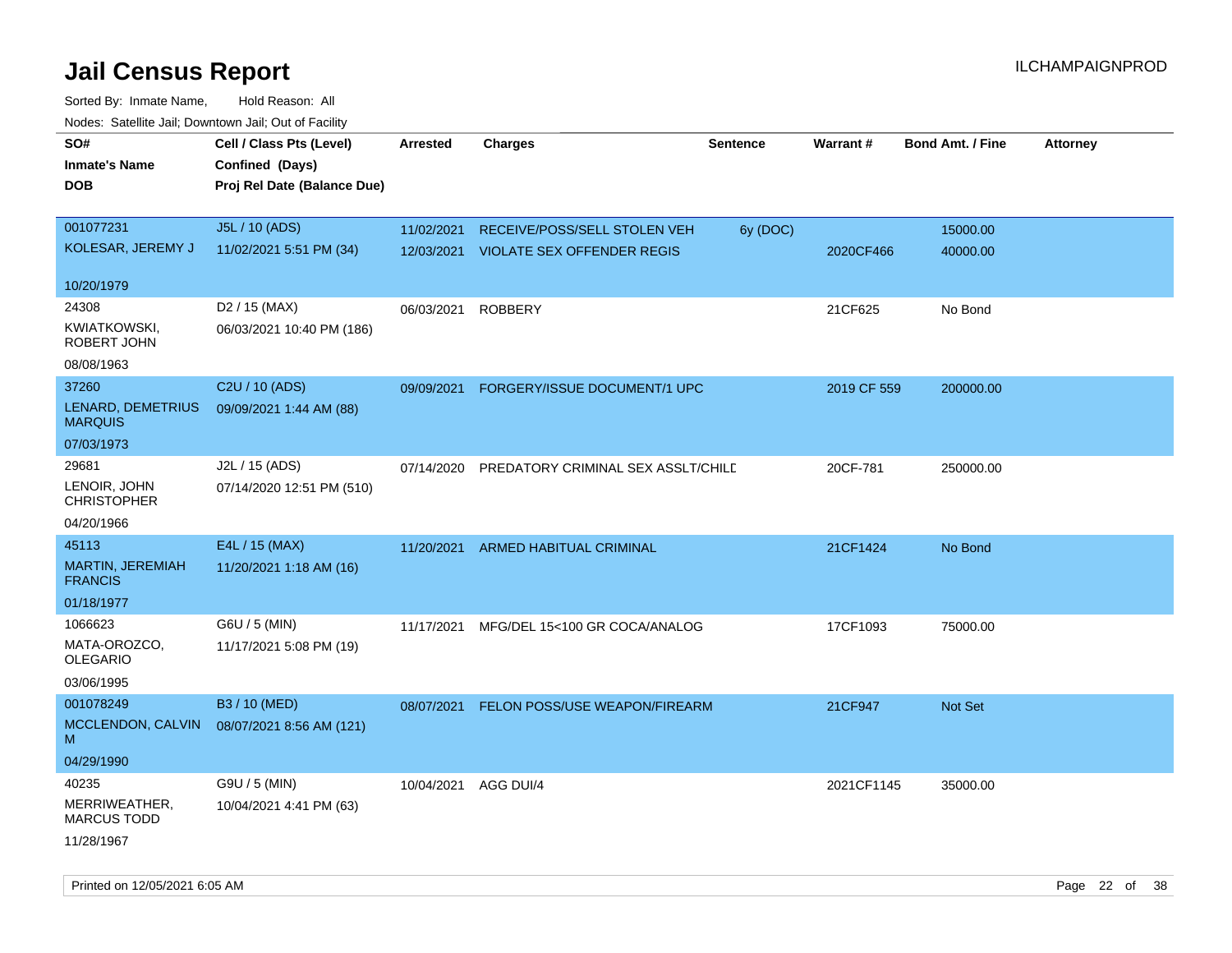| roaco. Calcinio dan, Domnomi dan, Cal or Fability |                                                                            |                          |                                                                |                 |                      |                                  |                 |
|---------------------------------------------------|----------------------------------------------------------------------------|--------------------------|----------------------------------------------------------------|-----------------|----------------------|----------------------------------|-----------------|
| SO#<br><b>Inmate's Name</b><br><b>DOB</b>         | Cell / Class Pts (Level)<br>Confined (Days)<br>Proj Rel Date (Balance Due) | Arrested                 | Charges                                                        | <b>Sentence</b> | <b>Warrant#</b>      | <b>Bond Amt. / Fine</b>          | <b>Attorney</b> |
|                                                   |                                                                            |                          |                                                                |                 |                      |                                  |                 |
| 1040273                                           | E5U / 15 (ADS)                                                             | 09/30/2021               | PRED CRIM SEX ASLT/VICTIM <13                                  |                 | 21CF329              | 500000.00                        |                 |
| METCALFE, LANELL<br><b>JARON</b>                  | 09/30/2021 11:32 PM (67)                                                   |                          |                                                                |                 |                      |                                  |                 |
| 09/22/1988                                        |                                                                            |                          |                                                                |                 |                      |                                  |                 |
| 1075635                                           | B <sub>2</sub> / 10 (ADS)                                                  | 05/11/2021               | MFG/DEL CANNABIS/30-500 GRAMS                                  |                 | 20CF1402             | 100000.00                        |                 |
| MILES, DEVLON VON,<br>Junior                      | 05/11/2021 10:39 PM (209)                                                  | 05/11/2021               | AGG DISCHARGE FIREARM/OCC VEH                                  |                 | 21CF538              | Not Set                          |                 |
| 11/04/2000                                        |                                                                            |                          |                                                                |                 |                      |                                  |                 |
| 1069209                                           | H2L / 10 (ADS)                                                             | 04/07/2021               | AGG BATTERY/GREAT BODILY HARM                                  |                 | 21CF376              | Not Set                          |                 |
| MOORE, DEVONTE<br>JAMAL                           | 04/07/2021 6:25 PM (243)                                                   |                          |                                                                |                 |                      |                                  |                 |
| 09/24/1995                                        |                                                                            |                          |                                                                |                 |                      |                                  |                 |
| 966887                                            | F7L / 15 (MAX)                                                             | 11/05/2021               | DELIVERY OF OR POSSESSION OF W/IN110y/0m/0d (DC 19CF1425       |                 |                      | No Bond                          |                 |
| NELSON, DARRYL<br>WAYNE                           | 11/05/2021 11:00 AM (31)                                                   |                          |                                                                |                 |                      |                                  |                 |
| 01/16/1984                                        |                                                                            |                          |                                                                |                 |                      |                                  |                 |
| 001078357                                         | H6L / 15 (ADS)                                                             | 09/17/2021               | ARMED ROBBERY/ARMED W/FIREARM                                  |                 | 21CF1230             | <b>Not Set</b>                   |                 |
| PETTIGREW, CAREY<br><b>CORNITRIAS DEOBLO</b>      | 09/17/2021 9:56 AM (80)                                                    | 09/17/2021<br>09/17/2021 | ARMED ROBBERY/ARMED W/FIREARM<br>ARMED ROBBERY/ARMED W/FIREARM |                 | 21CF1128<br>21CF1129 | <b>Not Set</b><br><b>Not Set</b> |                 |
| 08/31/1986                                        |                                                                            |                          |                                                                |                 |                      |                                  |                 |
| 1072114                                           | A1U / 15 (SPH)                                                             | 01/17/2021               | ATTEMPT (FIRST DEGREE MURDER)                                  |                 | 2021CF65             | Not Set                          |                 |
| ROBINSON, DONNELL<br><b>LEVON</b>                 | 01/17/2021 2:40 PM (323)                                                   | 01/17/2021               | ARMED ROBBERY/NO FIREARM                                       |                 | 2020CF824            | 75000.00                         |                 |
| 10/23/2000                                        |                                                                            | 02/17/2021               | AGGRAVATED BATTERY                                             | 4y (DOC)        |                      | 250000.00                        |                 |
| 980761                                            | B1 / 10 (MED)                                                              | 06/07/2021               | DOMESTIC BATTERY/OTHER PRIOR                                   | 5y (DOC)        |                      | <b>Not Set</b>                   |                 |
| ROBINSON, LEON<br><b>SOLOMON</b>                  | 06/07/2021 1:53 AM (182)                                                   |                          |                                                                |                 |                      |                                  |                 |
| 10/22/1983                                        |                                                                            |                          |                                                                |                 |                      |                                  |                 |
| 1006507                                           | 14 / 10 (ADS)                                                              | 10/21/2021               | AGG ASLT/USE DDLY WEAPON                                       |                 | 21CM123              | 1000.00                          |                 |
| RODGERS, DYLAN<br>ROBERT                          | 10/21/2021 12:34 AM (46)                                                   | 10/21/2021               | DOMESTIC BATTERY/OTHER PRIOR                                   |                 | 21CF1269             | Not Set                          |                 |
| 12/12/1991                                        |                                                                            | 10/21/2021               | PROBATION VIOLATION                                            |                 | 2019CF1220           | 10000.00                         |                 |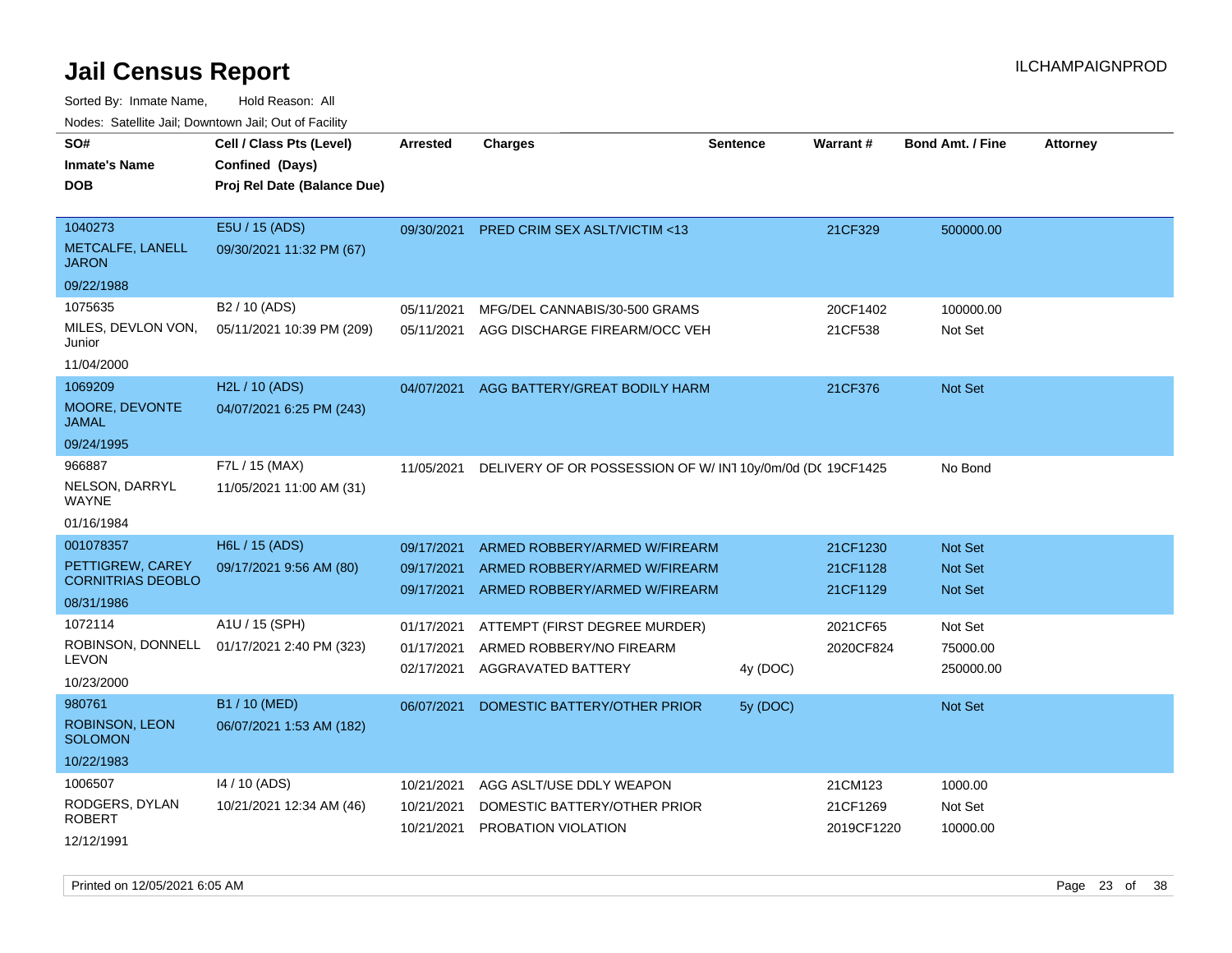Sorted By: Inmate Name, Hold Reason: All Nodes: Satellite Jail; Downtown Jail; Out of Facility

| ivuutos. Saltiilit Jall, Duwilluwii Jall, Oul of Facility |                             |            |                                |                 |            |                         |                 |
|-----------------------------------------------------------|-----------------------------|------------|--------------------------------|-----------------|------------|-------------------------|-----------------|
| SO#                                                       | Cell / Class Pts (Level)    | Arrested   | <b>Charges</b>                 | <b>Sentence</b> | Warrant#   | <b>Bond Amt. / Fine</b> | <b>Attorney</b> |
| <b>Inmate's Name</b>                                      | Confined (Days)             |            |                                |                 |            |                         |                 |
| <b>DOB</b>                                                | Proj Rel Date (Balance Due) |            |                                |                 |            |                         |                 |
|                                                           |                             |            |                                |                 |            |                         |                 |
| 1069960                                                   | G7L / 5 (MIN)               | 09/28/2021 | IDENTITY THEFT/\$2K-\$10K      |                 | 21CF952    | 10000.00                |                 |
| SHELTON, JOSIAH<br><b>TIMOTHY</b>                         | 09/28/2021 2:04 AM (69)     |            |                                |                 |            |                         |                 |
| 02/23/1980                                                |                             |            |                                |                 |            |                         |                 |
| 960772                                                    | G1L / 5 (MIN)               | 11/11/2021 | POSSESSION OF METH< 5 GRAMS    | 3y(DOC)         | 2020CF362  | No Bond                 |                 |
| <b>STARK, FARON</b><br><b>MICHAEL</b>                     | 11/11/2021 10:28 PM (25)    |            |                                |                 |            |                         |                 |
| 05/12/1988                                                |                             |            |                                |                 |            |                         |                 |
| 1057312                                                   | G <sub>2U</sub>             | 11/10/2021 | <b>HOME INVASION/FIREARM</b>   |                 | 21CF1388   | Not Set                 |                 |
| <b>STARKS, RAMEON</b><br><b>TAHZIER</b>                   | 11/10/2021 9:51 PM (26)     | 11/30/2021 | THEFT                          |                 | 21CF1194   | 100000.00               |                 |
| 12/18/1996                                                |                             |            |                                |                 |            |                         |                 |
| 1051104                                                   | G1U / 5 (MIN)               | 05/26/2021 | DRIVING ON REVOKED LICENSE     |                 | 21TR4000   | Not Set                 |                 |
| STOVER, ANDREW                                            | 05/27/2021 12:59 AM (193)   | 05/26/2021 | <b>BURGLARY</b>                |                 | 21CF667    | Not Set                 |                 |
| WADE                                                      |                             | 05/26/2021 | METH DELIVERY/5<15 GRAMS       |                 | 21CF598    | Not Set                 |                 |
| 07/20/1994                                                |                             |            |                                |                 |            |                         |                 |
| 1024184                                                   | H5L / 10 (ADS)              | 09/08/2021 | AGG ASLT PEACE OFF/FIRE/ER WRK |                 | 20CF1051   | No Bond                 |                 |
| SULLIVAN, CODY<br><b>MICHAEL</b>                          | 09/08/2021 3:28 PM (89)     |            |                                |                 |            |                         |                 |
| 08/15/1994                                                |                             |            |                                |                 |            |                         |                 |
| 1068839                                                   | F8L / 15 (MAX)              | 08/07/2020 | <b>HOMICIDE</b>                |                 | 2020-CF851 | 1000000.00              |                 |
| TAYLOR, LONDON<br>JAVON                                   | 08/07/2020 10:30 AM (486)   |            |                                |                 |            |                         |                 |
| 08/16/1999                                                |                             |            |                                |                 |            |                         |                 |
| 1004142                                                   | F9L / 15 (MAX)              | 10/22/2021 | PAROLE REVOCATION              |                 |            | Not Set                 |                 |
| TOY, KAYON LARENZ                                         | 10/22/2021 1:01 PM (45)     | 10/27/2021 | POSSESSION OF METH/15<100GRAMS |                 | 2021CF1298 | 1500000.00              |                 |
|                                                           |                             |            |                                |                 |            |                         |                 |
| 09/12/1991                                                |                             |            |                                |                 |            |                         |                 |
| 1056971                                                   | D6 / 10 (ADS)               | 08/07/2021 | FELON POSS/USE WEAPON/FIREARM  |                 | 21CF948    | No Bond                 |                 |
| <b>TRAVIS, DENZEL</b><br><b>DANTRELL</b>                  | 08/07/2021 7:36 AM (121)    | 08/08/2021 | AGG BATTERY/PUBLIC PLACE       |                 | 2020CF647  | 25000.00                |                 |
| 03/21/1993                                                |                             |            |                                |                 |            |                         |                 |

Printed on 12/05/2021 6:05 AM **Page 24 of 38**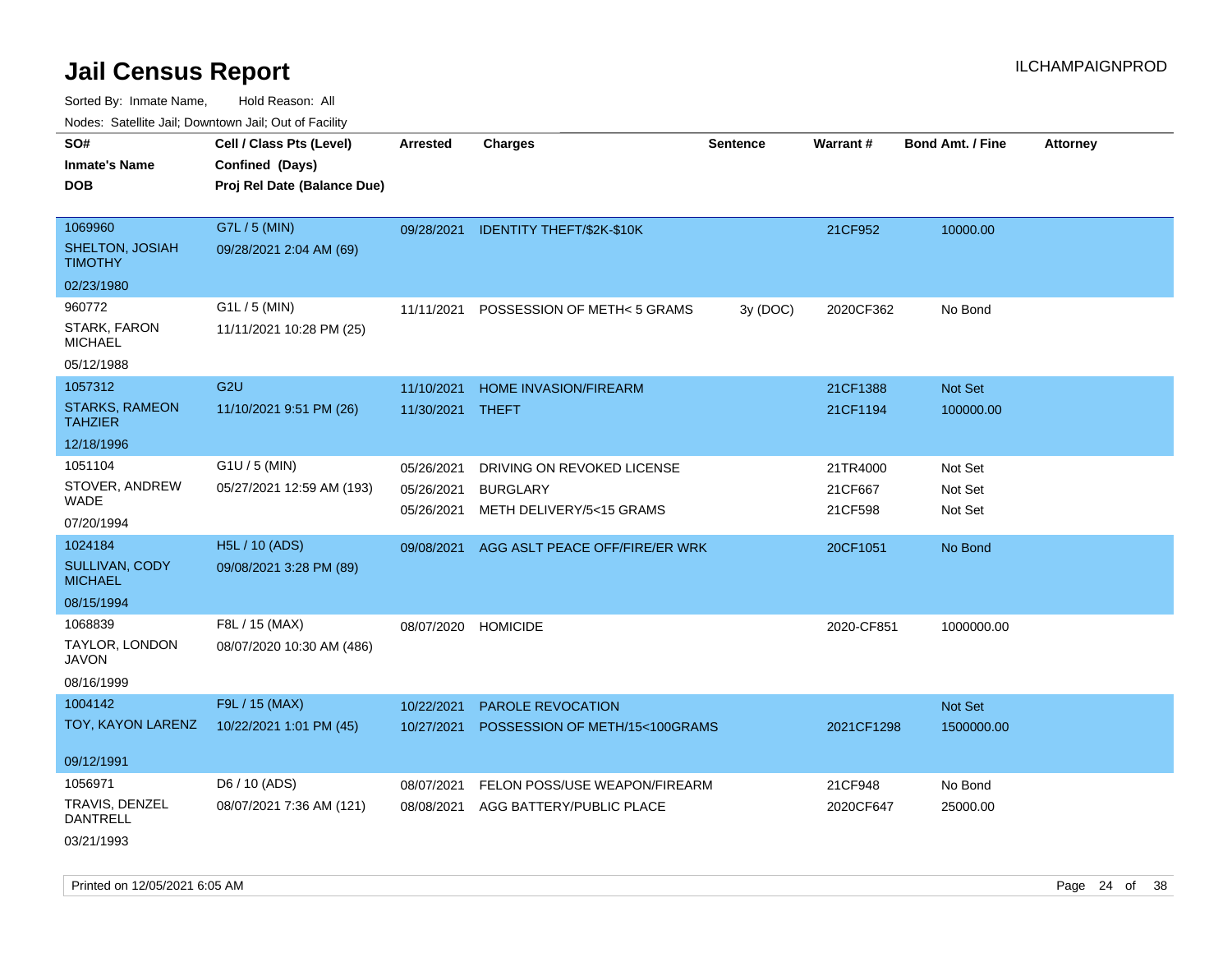Sorted By: Inmate Name, Hold Reason: All Nodes: Satellite Jail; Downtown Jail; Out of Facility

| SO#<br>Inmate's Name<br><b>DOB</b>         | Cell / Class Pts (Level)<br>Confined (Days)<br>Proj Rel Date (Balance Due) | <b>Arrested</b>          | <b>Charges</b>                       | <b>Sentence</b> | Warrant#  | <b>Bond Amt. / Fine</b>          | <b>Attorney</b> |
|--------------------------------------------|----------------------------------------------------------------------------|--------------------------|--------------------------------------|-----------------|-----------|----------------------------------|-----------------|
|                                            |                                                                            |                          |                                      |                 |           |                                  |                 |
| 001078250                                  | F2L / 10 (MED)                                                             | 08/07/2021               | FELON POSS WEAPON/BODY ARMOR         |                 | 21CF950   | Not Set                          |                 |
| TRAVIS, JORDAN<br>TESHAUN                  | 08/07/2021 10:27 AM (121)                                                  | 12/02/2021               | <b>FUGITIVE FROM JUSTICE</b>         |                 | 21CF1479  | <b>Not Set</b>                   |                 |
| 03/03/1996                                 |                                                                            |                          |                                      |                 |           |                                  |                 |
| 30108                                      | J4L / 15 (ADS)                                                             | 07/30/2021               | <b>MURDER</b>                        |                 | 21CF902   | 2000000.00                       |                 |
| VANDYKE, DARYL<br>ANTHONY                  | 07/30/2021 8:29 PM (129)                                                   |                          |                                      |                 |           |                                  |                 |
| 10/04/1965                                 |                                                                            |                          |                                      |                 |           |                                  |                 |
| 968681                                     | D5 / 15 (ADS)                                                              | 08/27/2021               | AGG CRIM SX AB/VIC 13<18/TRUST       |                 | 2020CF499 | 250000.00                        |                 |
| <b>WADE, DEMETRIUS</b><br>DARYL            | 08/27/2021 2:25 AM (101)                                                   | 08/27/2021               | <b>INDIRECT CRIMINAL CONTEMPT</b>    | 5y (DOC)        | 2021CC16  | No Bond                          |                 |
| 01/07/1987                                 |                                                                            |                          |                                      |                 |           |                                  |                 |
| 1070904                                    | G7U / 5 (MIN)                                                              | 10/28/2021               | <b>BURGLARY</b>                      |                 | 2021CF321 | 15000.00                         |                 |
| WANKEL, JONAH<br>JAMES                     | 10/28/2021 3:42 AM (39)                                                    |                          |                                      |                 |           |                                  |                 |
| 12/15/1993                                 |                                                                            |                          |                                      |                 |           |                                  |                 |
| 44836                                      | E2L / 15 (ADS)                                                             | 11/02/2021               | <b>DISORDERLY CONDUCT</b>            |                 |           | <b>Not Set</b>                   |                 |
| <b>WESLEY, FRANK</b><br>LADELL             | 11/02/2021 4:08 AM (34)                                                    | 11/02/2021<br>11/02/2021 | CRIM TRESPASS TO STATE LAND<br>THEFT |                 | 21118875  | <b>Not Set</b><br><b>Not Set</b> |                 |
| 09/17/1977                                 |                                                                            |                          |                                      |                 |           |                                  |                 |
| 001078511                                  | G5U / 5 (MIN)                                                              | 10/18/2021 WRIT          |                                      |                 | 20CF1318  | No Bond                          |                 |
| WILLIAMS, KANAAN<br>AUBREY                 | 10/18/2021 2:21 PM (49)                                                    |                          |                                      |                 |           |                                  |                 |
| 03/17/2000                                 |                                                                            |                          |                                      |                 |           |                                  |                 |
| 1058072                                    | A2U / 15 (SPH)                                                             | 02/25/2021               | <b>ARMED HABITUAL CRIMINAL</b>       |                 |           | <b>Not Set</b>                   |                 |
| <b>WILLIAMS, KENNETH</b><br><b>BERNARD</b> | 02/25/2021 3:24 PM (284)                                                   |                          |                                      |                 |           |                                  |                 |
| 10/04/1985                                 |                                                                            |                          |                                      |                 |           |                                  |                 |
| 53518                                      | 15 / 15 (ADS)                                                              | 08/19/2021               | AGGRAVATED BATTERY                   |                 | 21CF1014  | Not Set                          |                 |
| WILLIAMS, TORREY<br>TOSHIBA                | 08/19/2021 10:10 AM (109)                                                  | 09/01/2021               | PROBATION VIOLATION                  |                 | 20CF381   | Not Set                          |                 |
| 03/30/1975                                 |                                                                            |                          |                                      |                 |           |                                  |                 |

Printed on 12/05/2021 6:05 AM **Page 25** of 38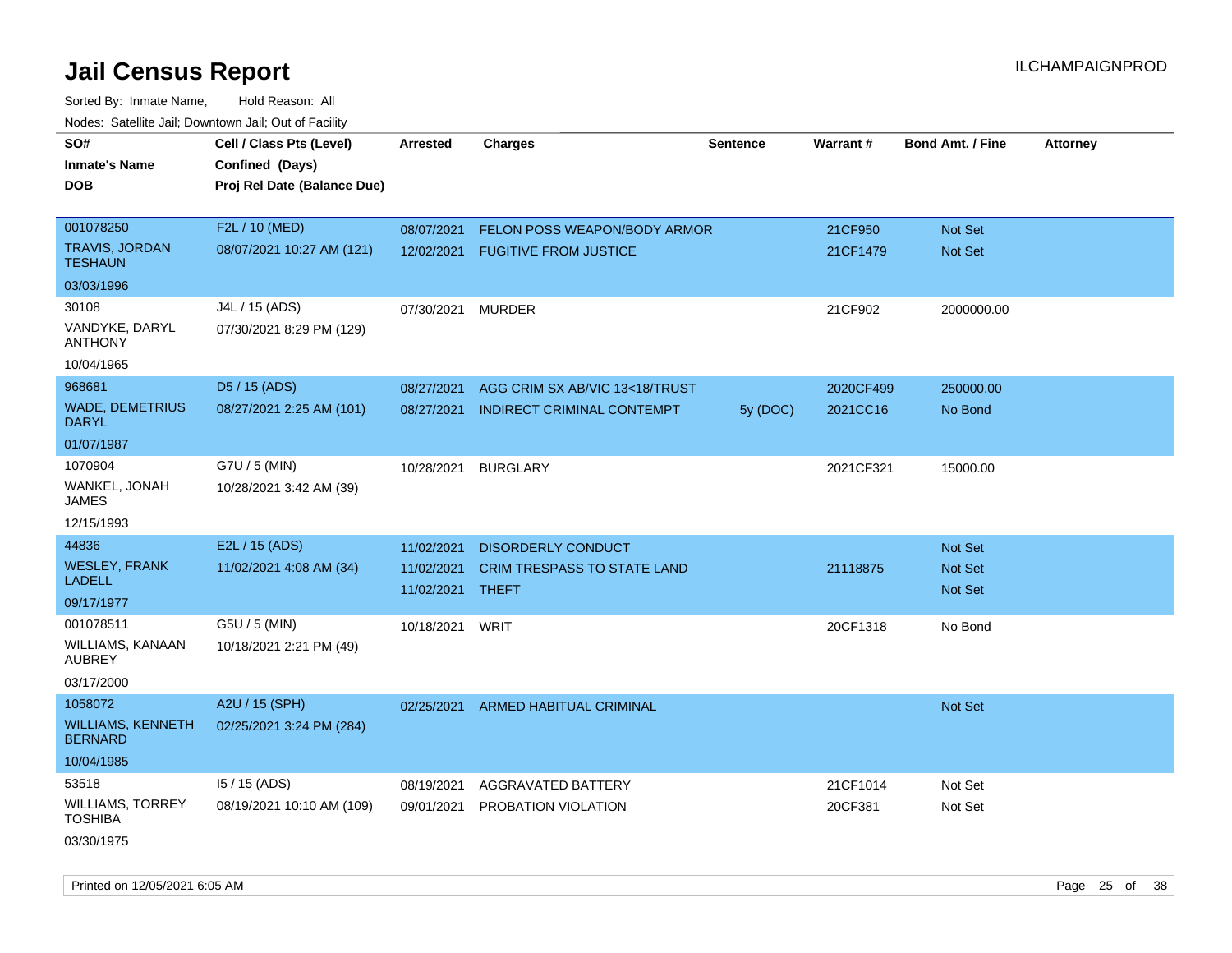| SO#<br><b>Inmate's Name</b><br><b>DOB</b>           | Cell / Class Pts (Level)<br>Confined (Days)<br>Proj Rel Date (Balance Due) | Arrested   | Charges         |            | <b>Sentence</b> | Warrant #   | <b>Bond Amt. / Fine</b> | Attorney |
|-----------------------------------------------------|----------------------------------------------------------------------------|------------|-----------------|------------|-----------------|-------------|-------------------------|----------|
| 9326<br>YOUNG, ANTHONY<br><b>PAUL</b><br>03/13/1954 | $12/5$ (ADS)<br>06/14/2021 12:07 PM (175)                                  | 06/14/2021 | <b>BURGLARY</b> |            |                 | 2020-CF-625 | Not Set                 |          |
| <b>Total Downtown Jail: 64</b>                      |                                                                            | Males: 64  | Females: 0      | Unknown: 0 |                 |             |                         |          |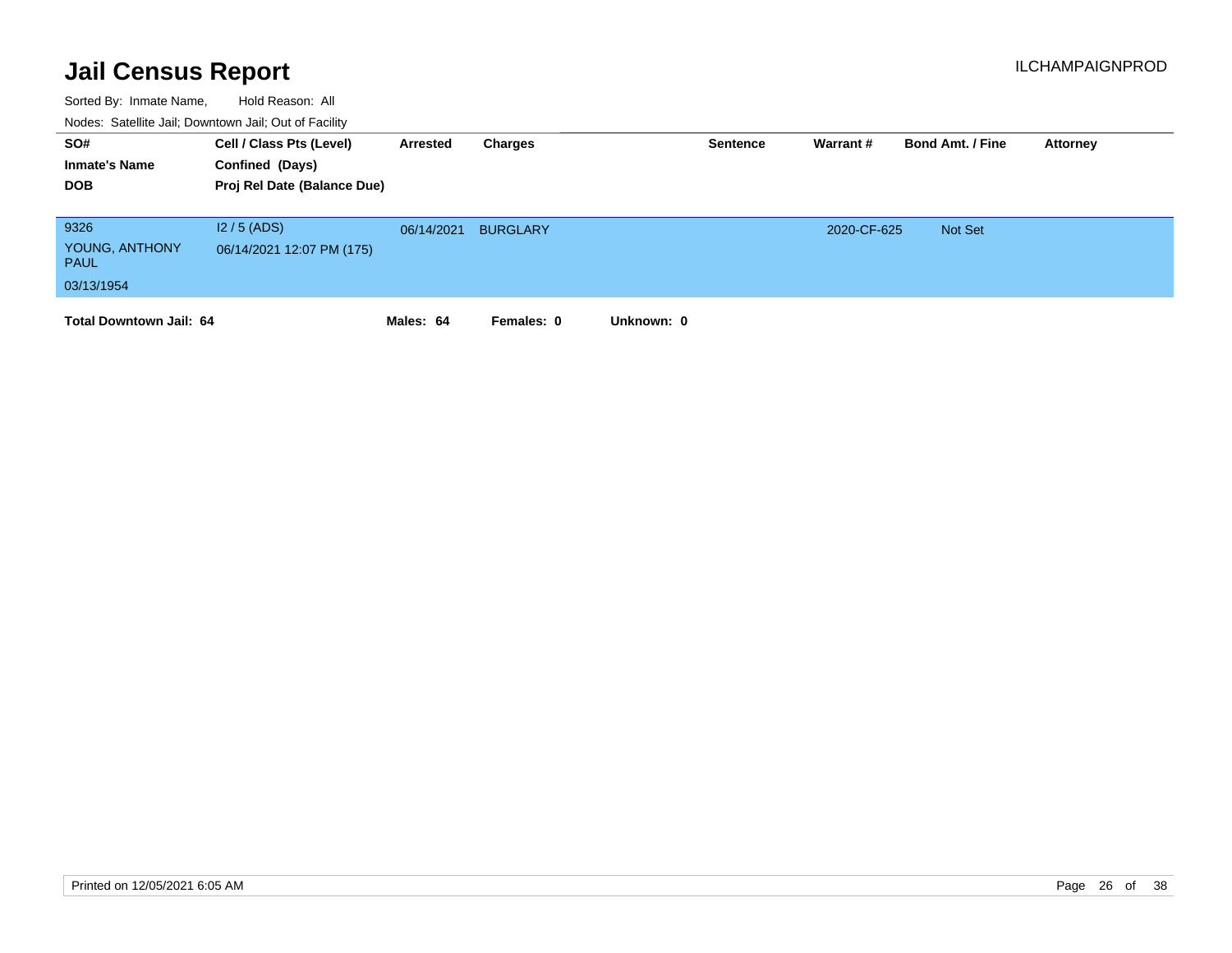|  | <b>Out of Facility</b> |  |
|--|------------------------|--|

| SO#<br><b>Inmate's Name</b><br><b>DOB</b>                         | Cell / Class Pts (Level)<br>Confined (Days)<br>Proj Rel Date (Balance Due) | <b>Arrested</b>                        | <b>Charges</b>                                                                                     | <b>Sentence</b> | Warrant#                        | <b>Bond Amt. / Fine</b>       | <b>Attorney</b> |
|-------------------------------------------------------------------|----------------------------------------------------------------------------|----------------------------------------|----------------------------------------------------------------------------------------------------|-----------------|---------------------------------|-------------------------------|-----------------|
| 61095<br>AMOS, DERRICK<br><b>JAMES</b>                            | <b>DEW / 10 (ADS)</b><br>05/02/2021 9:02 PM (218)                          | 05/02/2021                             | HOME INVASION/CAUSE INJURY                                                                         |                 | 2021CF323                       | 100000.00                     |                 |
| 06/12/1985<br>19971<br><b>LYNN</b>                                | <b>EHD</b><br>BARNESKE, RAYMOND 11/09/2021 9:32 AM (27)                    | 11/09/2021                             | DRIVING RVK/SUSP DUI/SSS 4-9                                                                       |                 | 2021CF968                       | Not Set                       |                 |
| 08/17/1961<br>516062                                              | 5/6/2022 (0.00)<br><b>DEW / 15 (MAX)</b>                                   | 02/22/2021                             | <b>PHONE HARASSMENT/2+</b>                                                                         |                 | 20CF194                         | 5000.00                       |                 |
| <b>BENNETT, JOHN</b><br><b>MICHAEL</b>                            | 02/22/2021 10:47 AM (287)                                                  | 02/22/2021                             | AGG DISCH FIR/VEH/PC OFF/FRMAN                                                                     |                 | 21CF210                         | No Bond                       |                 |
| 04/30/1986<br>976538                                              | EHD<br>BLISSIT, WYATT TYRES 10/12/2021 10:05 AM (55)                       | 10/12/2021                             | DOMESTIC BATTERY/OTHER PRIOR                                                                       |                 | 2020CF1095                      | Not Set                       |                 |
| 09/05/1989                                                        | 1/6/2022 (0.00)                                                            |                                        |                                                                                                    |                 |                                 |                               |                 |
| 33993<br><b>BOOKER, STEPHON</b><br><b>MONTELL</b><br>06/11/1971   | <b>DEW / 10 (MED)</b><br>06/14/2021 7:42 PM (175)                          | 06/14/2021<br>06/14/2021<br>06/14/2021 | <b>AGGRAVATED DOMESTIC BATTERY</b><br>POSSESSING A CONTROLLED SUBSTANC<br><b>PAROLE REVOCATION</b> |                 | 21CF688<br>21CF657<br>CH2103612 | Not Set<br>Not Set<br>No Bond |                 |
| 1074315<br><b>BRIGGS, PATRICK</b><br><b>MONTAY</b><br>08/05/2001  | DEW / 15 (MAX)<br>08/03/2021 4:56 PM (125)                                 | 07/27/2021                             | AGG DISCHARGE FIREARM/VEH/SCH                                                                      |                 | 21CF927                         | Not Set                       |                 |
| 001078065<br><b>BROWN, CHARMAN</b><br><b>LAKEEF</b><br>11/30/2002 | <b>KAN / 10 (ADS)</b><br>06/17/2021 12:32 PM (172)                         | 06/17/2021                             | AGG BATTERY/DISCHARGE FIREARM                                                                      |                 | 21CF704                         | 1000000.00                    |                 |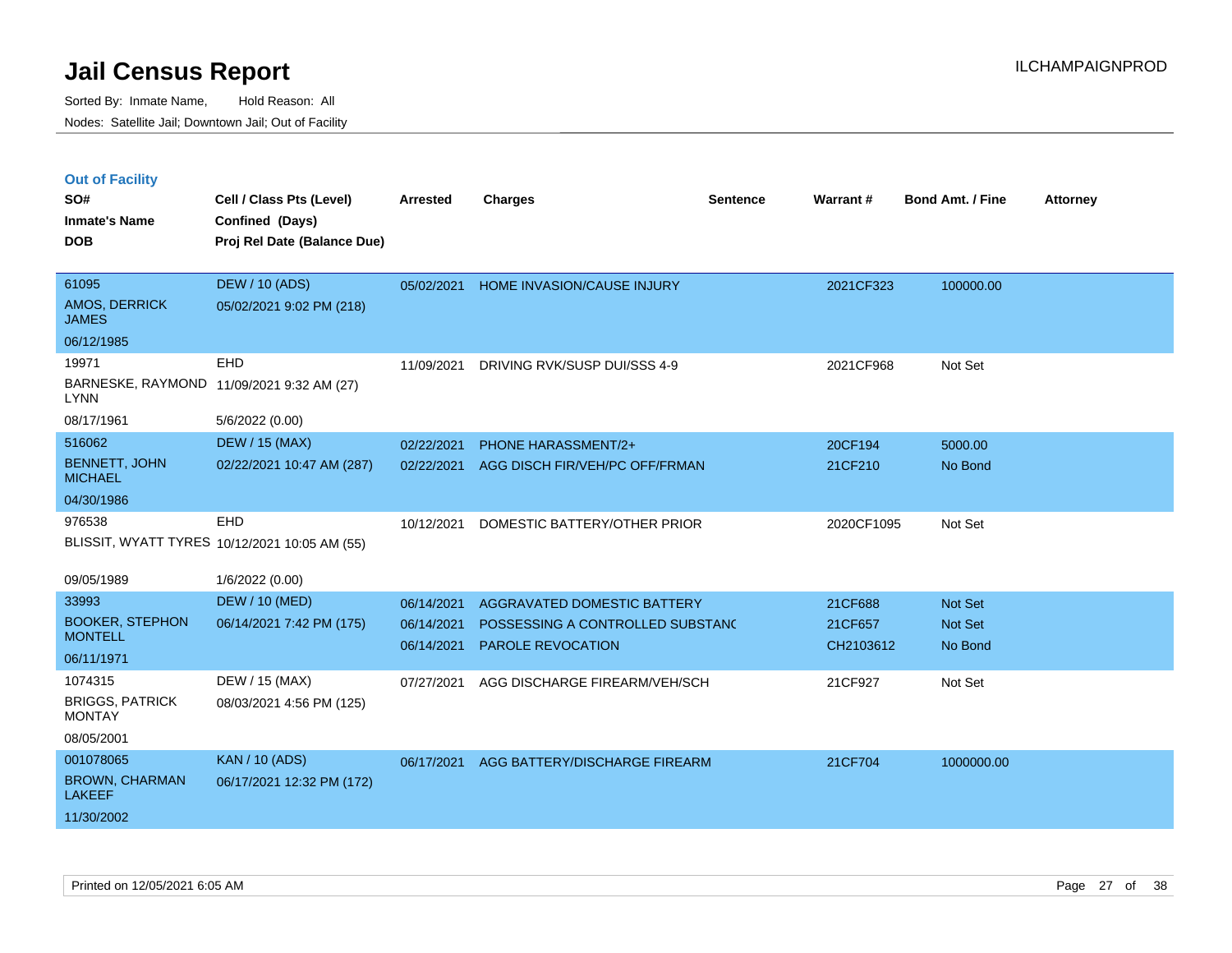| SO#<br><b>Inmate's Name</b><br>DOB       | Cell / Class Pts (Level)<br>Confined (Days)<br>Proj Rel Date (Balance Due) | Arrested   | <b>Charges</b>                           | <b>Sentence</b> | <b>Warrant#</b> | <b>Bond Amt. / Fine</b> | Attorney |
|------------------------------------------|----------------------------------------------------------------------------|------------|------------------------------------------|-----------------|-----------------|-------------------------|----------|
| 1038554                                  | <b>KAN / 15 (MAX)</b>                                                      | 08/18/2021 | ARMED HABITUAL CRIMINAL                  |                 | 21CF1162        | Not Set                 |          |
| <b>BROWN, CORRION</b><br><b>DEVONTAE</b> | 08/18/2021 5:40 PM (110)                                                   | 08/18/2021 | DELIVERY OF OR POSSESSION OF W/INT       |                 | 21CF1009        | No Bond                 |          |
| 04/19/1995                               |                                                                            |            |                                          |                 |                 |                         |          |
| 1062585                                  | <b>EHD</b>                                                                 | 11/30/2021 | AGG DUI/LIC SUSP OR REVOKED              |                 | 2020CF1152      | Not Set                 |          |
| <b>BROWN, ERRICK</b><br>LAMONT, Junior   | 11/30/2021 9:39 AM (6)                                                     |            |                                          |                 |                 |                         |          |
| 02/12/1994                               | 12/20/2021 (0.00)                                                          |            |                                          |                 |                 |                         |          |
| 1071662                                  | <b>KAN / 15 (MAX)</b>                                                      | 12/07/2020 | FELON POSS/USE FIREARM PRIOR             | 7y (DOC)        | 20CF1418        | 250000.00               |          |
| <b>BROWN, JAWON</b><br><b>EDWARD</b>     | 12/14/2020 6:02 PM (357)                                                   |            |                                          |                 |                 |                         |          |
| 04/21/2000                               |                                                                            |            |                                          |                 |                 |                         |          |
| 1038579                                  | KAN / 15 (MAX)                                                             | 08/18/2021 | FELON POSS/USE WEAPON/FIREARM            |                 | 21CF1010        | Not Set                 |          |
| <b>BROWN, MARKEL</b><br>rikki            | 08/18/2021 2:05 PM (110)                                                   |            |                                          |                 |                 |                         |          |
| 01/06/1995                               |                                                                            |            |                                          |                 |                 |                         |          |
| 1003006                                  | <b>KAN / 15 (MAX)</b>                                                      | 08/19/2021 | FELON POSS/USE MACHINE GUN               |                 | 21CF1011        | No Bond                 |          |
| <b>BROWN, ROCKEITH</b><br><b>JAVONTE</b> | 08/19/2021 12:55 AM (109)                                                  |            |                                          |                 |                 |                         |          |
| 07/23/1991                               |                                                                            |            |                                          |                 |                 |                         |          |
| 987334                                   | DEW / 15 (MAX)                                                             |            | 03/10/2021 ATTEMPT (FIRST DEGREE MURDER) |                 | 19CF689         | Not Set                 |          |
| CAIN, ISAIAH<br><b>DEPRIEST</b>          | 03/10/2021 2:22 PM (271)                                                   |            |                                          |                 |                 |                         |          |
| 12/23/1990                               |                                                                            |            |                                          |                 |                 |                         |          |
| 992962                                   | <b>DEW / 15 (ADS)</b>                                                      | 05/25/2021 | MURDER/INTENT TO KILL/INJURE             |                 | 2018CF1045      | 1000000.00              |          |
| CAMPBELL, KEITH<br>KNAQEEB               | 05/25/2021 1:19 PM (195)                                                   |            |                                          |                 |                 |                         |          |
| 07/22/1991                               |                                                                            |            |                                          |                 |                 |                         |          |
| 001078576                                | KAN / 15 (MAX)                                                             | 11/09/2021 | UNLAWFUL USE OF A WEAPON                 |                 | 21CF1383        | Not Set                 |          |
| CARTER, DEMONDRE<br><b>DAVON</b>         | 11/09/2021 6:01 PM (27)                                                    |            |                                          |                 |                 |                         |          |
| 05/27/2001                               |                                                                            |            |                                          |                 |                 |                         |          |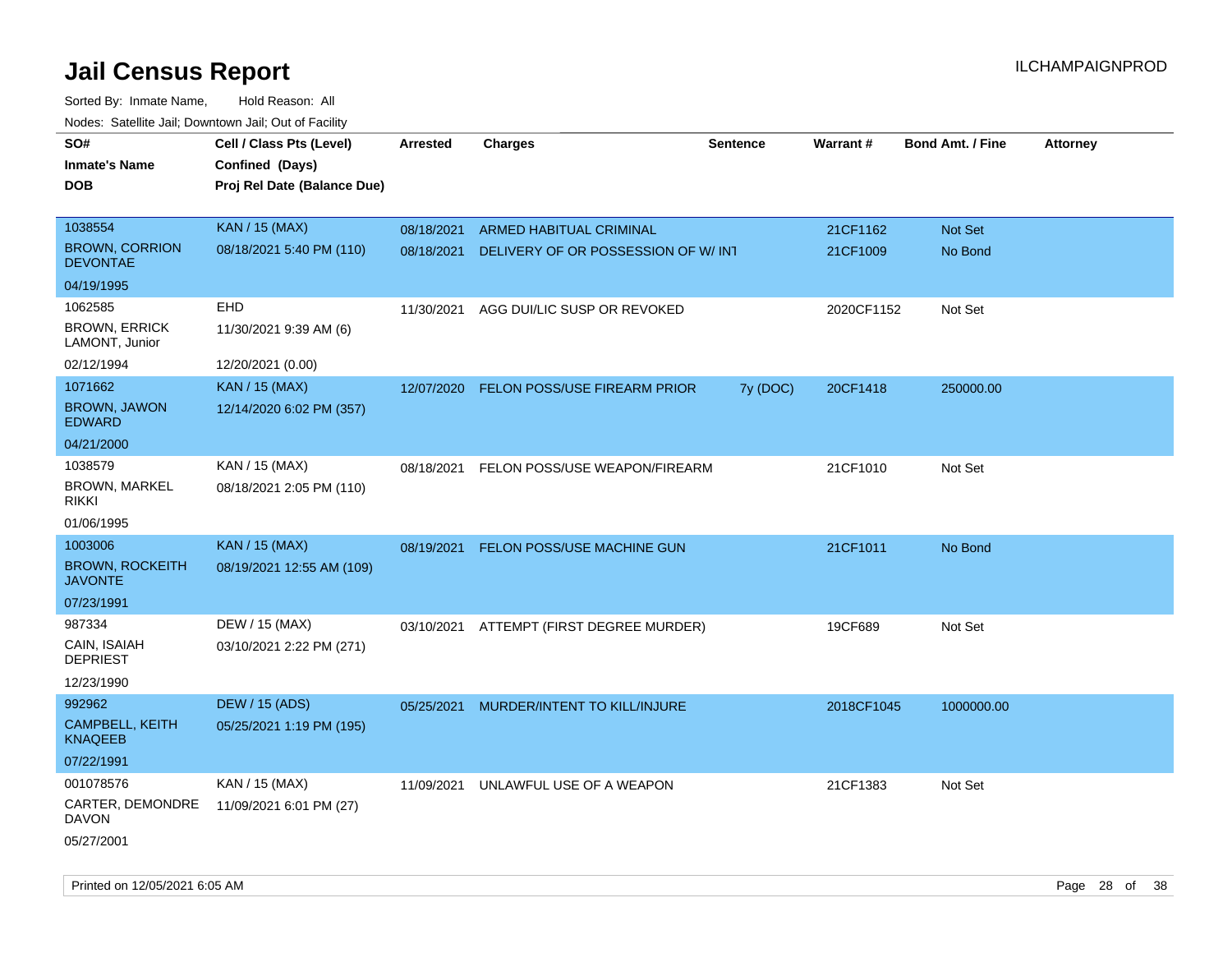Sorted By: Inmate Name, Hold Reason: All Nodes: Satellite Jail; Downtown Jail; Out of Facility

| SO#                                       | Cell / Class Pts (Level)    | Arrested   | <b>Charges</b>                       | <b>Sentence</b> | <b>Warrant#</b> | <b>Bond Amt. / Fine</b> | <b>Attorney</b> |
|-------------------------------------------|-----------------------------|------------|--------------------------------------|-----------------|-----------------|-------------------------|-----------------|
| <b>Inmate's Name</b>                      | Confined (Days)             |            |                                      |                 |                 |                         |                 |
| <b>DOB</b>                                | Proj Rel Date (Balance Due) |            |                                      |                 |                 |                         |                 |
|                                           |                             |            |                                      |                 |                 |                         |                 |
| 1064992                                   | <b>KAN / 15 (MAX)</b>       | 09/20/2021 | ARMED VIOLENCE/CATEGORY I            |                 | 21CF1137        | <b>Not Set</b>          |                 |
| CARTER, KEJUAN<br><b>JAVONTE</b>          | 09/20/2021 11:42 PM (77)    |            |                                      |                 |                 |                         |                 |
| 06/27/1998                                |                             |            |                                      |                 |                 |                         |                 |
| 959420                                    | EHD                         | 11/16/2021 | AGG DUI/NO VALID DL                  |                 | 2021CF673       | Not Set                 |                 |
| CHAPPLE, RAYMOND<br><b>DEONTE</b>         | 11/16/2021 9:49 AM (20)     |            |                                      |                 |                 |                         |                 |
| 06/30/1988                                | 12/29/2021 (0.00)           |            |                                      |                 |                 |                         |                 |
| 1068848                                   | <b>KAN / 15 (MAX)</b>       | 02/06/2020 | MURDER/INTENT TO KILL/INJURE         | 60y (DOC)       | 20CF-156        | No Bond                 |                 |
| <b>CHATMAN, MICHAEL</b><br><b>DAISEAN</b> | 02/06/2020 5:22 PM (669)    |            |                                      |                 |                 |                         |                 |
| 11/12/1999                                |                             |            |                                      |                 |                 |                         |                 |
| 001078461                                 | KAN / 10 (MED)              | 10/07/2021 | AGG UNLAWFUL USE WEAPON/PERSON       |                 | 2021CF1209      | No Bond                 |                 |
| COLE, ERIC JOSE                           | 10/08/2021 12:25 AM (59)    | 10/07/2021 | AGG DOMESTIC BATTERY/STRANGLE        |                 | 2021CF1208      | Not Set                 |                 |
| 01/24/2002                                |                             | 10/08/2021 | <b>HARASS WITNESS/FAMILY MBR/REP</b> |                 | 21CF1218        | Not Set                 |                 |
| 57733                                     | <b>KAN / 15 (SPH)</b>       | 02/25/2020 | <b>HOMICIDE</b>                      |                 | 2020-CF250      | 2000000.00              |                 |
| <b>CRAIG, ANTOINE</b><br><b>DARRELL</b>   | 02/25/2020 4:08 PM (650)    | 02/25/2020 | FELON POSS/USE WEAPON/FIREARM        |                 | 19CF-1827       | 80000.00                |                 |
| 10/09/1982                                |                             |            |                                      |                 |                 |                         |                 |
| 001077939                                 | DEW / 10 (MED)              | 05/10/2021 | FIREARM/FOID INVALID/NOT ELIG        |                 | 21CF526         | No Bond                 |                 |
| <b>CROSS, PATRICK</b><br><b>DONTRELLE</b> | 05/10/2021 7:31 PM (210)    | 06/02/2021 | POSS STOLEN VEHICLE > \$25,000       |                 | 21CF612         | Not Set                 |                 |
| 11/07/2001                                |                             |            |                                      |                 |                 |                         |                 |
| 1061304                                   | <b>DEW / 15 (MAX)</b>       | 10/11/2021 | <b>ARMED HABITUAL CRIMINAL</b>       |                 | 21CF1226        | No Bond                 |                 |
| <b>DORRIS, KEMION</b>                     | 10/11/2021 7:30 PM (56)     | 10/11/2021 | <b>ARMED HABITUAL CRIMINAL</b>       |                 | 21CF1227        | No Bond                 |                 |
| <b>DAETOCE</b>                            |                             | 10/11/2021 | <b>HOME INVASION/FIREARM</b>         |                 | 21CF1228        | No Bond                 |                 |
| 11/19/1997                                |                             |            |                                      |                 |                 |                         |                 |
| 1076663                                   | DEW / 15 (MAX)              | 07/15/2020 | *ARMED HABITUAL CRIMINAL             |                 | 2020-CF783      | 500000.00               |                 |
| DYE, KENNE YAKIEM                         | 07/15/2020 11:49 AM (509)   |            |                                      |                 |                 |                         |                 |

05/30/1988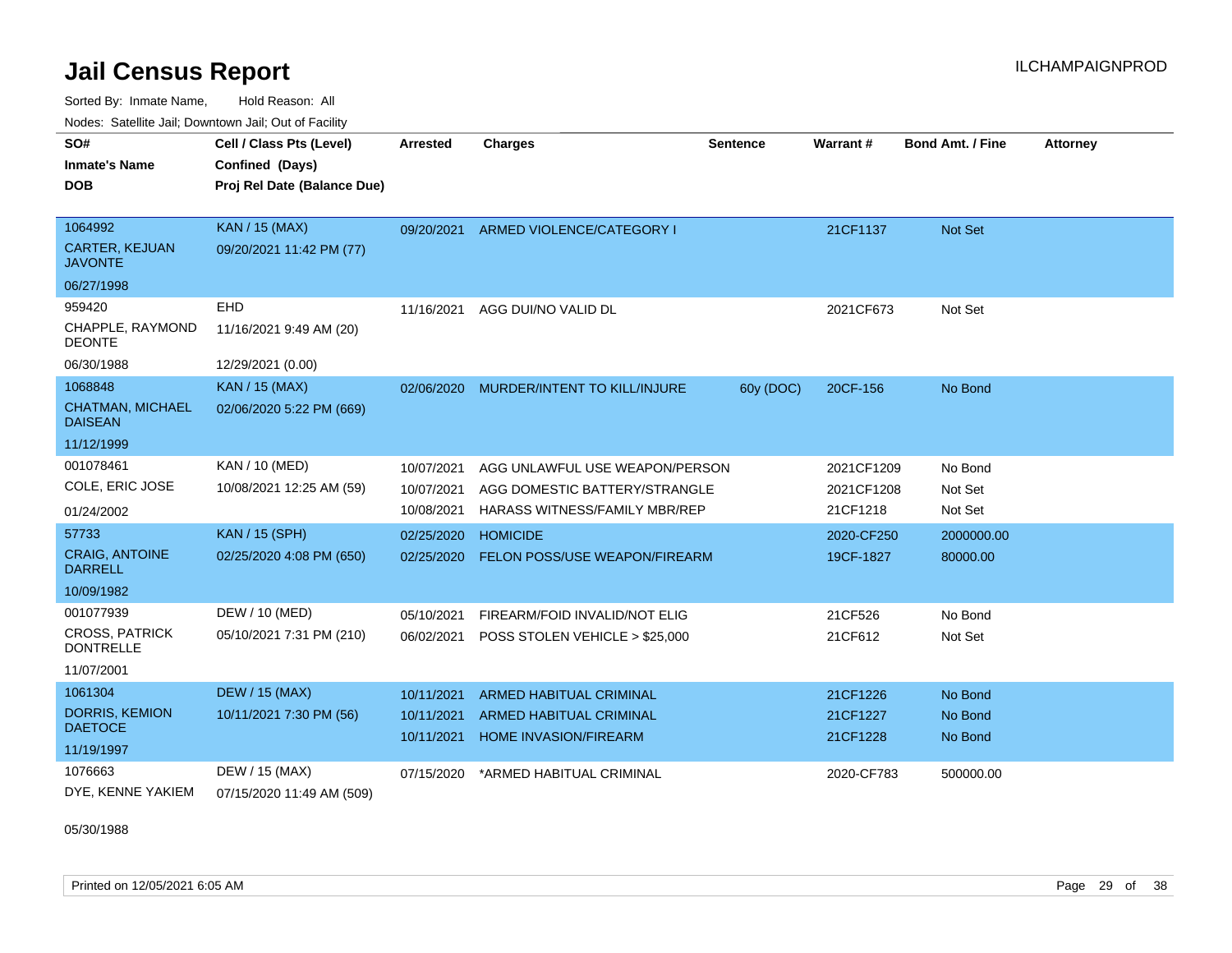Sorted By: Inmate Name, Hold Reason: All

| Nodes: Satellite Jail; Downtown Jail; Out of Facility |                             |                 |                                     |                 |            |                         |                 |
|-------------------------------------------------------|-----------------------------|-----------------|-------------------------------------|-----------------|------------|-------------------------|-----------------|
| SO#                                                   | Cell / Class Pts (Level)    | <b>Arrested</b> | <b>Charges</b>                      | <b>Sentence</b> | Warrant#   | <b>Bond Amt. / Fine</b> | <b>Attorney</b> |
| <b>Inmate's Name</b>                                  | Confined (Days)             |                 |                                     |                 |            |                         |                 |
| <b>DOB</b>                                            | Proj Rel Date (Balance Due) |                 |                                     |                 |            |                         |                 |
|                                                       |                             |                 |                                     |                 |            |                         |                 |
| 995885                                                | <b>EHD</b>                  | 11/30/2021      | DRIVING ON SUSPENDED LICENSE        |                 | 2021TR4222 | Not Set                 |                 |
| FINLEY, KENON<br><b>MARQUIS</b>                       | 11/30/2021 10:33 AM (6)     |                 |                                     |                 |            |                         |                 |
| 09/13/1991                                            | 12/29/2021 (0.00)           |                 |                                     |                 |            |                         |                 |
| 27428                                                 | EHD                         | 09/21/2021      | DRIVING RVK/SUSP DUI/SSS 3RD        |                 | 2020CF1368 | Not Set                 |                 |
| FRANKLIN, TYRONE<br>Senior                            | 09/21/2021 9:27 AM (76)     | 09/21/2021      | DRIVING RVK/SUSP DUI/SSS 3RD        |                 | 2021CF435  | Not Set                 |                 |
| 09/12/1966                                            | 12/19/2021 (0.00)           |                 |                                     |                 |            |                         |                 |
| 60154                                                 | <b>EHD</b>                  | 10/20/2021      | AGG DUI/LIC SUSP OR REVOKED         |                 | 2021cf261  | Not Set                 |                 |
| GARCIA-MEZA,<br><b>CARLOS</b>                         | 10/20/2021 9:23 AM (47)     |                 |                                     |                 |            |                         |                 |
| 03/06/1983                                            | 1/16/2022 (0.00)            |                 |                                     |                 |            |                         |                 |
| 001077363                                             | KAN / 25 (SPH)              | 10/30/2020      | HOME INVASION/FIREARM               |                 | 20CF1202   | 500000.00               |                 |
| GARY, DAKOTA<br><b>TREVON</b>                         | 10/30/2020 10:41 AM (402)   |                 |                                     |                 |            |                         |                 |
| 12/31/2001                                            |                             |                 |                                     |                 |            |                         |                 |
| 1013012                                               | <b>KAN / 15 (MAX)</b>       | 07/08/2021      | ATTEMPT (FIRST DEGREE MURDER)       |                 | 2021CF790  | 1000000.00              |                 |
| GARY, XAVIER LAMAR                                    | 07/08/2021 9:24 AM (151)    | 07/08/2021      | FELON POSS/USE FIREARM PRIOR        |                 | 2020CF650  | 25000.00                |                 |
|                                                       |                             | 07/08/2021      | <b>FELON POSS/USE FIREARM PRIOR</b> |                 | 21CF798    | Not Set                 |                 |
| 12/14/1991                                            |                             |                 |                                     |                 |            |                         |                 |
| 1065946                                               | KAN / 10 (MED)              | 09/04/2021      | AGG BATTERY/DISCHARGE FIREARM       |                 | 21CF1057   | 750000.00               |                 |
| GODBOLT, DESMOND<br><b>DEVONTAE</b>                   | 09/04/2021 1:17 AM (93)     | 09/04/2021      | RESIST/OBSTRUCTING A PEACE OFFICEI  |                 | 21CM407    | Not Set                 |                 |
| 11/15/1997                                            |                             |                 |                                     |                 |            |                         |                 |
| 1070118                                               | <b>KAN / 15 (MAX)</b>       | 08/31/2021      | AGGRAVATED DOMESTIC BATTERY         |                 | 21CF1049   | No Bond                 |                 |
| <b>GRAHAM, CORTEZ</b><br><b>LAMON</b>                 | 08/31/2021 9:32 PM (97)     | 09/02/2021      | <b>PROBATION VIOLATION</b>          |                 | 21CF55     | Not Set                 |                 |
| 03/31/1976                                            |                             |                 |                                     |                 |            |                         |                 |
| 1000641                                               | KAN / 10 (MED)              | 09/14/2021      | ARMED HABITUAL CRIMINAL             |                 | 21CF1116   | No Bond                 |                 |
| <b>GRANT, CEDRIC</b><br><b>DYSHAWN</b>                | 09/14/2021 6:32 PM (83)     |                 |                                     |                 |            |                         |                 |
| 01/03/1991                                            |                             |                 |                                     |                 |            |                         |                 |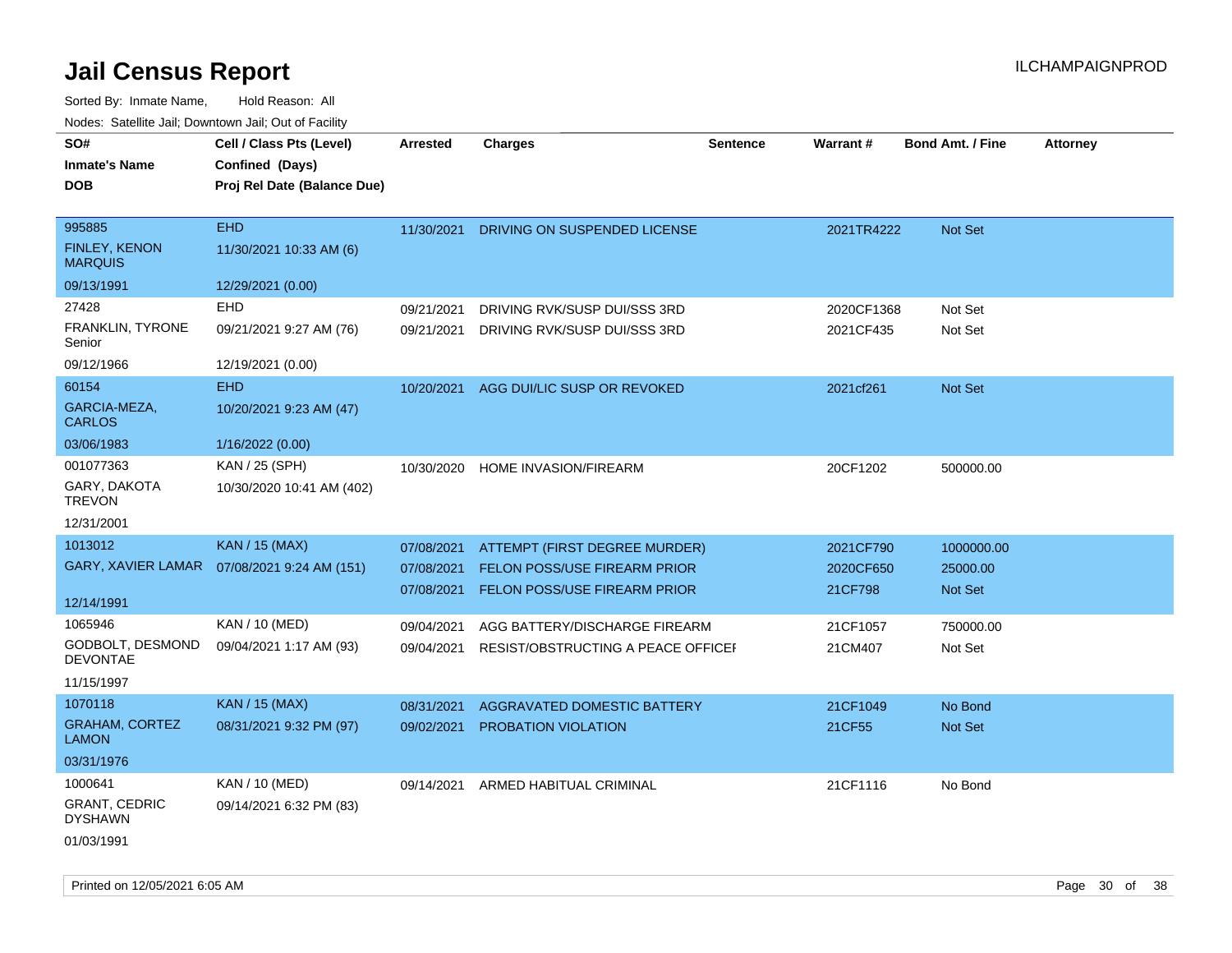| SO#<br><b>Inmate's Name</b><br><b>DOB</b>      | Cell / Class Pts (Level)<br>Confined (Days)<br>Proj Rel Date (Balance Due) | Arrested   | <b>Charges</b>                     | Sentence | <b>Warrant#</b> | <b>Bond Amt. / Fine</b> | <b>Attorney</b> |      |
|------------------------------------------------|----------------------------------------------------------------------------|------------|------------------------------------|----------|-----------------|-------------------------|-----------------|------|
| 46548<br><b>GRAY, DEMARCO</b><br><b>COTESS</b> | <b>EHD</b><br>11/16/2021 9:13 AM (20)                                      | 11/16/2021 | DRIVING RVK/SUSP DUI/SSS 2ND       |          | 2021CF739       | Not Set                 |                 |      |
| 10/19/1976                                     | 12/15/2021 (0.00)                                                          |            |                                    |          |                 |                         |                 |      |
| 1076506                                        | KAN / 15 (MAX)                                                             | 09/17/2021 | AGG UUW/PERSON/CM THREAT VIOL      |          | 21CF1131        | Not Set                 |                 |      |
|                                                | GRAY, JAMARH EMERE 09/17/2021 10:41 AM (80)                                | 09/20/2021 | <b>DOMESTIC BATTERY</b>            |          | 21CM430         | Not Set                 |                 |      |
| 06/21/2003                                     |                                                                            |            |                                    |          |                 |                         |                 |      |
| 1041176                                        | <b>DEW / 15 (MAX)</b>                                                      | 10/05/2021 | PAROLE REVOCATION                  |          |                 | <b>Not Set</b>          |                 |      |
| HART, DAVEON<br>LATTEEF                        | 10/05/2021 10:35 AM (62)                                                   | 10/06/2021 | <b>AGGRAVATED DOMESTIC BATTERY</b> |          |                 | Not Set                 |                 |      |
| 03/15/1996                                     |                                                                            |            |                                    |          |                 |                         |                 |      |
| 1045186                                        | DEW / 15 (MAX)                                                             | 08/16/2021 | FELON POSS/USE WEAPON/FIREARM      |          | 19CF968         | Not Set                 |                 |      |
| HOLBROOK, JOHNNIE                              | 08/16/2021 11:07 AM (112)                                                  | 08/16/2021 | AGG FLEEING POLICE/21 MPH OVER     |          | 21CF988         | Not Set                 |                 |      |
| <b>MATHIS</b>                                  |                                                                            | 08/16/2021 | FELON POSS/USE WEAPON/FIREARM      |          | 21CF989         | Not Set                 |                 |      |
| 07/19/1996                                     |                                                                            | 08/16/2021 | ARMED VIOLENCE/CATEGORY I          |          | 21CF934         | 1000000.00              |                 |      |
| 001078146                                      | <b>DEW / 15 (MAX)</b>                                                      | 07/09/2021 | AGG BATTERY/DISCHARGE FIREARM      |          | 21CF795         | 1000000.00              |                 |      |
| <b>HUNT, TEIGAN</b><br><b>JAZAIREO</b>         | 07/09/2021 12:41 PM (150)                                                  | 07/09/2021 | ARMED ROBBERY/ARMED W/FIREARM      |          | 21CF806         | Not Set                 |                 |      |
| 05/14/2003                                     |                                                                            |            |                                    |          |                 |                         |                 |      |
| 989743                                         | DEW / 15 (ADS)                                                             | 04/13/2021 | AGG DISCHARGE FIREARM/VEH/SCH      |          | 21CF400         | Not Set                 |                 |      |
| JACKSON, STEVE<br>ALLEN                        | 04/13/2021 2:45 AM (237)                                                   | 04/13/2021 | AGGRAVATED DOMESTIC BATTERY        |          | 21CF399         | Not Set                 |                 |      |
| 06/04/1991                                     |                                                                            |            |                                    |          |                 |                         |                 |      |
| 50495                                          | <b>EHD</b>                                                                 | 08/10/2021 | DRIVING RVK/SUSP DUI/SSS 10-14     |          | 2020CF997       | <b>Not Set</b>          |                 |      |
| <b>JENKINS, ARNOLD</b><br><b>FARRIS</b>        | 08/10/2021 9:08 AM (118)                                                   | 08/10/2021 | DRIVING RVK/SUSP DUI/SSS 10-14     |          | 2019CF1363      | <b>Not Set</b>          |                 |      |
| 04/19/1962                                     | 2/4/2022 (0.00)                                                            |            |                                    |          |                 |                         |                 |      |
| 001077709                                      | <b>EHD</b>                                                                 | 07/06/2021 | DRIVING RVK/SUSP DUI/SSS 4-9       |          | 2021CF167       | Not Set                 |                 |      |
| JINKINS, DEWAYNE<br><b>ALLEN</b>               | 07/06/2021 9:00 AM (153)                                                   |            |                                    |          |                 |                         |                 |      |
| 01/02/1967                                     | 1/1/2022 (0.00)                                                            |            |                                    |          |                 |                         |                 |      |
| Printed on 12/05/2021 6:05 AM                  |                                                                            |            |                                    |          |                 |                         | Page 31 of      | - 38 |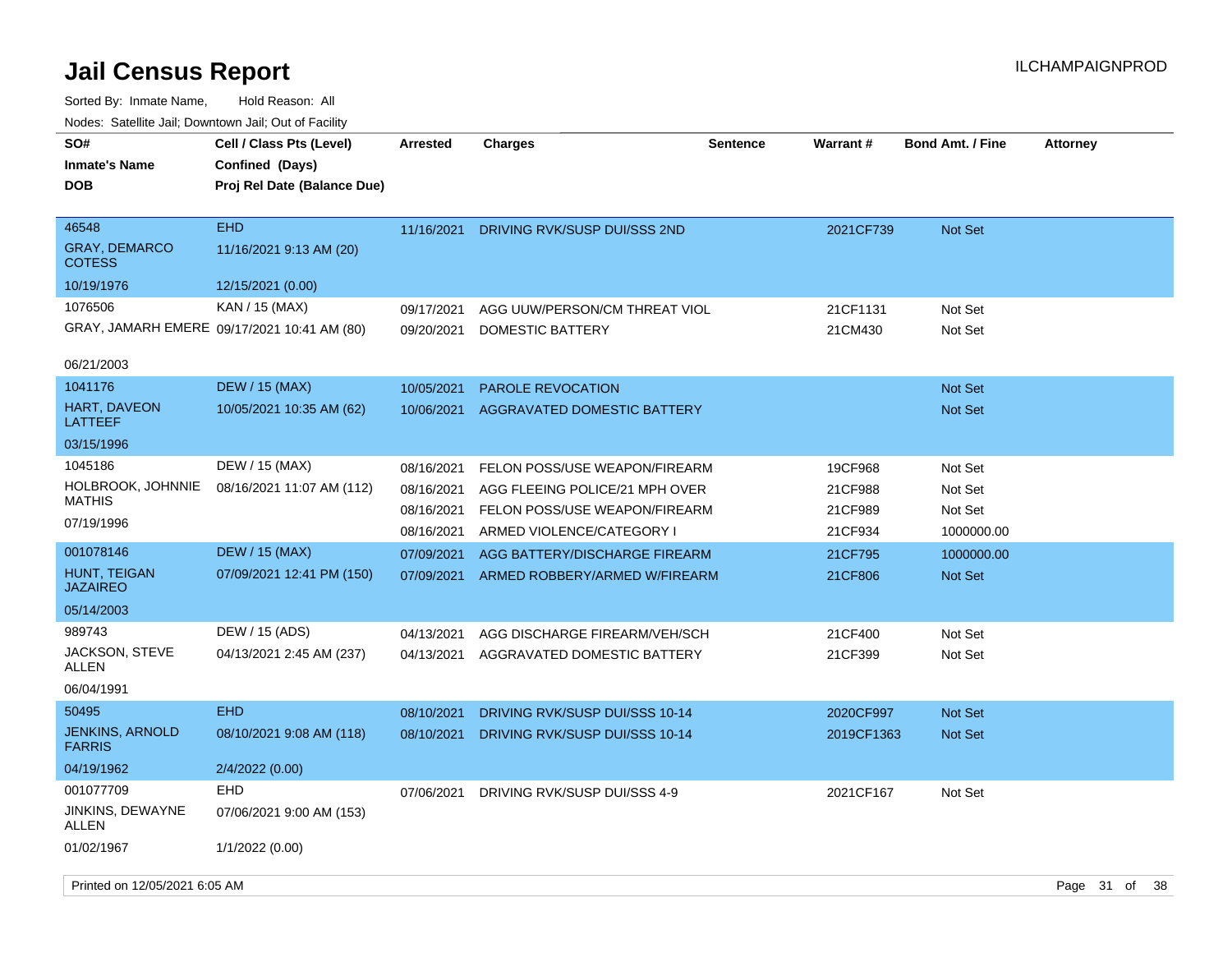| SO#<br><b>Inmate's Name</b><br><b>DOB</b> | Cell / Class Pts (Level)<br>Confined (Days)<br>Proj Rel Date (Balance Due) | <b>Arrested</b>          | <b>Charges</b>                                                       | <b>Sentence</b> | <b>Warrant#</b>     | <b>Bond Amt. / Fine</b> | <b>Attorney</b> |
|-------------------------------------------|----------------------------------------------------------------------------|--------------------------|----------------------------------------------------------------------|-----------------|---------------------|-------------------------|-----------------|
|                                           |                                                                            |                          |                                                                      |                 |                     |                         |                 |
| 1076450                                   | <b>DEW / 15 (MAX)</b>                                                      | 06/25/2020               | MURDER/INTENT TO KILL/INJURE                                         |                 | 2020-CF703          | 750000.00               |                 |
| <b>JONES, CARLOS</b><br><b>ANTONIO</b>    | 06/25/2020 2:13 PM (529)                                                   | 11/02/2020               | <b>HOME INVASION/FIREARM</b>                                         |                 | 20CF1204            | 500000.00               |                 |
| 11/18/2001                                |                                                                            |                          |                                                                      |                 |                     |                         |                 |
| 001077877                                 | DEW / 10 (MED)                                                             | 04/24/2021               | AGG DISCHARGE FIREARM/OCC BLDG                                       | 5y (DOC)        |                     | Not Set                 |                 |
| <b>JORDAN, PATRICK</b><br>RODEL           | 04/24/2021 3:53 PM (226)                                                   |                          |                                                                      |                 |                     |                         |                 |
| 10/22/2002                                |                                                                            |                          |                                                                      |                 |                     |                         |                 |
| 998873                                    | <b>EHD</b>                                                                 | 10/12/2021               | DRIVING RVK/SUSP DUI/SSS 3RD                                         |                 | 2021CF235           | Not Set                 |                 |
| KINCAID, AMANDA<br><b>MICHELLE</b>        | 10/12/2021 11:31 AM (55)                                                   |                          |                                                                      |                 |                     |                         |                 |
| 01/07/1990                                | 1/9/2022 (0.00)                                                            |                          |                                                                      |                 |                     |                         |                 |
| 001078401                                 | DEW / 10 (ADS)                                                             | 09/19/2021               | UNLAWFUL VEHICULAR INVASION                                          |                 | 21CF1134            | Not Set                 |                 |
| KNIGHT, ERIC                              | 09/19/2021 7:32 PM (78)                                                    | 09/19/2021               | HRSMT/THREATEN PERSON/KILL                                           |                 | 2021CF561           | 50000.00                |                 |
| 07/11/1991                                |                                                                            | 09/21/2021               | <b>BURGLARY</b>                                                      |                 | 21CF1139            | Not Set                 |                 |
| 1064445                                   | <b>DEW / 15 (MAX)</b>                                                      | 04/23/2021               | AGG DISCHARGE FIREARM/OCC VEH                                        |                 | 2021CF295           | 500000.00               |                 |
| LARUE, TERENCE<br><b>TRAMEL</b>           | 04/23/2021 11:18 AM (227)                                                  | 04/23/2021<br>04/23/2021 | POSSESS 15<100 GRAMS COCAINE<br><b>FELON POSS/USE FIREARM/PAROLE</b> |                 | 19CF1052<br>21CF899 | 10000.00<br>Not Set     |                 |
| 12/23/1998                                |                                                                            |                          |                                                                      |                 |                     |                         |                 |
| 001078237                                 | KAN / 15 (ADS)                                                             | 08/03/2021               | AGG DISCHARGE FIREARM/OCC VEH                                        |                 | 21CF928             | No Bond                 |                 |
| LAWS, TERON<br><b>RAMONTE</b>             | 08/03/2021 6:29 PM (125)                                                   |                          |                                                                      |                 |                     |                         |                 |
| 04/03/2001                                |                                                                            |                          |                                                                      |                 |                     |                         |                 |
| 001078470                                 | <b>DEW / 15 (MAX)</b>                                                      | 10/10/2021               | MURDER/INTENT TO KILL/INJURE                                         |                 | 21CF1221            | Not Set                 |                 |
| LEE, AMAHRION<br><b>JA'MERE</b>           | 10/10/2021 1:23 PM (57)                                                    |                          |                                                                      |                 |                     |                         |                 |
| 11/05/2002                                |                                                                            |                          |                                                                      |                 |                     |                         |                 |
| 001078170                                 | KAN / 10 (MED)                                                             | 09/07/2021               | AGG UNLAWFUL USE OF WEAPON/VEH                                       |                 | 21CF1060            | Not Set                 |                 |
| LEMONS, DEANGELO<br><b>DEVELLE</b>        | 09/07/2021 12:49 AM (90)                                                   |                          |                                                                      |                 |                     |                         |                 |
| 05/29/2003                                |                                                                            |                          |                                                                      |                 |                     |                         |                 |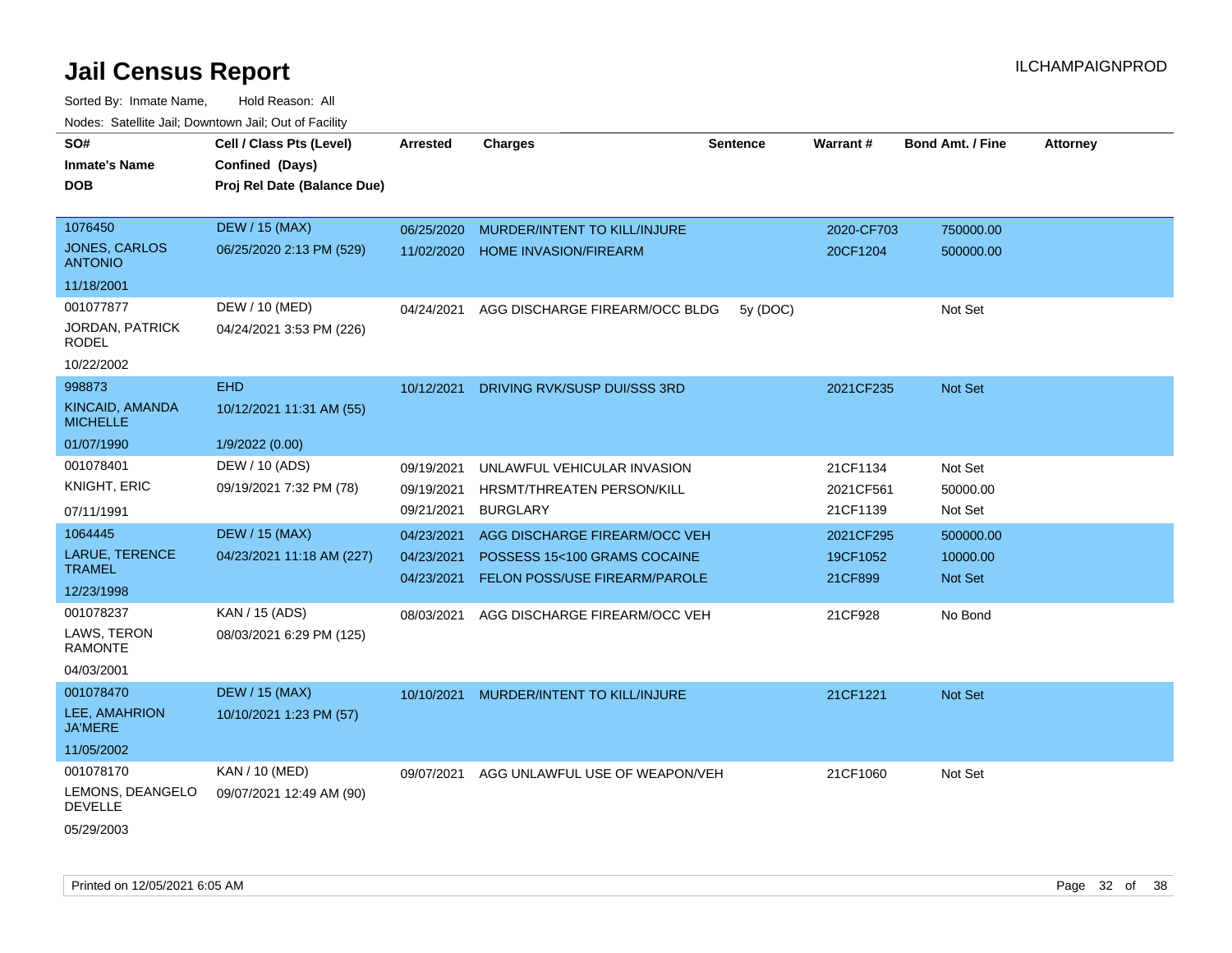| SO#                                      | Cell / Class Pts (Level)    | <b>Arrested</b> | <b>Charges</b>                           | <b>Sentence</b> | Warrant#     | <b>Bond Amt. / Fine</b> | <b>Attorney</b> |
|------------------------------------------|-----------------------------|-----------------|------------------------------------------|-----------------|--------------|-------------------------|-----------------|
| <b>Inmate's Name</b>                     | Confined (Days)             |                 |                                          |                 |              |                         |                 |
| <b>DOB</b>                               | Proj Rel Date (Balance Due) |                 |                                          |                 |              |                         |                 |
|                                          |                             |                 |                                          |                 |              |                         |                 |
| 56792                                    | <b>DEW / 10 (MED)</b>       | 02/02/2021      | <b>ARMED HABITUAL CRIMINAL</b>           |                 | 2021CF141    | 500000.00               |                 |
| LILLARD, LAWRENCE<br><b>TYRONE</b>       | 02/02/2021 2:11 PM (307)    | 02/22/2021      | DRIVING ON REVOKED LICENSE               |                 | 21TR426      | 5000.00                 |                 |
| 10/20/1982                               |                             |                 |                                          |                 |              |                         |                 |
| 001078407                                | EHD                         | 09/21/2021      | DRIVING ON SUSPENDED LICENSE             |                 | 2019TR16777  | Not Set                 |                 |
| LOVE, BRANDON<br><b>TERRELL</b>          | 09/21/2021 11:26 AM (76)    |                 |                                          |                 |              |                         |                 |
| 06/13/1994                               | 12/19/2021 (0.00)           |                 |                                          |                 |              |                         |                 |
| 46837                                    | <b>KAN / 15 (MAX)</b>       | 09/07/2021      | <b>RESIDENTIAL BURGLARY</b>              |                 | 2019-CF-1207 | 25000.00                |                 |
| <b>MARCRUM, JEFFERY</b><br>LEE.          | 09/07/2021 11:43 AM (90)    |                 |                                          |                 |              |                         |                 |
| 11/17/1968                               |                             |                 |                                          |                 |              |                         |                 |
| 1069949                                  | EHD                         | 11/30/2021      | DRIVING ON REVOKED LICENSE               |                 | 2021TR1726   | Not Set                 |                 |
| <b>MARSHALL, ERIC</b><br><b>VONTREAL</b> | 11/30/2021 3:13 PM (6)      |                 |                                          |                 |              |                         |                 |
| 04/28/1997                               | 12/29/2021 (0.00)           |                 |                                          |                 |              |                         |                 |
| 001078575                                | <b>KAN / 10 (MED)</b>       | 11/09/2021      | <b>GUNRUNNING</b>                        |                 | 21CF1330     | 750000.00               |                 |
| <b>MCLAURIN, KEYON A</b>                 | 11/09/2021 12:41 PM (27)    |                 |                                          |                 |              |                         |                 |
| 11/19/2002                               |                             |                 |                                          |                 |              |                         |                 |
| 1011046                                  | KAN / 15 (ADS)              |                 | 04/10/2021 ATTEMPT (FIRST DEGREE MURDER) |                 | 21CF392      | Not Set                 |                 |
| MILES, DARRION<br>ANTONIO KEVONTA        | 04/11/2021 12:46 AM (239)   |                 |                                          |                 |              |                         |                 |
| 03/18/1990                               |                             |                 |                                          |                 |              |                         |                 |
| 001077278                                | <b>DEW / 15 (MAX)</b>       | 10/06/2020      | MURDER/INTENT TO KILL/INJURE             |                 | 2020CF146    | 2000000.00              |                 |
| MILLER, D'ANDRE                          | 10/06/2020 12:49 PM (426)   | 10/06/2020      | AGG FLEEING POLICE/21 MPH OVER           |                 | 2019CF1171   | 50000.00                |                 |
| 09/08/1986                               |                             |                 |                                          |                 |              |                         |                 |
| 963426                                   | EHD                         | 09/14/2021      | ACCIDENT INJURY/DEATH/11-403             |                 | 2020CF1367   | Not Set                 |                 |
| MITCHELL, MARCELL<br><b>MARTELL</b>      | 09/14/2021 9:03 AM (83)     |                 |                                          |                 |              |                         |                 |
| 12/19/1987                               | 12/10/2021 (0.00)           |                 |                                          |                 |              |                         |                 |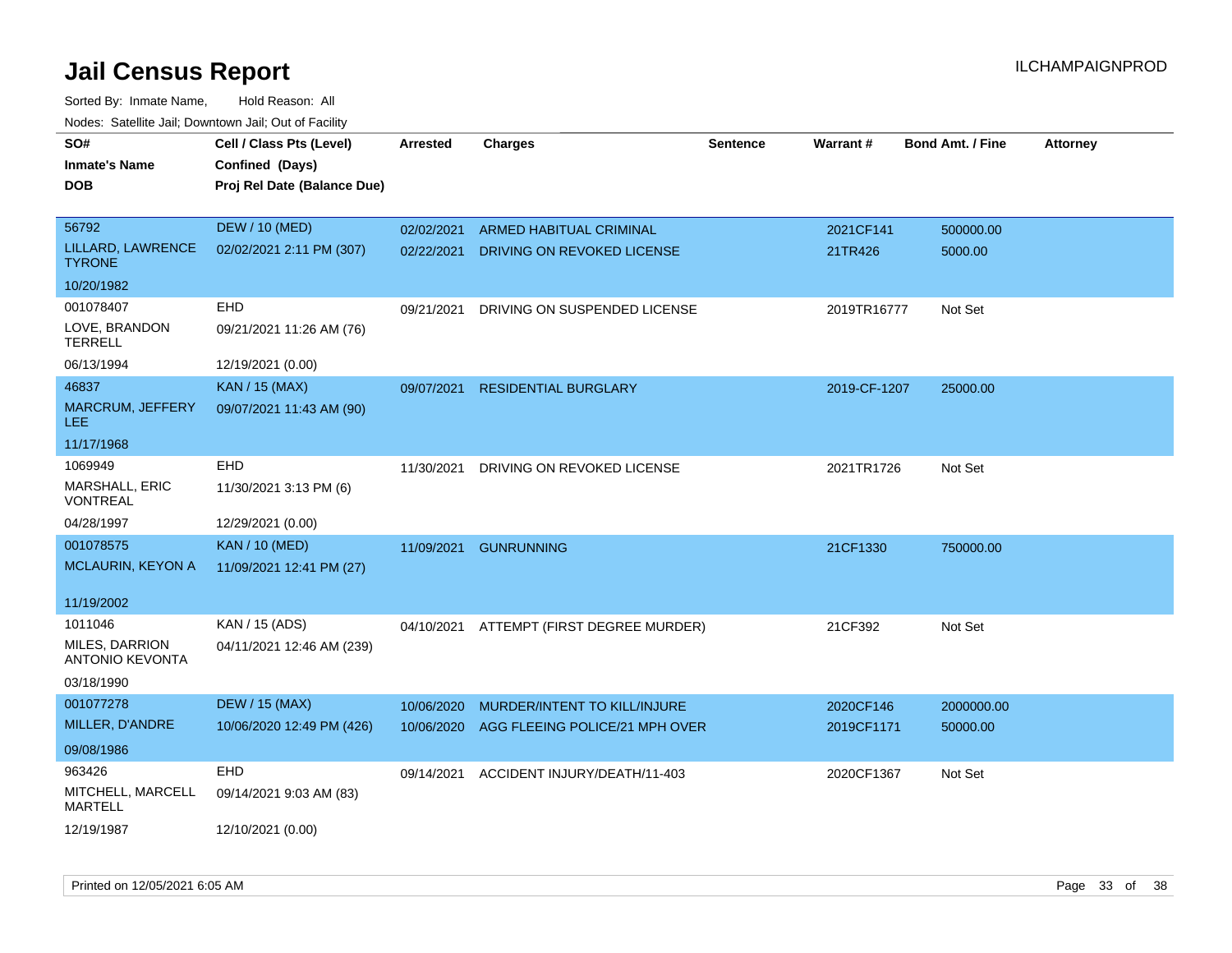| rouco. Calcillo Jali, Downtown Jali, Out of Facility |                                               |                 |                                          |          |             |                         |                 |
|------------------------------------------------------|-----------------------------------------------|-----------------|------------------------------------------|----------|-------------|-------------------------|-----------------|
| SO#<br><b>Inmate's Name</b>                          | Cell / Class Pts (Level)<br>Confined (Days)   | <b>Arrested</b> | <b>Charges</b>                           | Sentence | Warrant#    | <b>Bond Amt. / Fine</b> | <b>Attorney</b> |
| DOB                                                  | Proj Rel Date (Balance Due)                   |                 |                                          |          |             |                         |                 |
|                                                      |                                               |                 |                                          |          |             |                         |                 |
| 1026477                                              | <b>KAN / 15 (ADS)</b>                         | 09/21/2021      | AGG DISCHARGE FIREARM/OCC VEH            |          | 21CF1138    | Not Set                 |                 |
| NEWBILL, DEVONTRE<br><b>LAMONT</b>                   | 09/21/2021 2:27 AM (76)                       | 09/22/2021      | PROBATION VIOLATION                      |          | 20CF577     | Not Set                 |                 |
| 11/22/1993                                           |                                               |                 |                                          |          |             |                         |                 |
| 1072907                                              | KAN                                           | 07/14/2021      | CRIMINAL DAMAGE <\$500/SCHOOL            |          | 2021CF840   | 5000.00                 |                 |
|                                                      | NIKOLAEV, YEVGENIY 07/14/2021 10:10 PM (145)  | 07/14/2021      | ATTEMPT (FIRST DEGREE MURDER)            |          | 2021-CF-832 | 2000000.00              |                 |
| 10/06/1983                                           |                                               |                 |                                          |          |             |                         |                 |
| 001078558                                            | <b>DEW / 10 (MED)</b>                         | 11/03/2021      | UNLAWFUL USE OF A WEAPON                 |          | 21CF1352    | Not Set                 |                 |
| PARRISH, DOMINIC<br><b>WALTER</b>                    | 11/03/2021 1:25 PM (33)                       |                 |                                          |          |             |                         |                 |
| 08/23/2001                                           |                                               |                 |                                          |          |             |                         |                 |
| 58051                                                | <b>EHD</b>                                    | 12/01/2021      | AGG DUI/NO VALID DL                      |          | 2021CF40    | Not Set                 |                 |
| PASLEY, SHAWN<br><b>PATRICK</b>                      | 12/01/2021 9:41 AM (5)                        |                 |                                          |          |             |                         |                 |
| 08/10/1982                                           | 12/13/2021 (0.00)                             |                 |                                          |          |             |                         |                 |
| 001077928                                            | <b>EHD</b>                                    | 09/01/2021      | AGG DOMESTIC BATTERY/STRANGLE            |          | 2021CF515   | <b>Not Set</b>          |                 |
| PATTON, MICHAEL<br><b>RYAN</b>                       | 09/01/2021 9:43 AM (96)                       |                 |                                          |          |             |                         |                 |
| 08/15/1994                                           | 12/31/2021 (0.00)                             |                 |                                          |          |             |                         |                 |
| 001078063                                            | DEW / 15 (MAX)                                | 06/15/2021      | AGG CRIM SEX ASSAULT/WEAPON              |          | 2021CF678   | 1000000.00              |                 |
|                                                      | PERRY, ROBERT Junior 06/15/2021 4:37 PM (174) | 06/15/2021      | <b>ROBBERY</b>                           |          | 2021CF159   | 25000.00                |                 |
|                                                      |                                               |                 |                                          |          |             |                         |                 |
| 12/21/1990<br>1072761                                | <b>EHD</b>                                    |                 |                                          |          |             |                         |                 |
| POWELL, KYESHA                                       |                                               | 11/03/2021      | DRIVING ON SUSPENDED LICENSE             |          | 2020TR5958  | <b>Not Set</b>          |                 |
| <b>MONAE</b>                                         | 11/03/2021 10:01 AM (33)                      |                 |                                          |          |             |                         |                 |
| 07/14/2000                                           | 12/17/2021 (0.00)                             |                 |                                          |          |             |                         |                 |
| 001077614                                            | KAN / 15 (MAX)                                |                 | 01/17/2021 ATTEMPT (FIRST DEGREE MURDER) |          | 21CF66      | Not Set                 |                 |
| DEVON                                                | ROBINSON, DONTRELL 01/17/2021 3:08 PM (323)   |                 |                                          |          |             |                         |                 |
| 09/22/2002                                           |                                               |                 |                                          |          |             |                         |                 |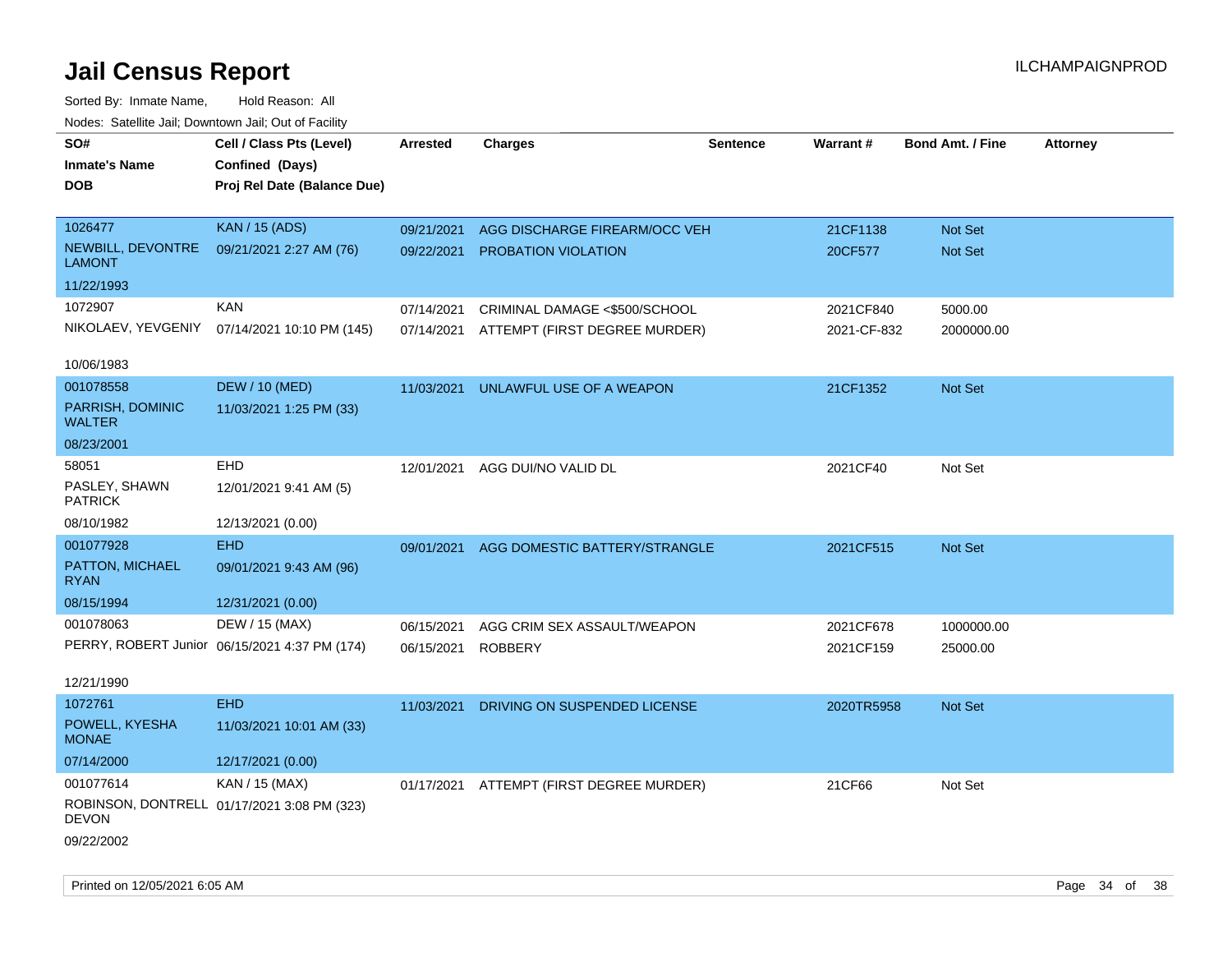| SO#<br><b>Inmate's Name</b><br><b>DOB</b>                      | Cell / Class Pts (Level)<br>Confined (Days)<br>Proj Rel Date (Balance Due) | <b>Arrested</b>                                                    | <b>Charges</b>                                                                                                                              | <b>Sentence</b> | Warrant#                                                            | <b>Bond Amt. / Fine</b>                                      | <b>Attorney</b> |
|----------------------------------------------------------------|----------------------------------------------------------------------------|--------------------------------------------------------------------|---------------------------------------------------------------------------------------------------------------------------------------------|-----------------|---------------------------------------------------------------------|--------------------------------------------------------------|-----------------|
| 1061216<br><b>RUNGE, ANDRE</b><br><b>MARSEAN</b><br>12/05/1997 | <b>KAN / 10 (MED)</b><br>06/22/2021 4:42 PM (167)                          | 06/22/2021                                                         | <b>HOME INVASION/FIREARM</b>                                                                                                                |                 | 21CF727                                                             | Not Set                                                      |                 |
| 650295<br>SANDAGE, JERALD<br><b>EUGENE</b><br>06/07/1971       | PIA / 50 (MAX)<br>04/22/2020 6:30 AM (593)                                 | 04/22/2020<br>04/22/2020<br>04/22/2020<br>04/22/2020<br>04/22/2020 | CRIMINAL SEXUAL ASSAULT<br><b>CRIMINAL SEXUAL ASSAULT</b><br><b>CRIMINAL SEXUAL ABUSE</b><br>CRIMINAL SEXUAL ASSAULT<br>OFFICIAL MISCONDUCT |                 | 2020-CF407<br>2020-CF408<br>2020-CF409<br>2020-CF410<br>2019-CF1811 | 750000.00<br>750000.00<br>750000.00<br>750000.00<br>25000.00 |                 |
| 1062194<br>SIMMONS, MICHAEL<br><b>JAMAL</b><br>11/03/1997      | <b>DEW / 15 (MAX)</b><br>02/27/2020 1:11 PM (648)                          | 02/27/2020<br>09/23/2020                                           | MURDER/OTHER FORCIBLE FELONY<br>AGG BATTERY/DISCHARGE FIREARM                                                                               |                 | 20CF-247<br>20CF1061                                                | 1000000.00<br>Not Set                                        |                 |
| 001078115<br>SMITH, JAMES<br>NASHAUN, Junior<br>09/18/2000     | KAN / 15 (MAX)<br>07/01/2021 2:44 PM (158)                                 | 07/01/2021<br>07/30/2021                                           | ARMED VIOLENCE/CATEGORY I<br>DRIVING ON SUSPENDED LICENSE                                                                                   |                 | 21CF772<br>21TR5804                                                 | Not Set<br>1500.00                                           |                 |
| 55331<br><b>SMITH, TARRIO</b><br><b>TERRELLE</b><br>04/25/1982 | <b>DEW / 15 (MAX)</b><br>07/31/2021 2:22 AM (128)                          | 07/31/2021                                                         | <b>ARMED HABITUAL CRIMINAL</b>                                                                                                              | 10y/0m/0d (DC   |                                                                     | Not Set                                                      |                 |
| 001077868<br>SPEARMENT.<br><b>KENTRELL</b><br>01/21/2002       | DEW / 15 (MAX)<br>04/21/2021 9:48 PM (229)                                 | 04/21/2021<br>08/19/2021                                           | ARMED ROBBERY/ARMED W/FIREARM<br>FLEEING/ATTEMPT ELUDE OFFICER                                                                              |                 | 21CF445<br>2021TR1053                                               | Not Set<br>1000.00                                           |                 |
| 001077854<br>STUKINS, DANNY RAY<br>07/05/1985                  | <b>EHD</b><br>09/15/2021 10:17 AM (82)<br>3/13/2022 (0.00)                 | 09/15/2021                                                         | DRIVING RVK/SUSP DUI/SSS 4-9                                                                                                                |                 | 2021CF306                                                           | Not Set                                                      |                 |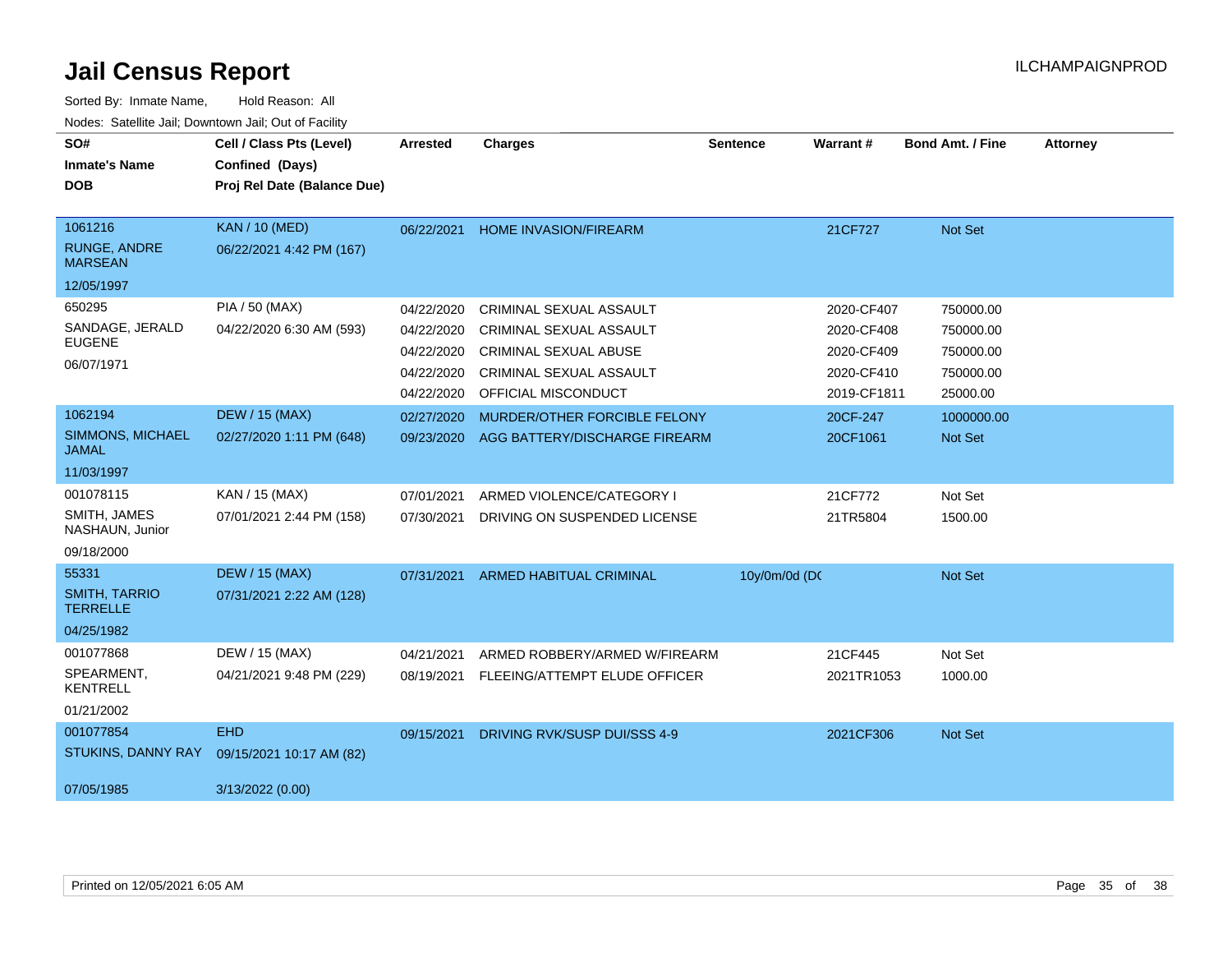| rouco. Calcillo Jali, Downtown Jali, Out of Facility |                                              |                 |                                     |                 |                 |                         |                 |
|------------------------------------------------------|----------------------------------------------|-----------------|-------------------------------------|-----------------|-----------------|-------------------------|-----------------|
| SO#                                                  | Cell / Class Pts (Level)                     | <b>Arrested</b> | <b>Charges</b>                      | <b>Sentence</b> | <b>Warrant#</b> | <b>Bond Amt. / Fine</b> | <b>Attorney</b> |
| <b>Inmate's Name</b>                                 | Confined (Days)                              |                 |                                     |                 |                 |                         |                 |
| <b>DOB</b>                                           | Proj Rel Date (Balance Due)                  |                 |                                     |                 |                 |                         |                 |
|                                                      |                                              |                 |                                     |                 |                 |                         |                 |
| 1046632                                              | <b>KAN / 15 (MAX)</b>                        | 09/14/2021      | ARMED VIOLENCE/CATEGORY II          |                 | 21CF912         | 750000.00               |                 |
|                                                      | TATE, JAVON MARQUIS 09/14/2021 12:10 PM (83) |                 |                                     |                 |                 |                         |                 |
| 08/10/1996                                           |                                              |                 |                                     |                 |                 |                         |                 |
| 949990                                               | DEW / 15 (MAX)                               | 07/27/2021      | AGG DISCHARGE FIREARM/OCC VEH       |                 | 2021CF829       | 750000.00               |                 |
| THATCH, CALVIN<br><b>ANTHONY</b>                     | 07/27/2021 5:12 PM (132)                     | 07/27/2021      | WARRANT OUT OF COUNTY               |                 | 21TR49          | 1500.00                 |                 |
| 07/09/1986                                           |                                              |                 |                                     |                 |                 |                         |                 |
| 001077662                                            | <b>DEW / 15 (MAX)</b>                        | 02/03/2021      | ARMED ROBBERY/ARMED W/FIREARM       |                 | 21CF123         | 250000.00               |                 |
| TIPSORD, NOAH LEE                                    | 02/03/2021 4:33 PM (306)                     |                 |                                     |                 |                 |                         |                 |
|                                                      |                                              |                 |                                     |                 |                 |                         |                 |
| 08/14/1998                                           |                                              |                 |                                     |                 |                 |                         |                 |
| 1033031                                              | KAN / 15 (MAX)                               | 08/19/2020      | *AGG BATTERY W/FIREARM/PERSON       |                 | 2020-CF923      | 500000.00               |                 |
| TOMS, ANDREW<br><b>CHUCKY</b>                        | 08/19/2020 5:59 PM (474)                     |                 |                                     |                 |                 |                         |                 |
| 09/28/1978                                           |                                              |                 |                                     |                 |                 |                         |                 |
| 27007                                                | <b>KAN / 15 (MAX)</b>                        | 09/19/2021      | DOMESTIC BATTERY/OTHER PRIOR        |                 | 21CF1133        | No Bond                 |                 |
| <b>TUELL, ROBERT</b><br><b>STEPHEN</b>               | 09/19/2021 9:51 AM (78)                      |                 |                                     |                 |                 |                         |                 |
| 09/25/1967                                           |                                              |                 |                                     |                 |                 |                         |                 |
| 001078263                                            | KAN / 10 (ADS)                               | 08/11/2021      | RECEIVE/POSS/SELL STOLEN VEH        |                 | 2020CF928       | 200000.00               |                 |
| TURK, BRANDON<br>LARSHAWN                            | 08/11/2021 6:23 PM (117)                     |                 | 08/11/2021 AGG BATTERY/PUBLIC PLACE |                 | 2020CF420       | 7500.00                 |                 |
| 10/18/1995                                           |                                              |                 |                                     |                 |                 |                         |                 |
| 64700                                                | <b>KAN / 10 (MED)</b>                        | 09/07/2021      | UNLAWFUL USE OF A WEAPON            |                 | 21CF1074        | Not Set                 |                 |
| <b>TURNER, ADAM</b><br><b>ANTONIO</b>                | 09/08/2021 12:49 AM (89)                     |                 |                                     |                 |                 |                         |                 |
| 08/29/1985                                           |                                              |                 |                                     |                 |                 |                         |                 |
| 001078386                                            | <b>KAN / 10 (MED)</b>                        | 09/14/2021      | POSSESSION OF STOLEN FIREARM        |                 | 2021CF1099      | 250000.00               |                 |
| TURNER, AMARIO                                       | 09/14/2021 11:42 PM (83)                     |                 |                                     |                 |                 |                         |                 |
| 09/23/2002                                           |                                              |                 |                                     |                 |                 |                         |                 |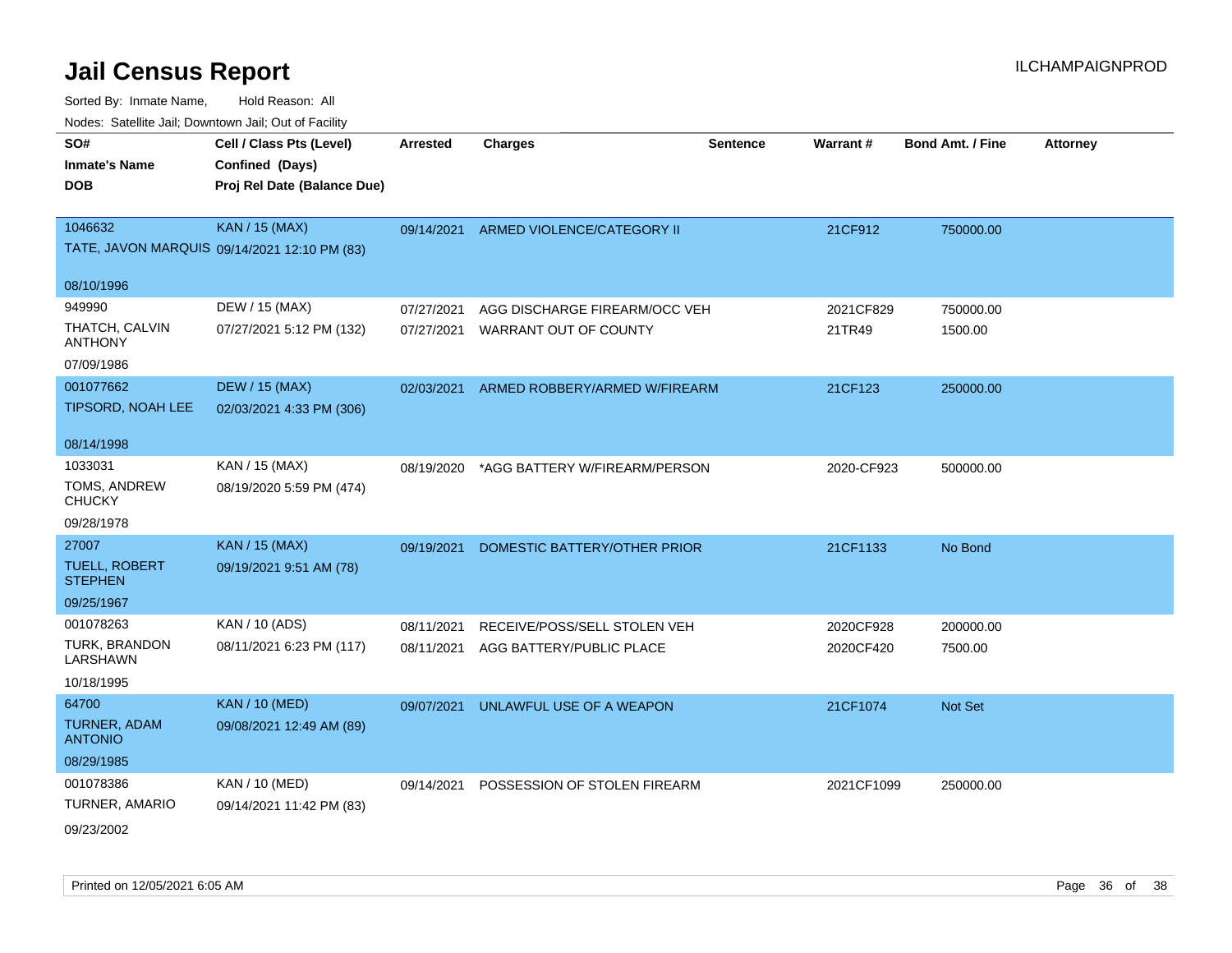| SO#                                           | Cell / Class Pts (Level)    | Arrested   | <b>Charges</b>                       | <b>Sentence</b> | Warrant#      | <b>Bond Amt. / Fine</b> |                 |
|-----------------------------------------------|-----------------------------|------------|--------------------------------------|-----------------|---------------|-------------------------|-----------------|
|                                               |                             |            |                                      |                 |               |                         | <b>Attorney</b> |
| <b>Inmate's Name</b>                          | Confined (Days)             |            |                                      |                 |               |                         |                 |
| DOB                                           | Proj Rel Date (Balance Due) |            |                                      |                 |               |                         |                 |
|                                               |                             |            |                                      |                 |               |                         |                 |
| 1050636                                       | <b>KAN / 15 (MAX)</b>       | 09/24/2021 | <b>FELON POSS/USE WEAPON/FIREARM</b> | 4y (DOC)        | 21CF1154      | <b>Not Set</b>          |                 |
| <b>TURNER, TIMOTHY</b><br><b>SEANTEZ</b>      | 09/24/2021 9:18 PM (73)     |            |                                      |                 |               |                         |                 |
| 09/27/1994                                    |                             |            |                                      |                 |               |                         |                 |
| 1040925                                       | KAN / 10 (MED)              | 10/05/2021 | AGG BATTERY/DISCHARGE FIREARM        |                 | 2021CF1105    | 1000000.00              |                 |
| <b>WEATHERALL</b><br><b>JOHNNY EARL JAMES</b> | 10/05/2021 4:17 PM (62)     |            |                                      |                 |               |                         |                 |
| 04/29/1994                                    |                             |            |                                      |                 |               |                         |                 |
| 1062558                                       | <b>DEW / 10 (MED)</b>       | 10/02/2021 | FELON POSS/USE WEAPON/FIREARM        |                 | 21CF1185      | <b>Not Set</b>          |                 |
| <b>WELLS, JIAMANTE</b><br><b>AMORE</b>        | 10/02/2021 8:29 PM (65)     |            |                                      |                 |               |                         |                 |
| 09/02/1995                                    |                             |            |                                      |                 |               |                         |                 |
| 1002033                                       | KAN / 15 (MAX)              | 09/08/2021 | DRIVING ON SUSPENDED LICENSE         |                 | 2019-TR-11944 | 5000.00                 |                 |
| <b>WEST, ANTONIO</b>                          | 09/08/2021 11:01 PM (89)    | 09/08/2021 | ARMED ROBBERY/ARMED W/FIREARM        |                 | 2020-CF-1406  | 500000.00               |                 |
| <b>DEONTA</b>                                 |                             | 09/08/2021 | AGG UNLAWFUL USE OF WEAPON/VEH       |                 | 2021-CF-AWOW  | Not Set                 |                 |
| 04/15/1992                                    |                             | 09/08/2021 | OBSTRCT JUSTICE/LEAVE STATE          |                 | 2021-CF-AWOW  | Not Set                 |                 |
|                                               |                             | 09/08/2021 | ARMED VIOLENCE/CATEGORY I            |                 | 2021-CF-AWOW  | Not Set                 |                 |
| 1022068                                       | <b>DEW / 15 (ADS)</b>       | 10/10/2021 | FELON POSS/USE WEAPON/FIREARM        |                 | 21CF1212      | <b>Not Set</b>          |                 |
| <b>WILKINS, MICHAEL</b><br>CARL               | 10/10/2021 5:07 AM (57)     |            |                                      |                 |               |                         |                 |
| 07/10/1992                                    |                             |            |                                      |                 |               |                         |                 |
| 001077508                                     | DEW / 15 (ADS)              | 12/10/2020 | MURDER/STRONG PROB KILL/INJURE       |                 | 2020CF1293    | No Bond                 |                 |
| WILLIAMS, CALVIN<br><b>TIMOTHY</b>            | 12/10/2020 8:55 PM (361)    |            |                                      |                 |               |                         |                 |
| 10/23/2002                                    |                             |            |                                      |                 |               |                         |                 |
| 539662                                        | <b>KAN / 10 (MED)</b>       | 08/14/2021 | <b>AGGRAVATED BATTERY</b>            |                 | 21CF979       | No Bond                 |                 |
| WILLIAMS, JAVONTAE                            | 08/14/2021 1:28 AM (114)    | 08/14/2021 | AGGRAVATED DOMESTIC BATTERY          |                 | 2020CF1098    | 25000.00                |                 |
| <b>DEMAR</b>                                  |                             | 08/14/2021 | DOM BTRY/CONTACT/1-2 PRECONV         |                 | 2021CF770     | 250000.00               |                 |
| 07/28/1991                                    |                             | 08/14/2021 | <b>CITY OV ARREST</b>                |                 | 2017OV893     | 1000.00                 |                 |